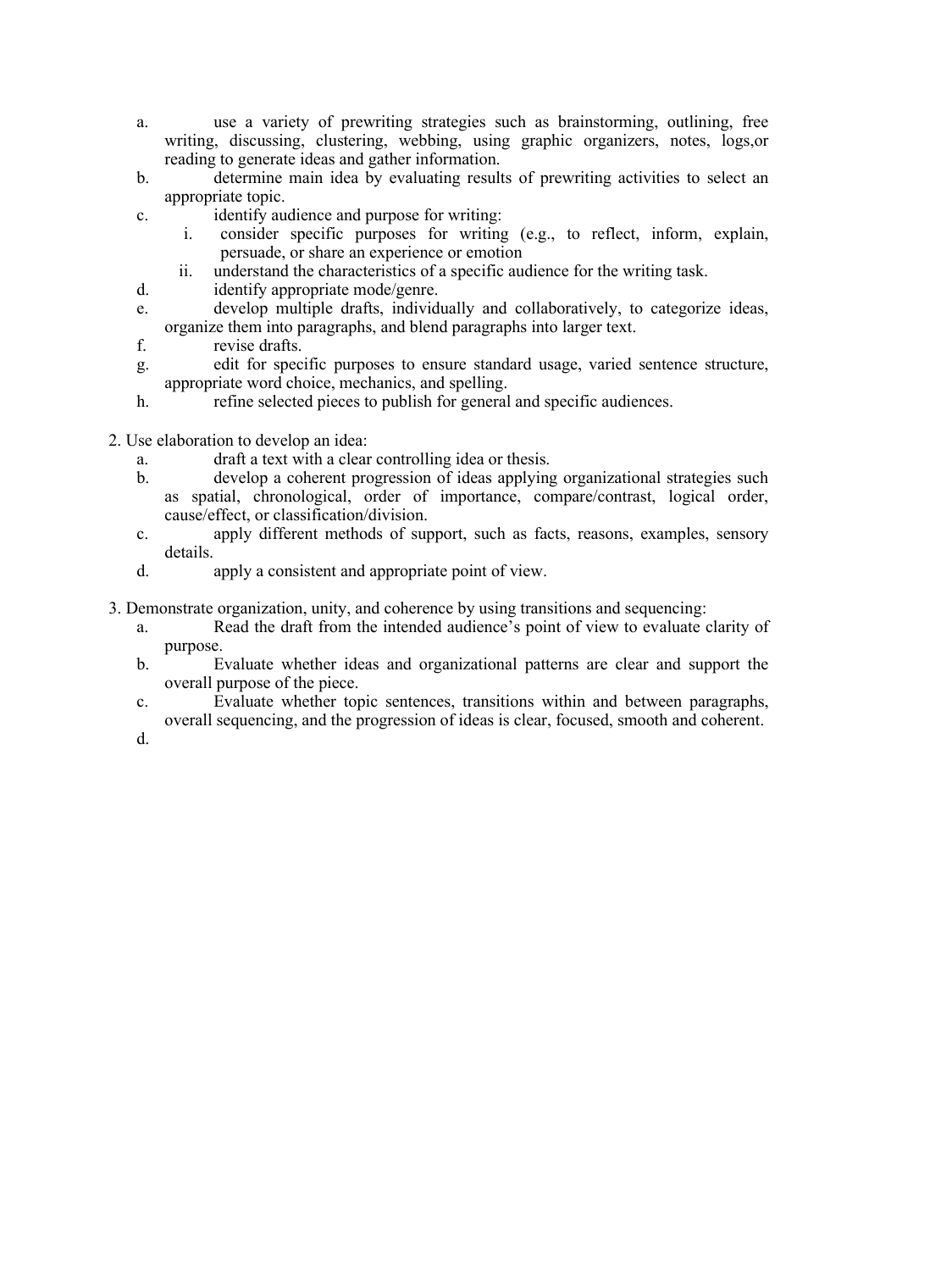- 5.Use a variety of sentence structures, types, and lengths to contribute to fluency and interest.
- 6.Evaluate own writing and others' writing (e.g., determine the best features of a piece of writing, determine how own writing achieves its purpose, ask for feedback, and respond to classmates' writing).

#### **Standard 2: Modes and Forms of Writing. The student will write for a variety of purposes and audiences using narrative, descriptive, expository, persuasive, and reflective modes.**

At Grade 9, combine the rhetorical strategies of narration, exposition, persuasion, reflection, and description to produce text of at least 500 to 750 words. Final drafts are formatted appropriately for the mode. Begin writing documents related to career development. Demonstrate a command of Standard English and the research, organization, and drafting strategies outlined in the writing process. Writing demonstrates an awareness of the audience (intended reader) and purpose for writing.

- 1. Compose fictional, biographical, or autobiographical narratives or short stories that:
	- a. create and develop characters including character motiviation, gestures, and feelings.
	- b. create and develop a plot utilizing the key elements: exposition, rising action, climax, falling action, resolution, and conclusion.
	- c. create and develop an appropriate point of view.
	- d. create and develop a setting with a narrative that is relevant to the overall meaning of the work.
	- e. use a range of narrative devices such as dialogue, suspense, foreshadowing, characterization, and flashback.
- 2. Compose expository compositions, including analytical essays and research reports that:
	- a. integrates evidence in support of a thesis including information on all relevant perspectives.
	- b. quotes, summarizes, and paraphrases information and ideas from a variety of primary and secondary sources accurately and coherently.
	- c. integrates a variety of suitable, valid reference sources, including word, pictorial, audio, and Internet sources, to locate information in support of topic.
	- d. integrates visual aids by using technology to organize and record information on charts, data tables, maps, and graphs.
	- e. identifies and addresses reader's potential misunderstandings, biases, and expectations.
	- f. uses technical terms and notations accurately.
- 3. Compose persuasive/argumentative compositions that:
	- a. include a well-defined thesis that makes a clear and knowledgeable appeal in a sustained and effective fashion.
	- b. use exposition, narration, and description to support the main argument.
	- c. clarify and defend positions with precise and relevant evidence, including facts, expert opinions, quotations, expressions of commonly accepted beliefs, and logical reasoning.
	- d. effectively address reader's concerns, counterclaims, biases, and expectations
- 4. Create documents related to career development that:
	- a. use a conventional format to write a formal letter, email, or memorandum.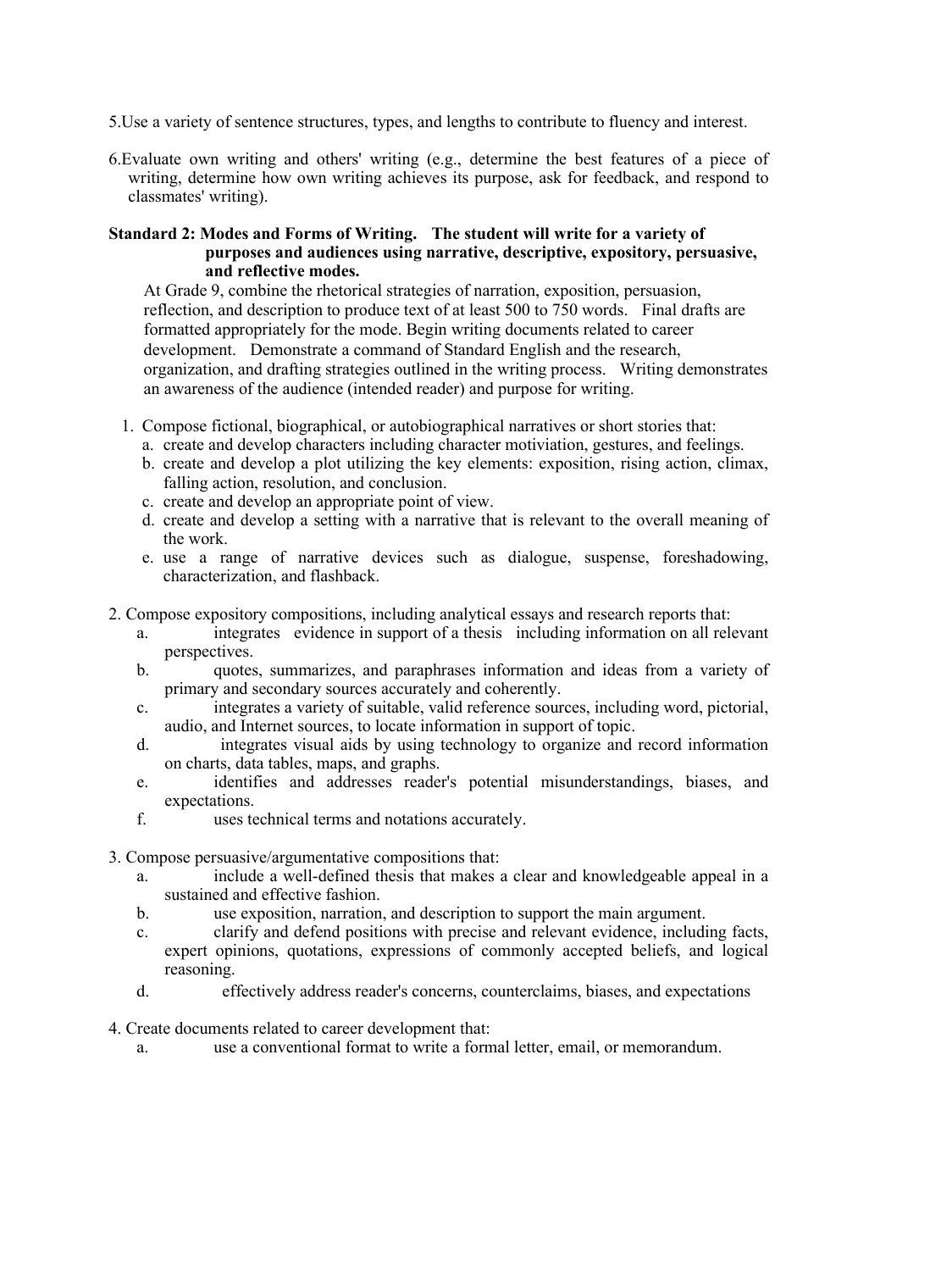- b. present information purposefully and in brief to meet the need of the intended audience.
- c. use appropriate vocabulary and professional writing etiquette (e.g. formal language, appropriate salutation, and closing, etc.).
- 5. Write reflective papers that may address one of the following purposes:
	- a. express the individual's insight into conditions or situations, detailing the author's role in the outcome of the event.
	- b. connect lessons from literature, history, current events, and movies/media to personal experiences and ideas.
	- c. complete a self-evaluation on a class performance.
- 6. Write responses to literature that:
	- a. demonstrate the significant ideas of literary works.
	- b. support important ideas and viewpoints through accurate and detailed reference to the text or to other works.
	- c. demonstrate awareness of author's style and an appreciation of the effects created.
	- d. identify and assess the impact of ambiguities, nuances, and complexities within the text.
- 7. Write for different purposes and to a specific audience or person, adjusting tone and style as necessary to make writing interesting.
- 8.Write friendly, formal letters, emails, and memorandum, and continue to produce other writing forms introduced in earlier grades.
- 9. Use appropriate essay test-taking and time-writing strategies that:
	- a. budget time for prewriting, drafting, revising, and editing.
	- b. prioritize the question/prompt.
	- c. identify the common directives from the prompt (identify command verbs: *explain, compare, evaluate, define, and develop*, etc.).
	- d. analyze the question or prompt and determine the appropriate mode of writing.
	- e. apply appropriate organizational methods to thoroughly address the prompt.
	- f. evaluate work using editing checklist or rubric if available.
- 10. Write documented papers incorporating the techniques of Modern Language Association (MLA) or similar parenthetical styles.
- **Standard 3: Grammar/Usage and Mechanics. The student will demonstrate appropriate practices in writing by applying grammatical knowledge to the revising and editing stages of writing and participate independently and in groups to create oral presentations.**
- 1. Standard English Usage Demonstrate correct use of Standard English in speaking and writing.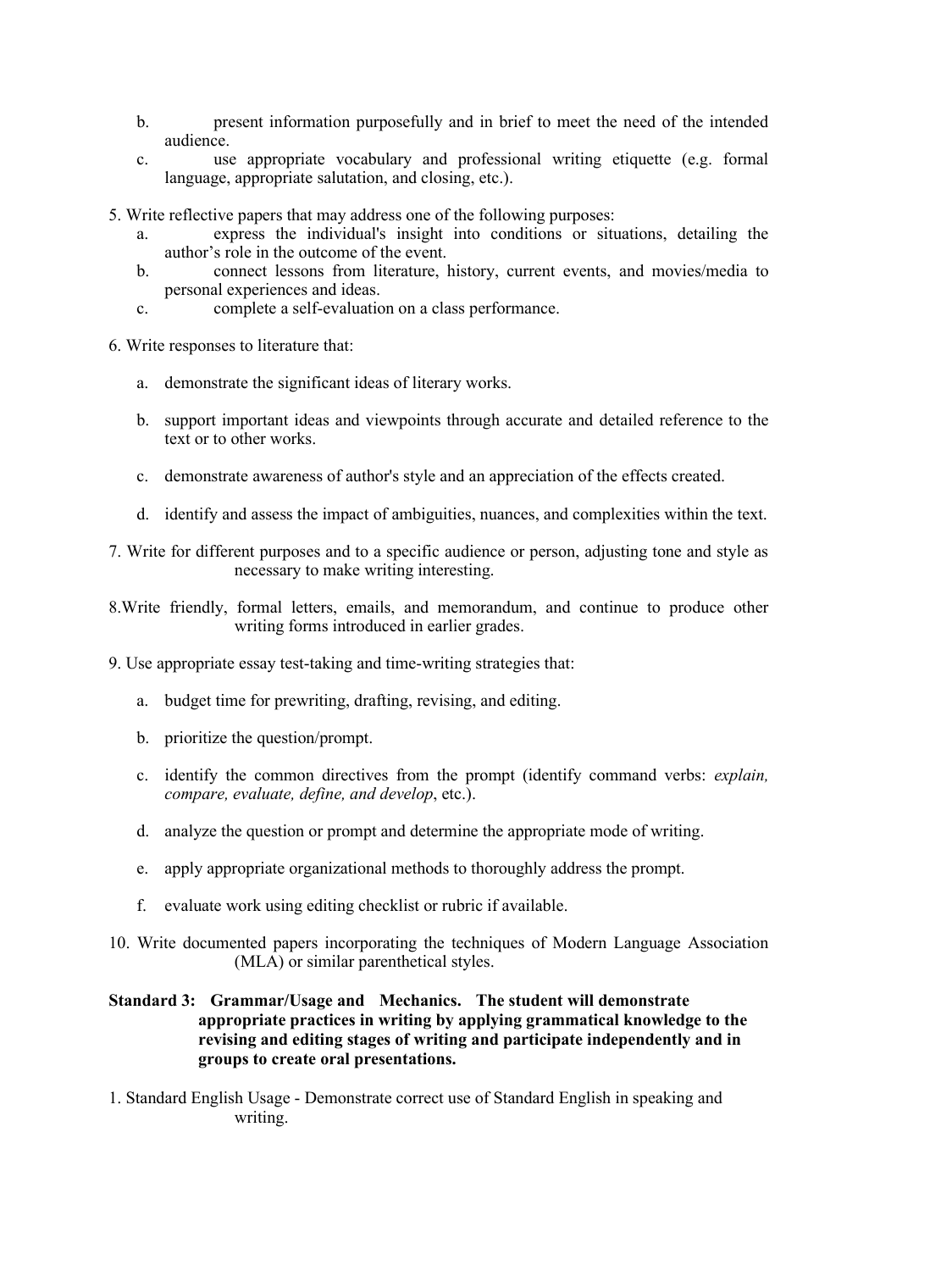- a. Distinguish commonly confused words (e.g., there, their, they're; two, too, to; accept, except; affect, effect).
- b. Use correct verb forms and tenses.
- c. Use correct subject-verb agreement.
- d. Use active and passive voice.
- e. Identify and correctly use linking, transitive, and intransitive verbs.
- f. Use nominative, objective, and possessive nouns and pronouns correctly.
- g. Use abstract, concrete, and collective nouns correctly.
- h. Correct pronoun/antecedent agreement and clear pronoun reference.
- i. Correct types, forms, and cases of pronouns
- j. Use correct forms of positive, comparative, and superlative adjectives.

### 2. **Mechanics and spelling.** Demonstrate appropriate language mechanics in writing.

- a. Apply capitalization rules appropriately in writing.
- b. Use correct formation of plurals.
- c. Demonstrate correct use of punctuation and recognize its effect on sentence structure including:
	- i. commas
	- ii. quotation marks
	- iii. apostrophes, colons, and semicolons
	- iv. hyphens, dashes, parentheses, and brackets
- d. Demonstrate correct use of punctuation in research writing including:
	- (i) formal outline
	- (ii) parenthetical documentation
	- (iii) works cited/bibliography
- e. Use correct spelling including:
	- (i) commonly misspelled words and homonyms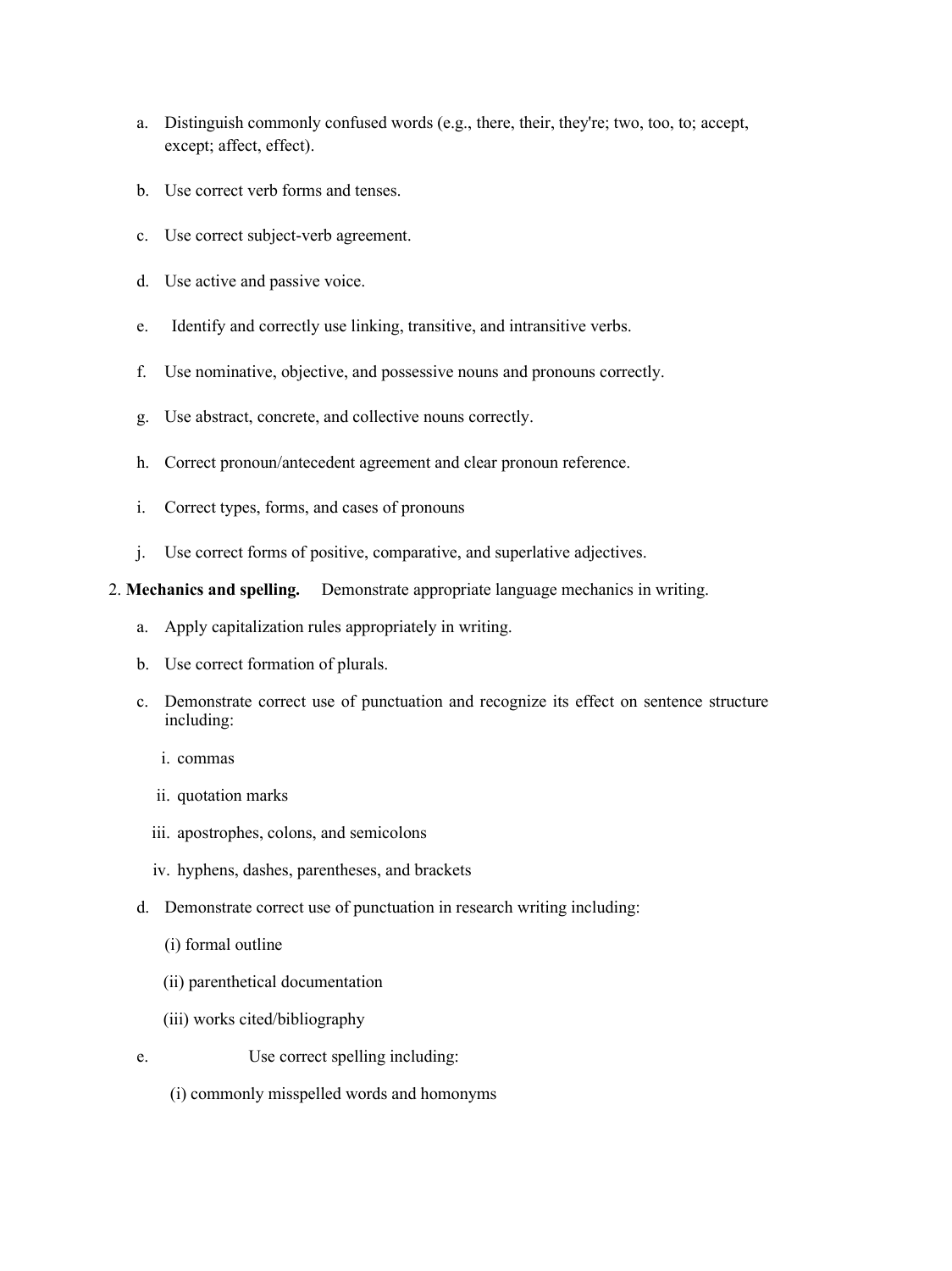(ii) spell consonant changes correctly Example:recede/recession; transmit/transmission.

(iii) spell correctly Greek and Latin derivatives (words that come from a base or common root word by applying correct spelling of bases and affixes (prefixes and suffixes).

- 3. Sentence structure.Demonstrate appropriate sentence structure in writing.
	- a. Identify and use parallel structure.
	- b. Correct dangling and misplaced modifiers.
	- c. Correct run-on sentences.
	- d. Correct fragments.
	- e. Correct comma splices.
	- f. Differentiate between dependent/independent and restrictive/nonrestrictive

(essential/nonessential) clauses.

g. Write effective simple, compound, complex, and compound-complex sentences.

### **Oral Language/Listening and Speaking - The student will demonstrate thinking skills in listening and speaking.**

Formulate thoughtful judgment about oral communication. Deliver focused and coherent presentations that convey clear and distinct perspectives and solid reasoning. Deliver polished formal and extemporaneous presentations that combine the traditional speech strategies of narration, exposition, persuasion, and description. Use gestures, tone, and vocabulary appropriate to the audience and purpose. Use the same Standard English conventions for oral speech that are used in writing.

#### **Standard 1: Listening - The student will listen for information and for pleasure.**

- 1. Focus attention on the speaker's message.
- 2. Use knowledge of language and develop vocabulary to accurately interpret the speaker's message.
- 3. Listen and respond appropriately to presentations and performances of peers or published works such as original essays or narratives, interpretations of poetry, and individual or group performances.
- 4. Monitor speaker's message and clarity and understanding to formulate and provide effective verbal and nonverbal feedback.
- 5. Use feedback to evaluate own effectiveness and set goals for future presentations.

#### **Standard 2: Speaking - The student will express ideas and opinions in group or individual**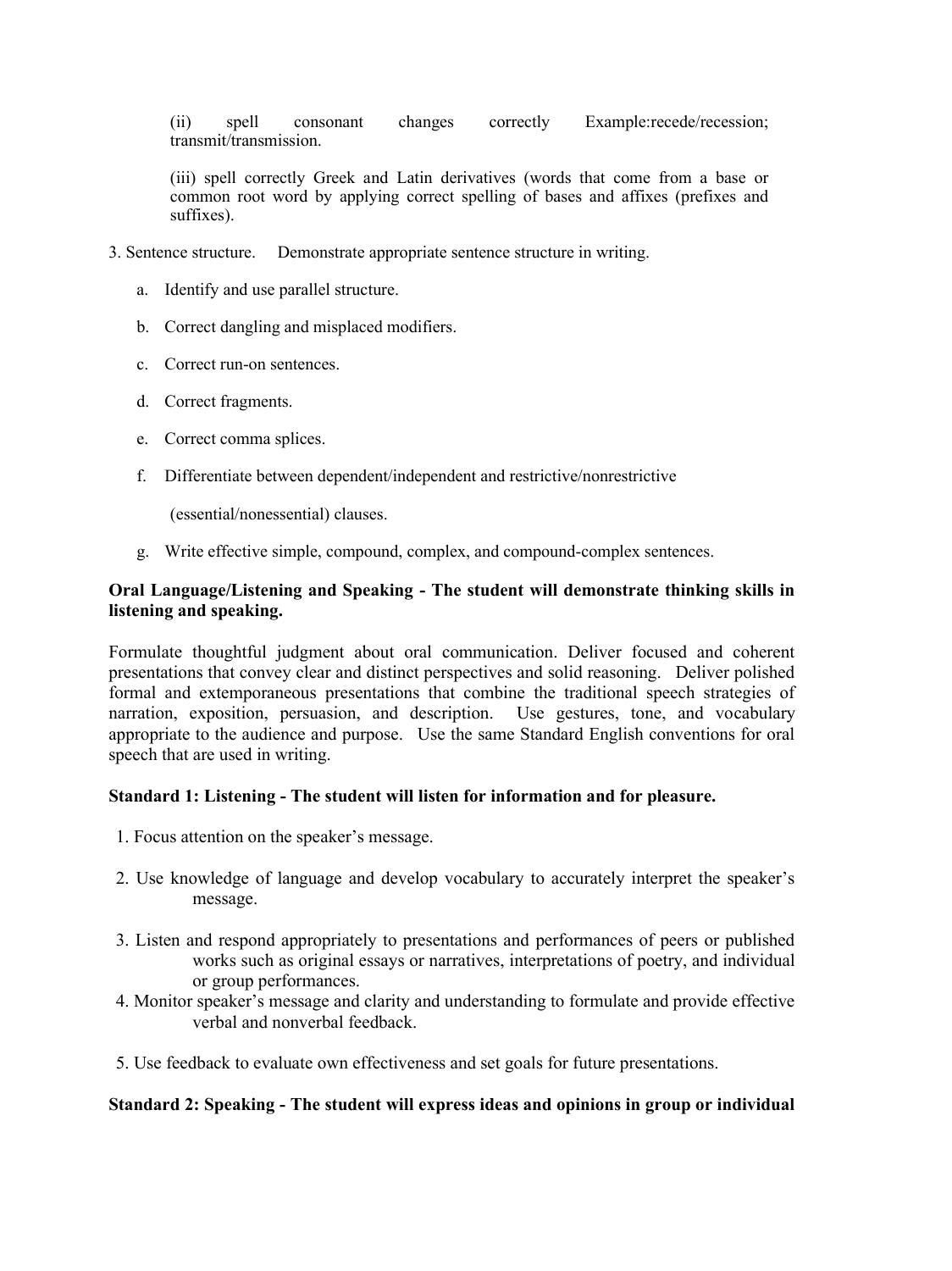#### **situations.**

- 1. Use formal, informal, standard, and technical language effectively to meet the needs of purpose, audience, occasion, and task.
- 2. Prepare, organize, and present a variety of informative messages effectively.
- 3. Analyze purpose, audience, and occasion to choose effective verbal and nonverbal strategies such as pitch and tone of voice, posture, and eye contact.

# **Visual Literacy: The student will interpret, evaluate, and compose visual messages.**

## **Standard 1: Interpret Meaning - The student will interpret and evaluate the various ways visual image-makers including graphic artists, illustrators, and news photographers represent meaning.**

- 1. Document the use of stereotypes and biases in visual media (e.g., distorted representations of society; imagery and stereotyping in advertising; elements of stereotypes such as physical characteristics, manner of speech, beliefs and attitudes).
- 2. Indicate how symbols, images, sounds, and other conventions are used in visual media (e.g., time lapse in films; set elements that identify a particular time period or culture).

# **Standard 2: Evaluate Media - The student will evaluate visual and electronic media, such as film, as compared with print messages.**

- 1. Select people with special interests and expectations who are the target audience for particular messages or products in visual media.
- 2. Define and design language and content that reflect the target audience for particular messages and products (e.g., in advertising and sales techniques aimed specifically towards teenagers; in products aimed toward different classes, races, ages, genders; in the appeal of popular television shows and films for a particular audience).

### **Standard 3: Compose Visual Messages - The student will create a visual message that effectively communicates an idea.**

- 1. Create media products to include a billboard, cereal box, short editorials, and a threeminute documentary or print ad to engage specific audiences.
- 2. Create, present, test, and revise a project and analyze a response, using data-gathering techniques such as questionnaires, group discussions, and feedback forms.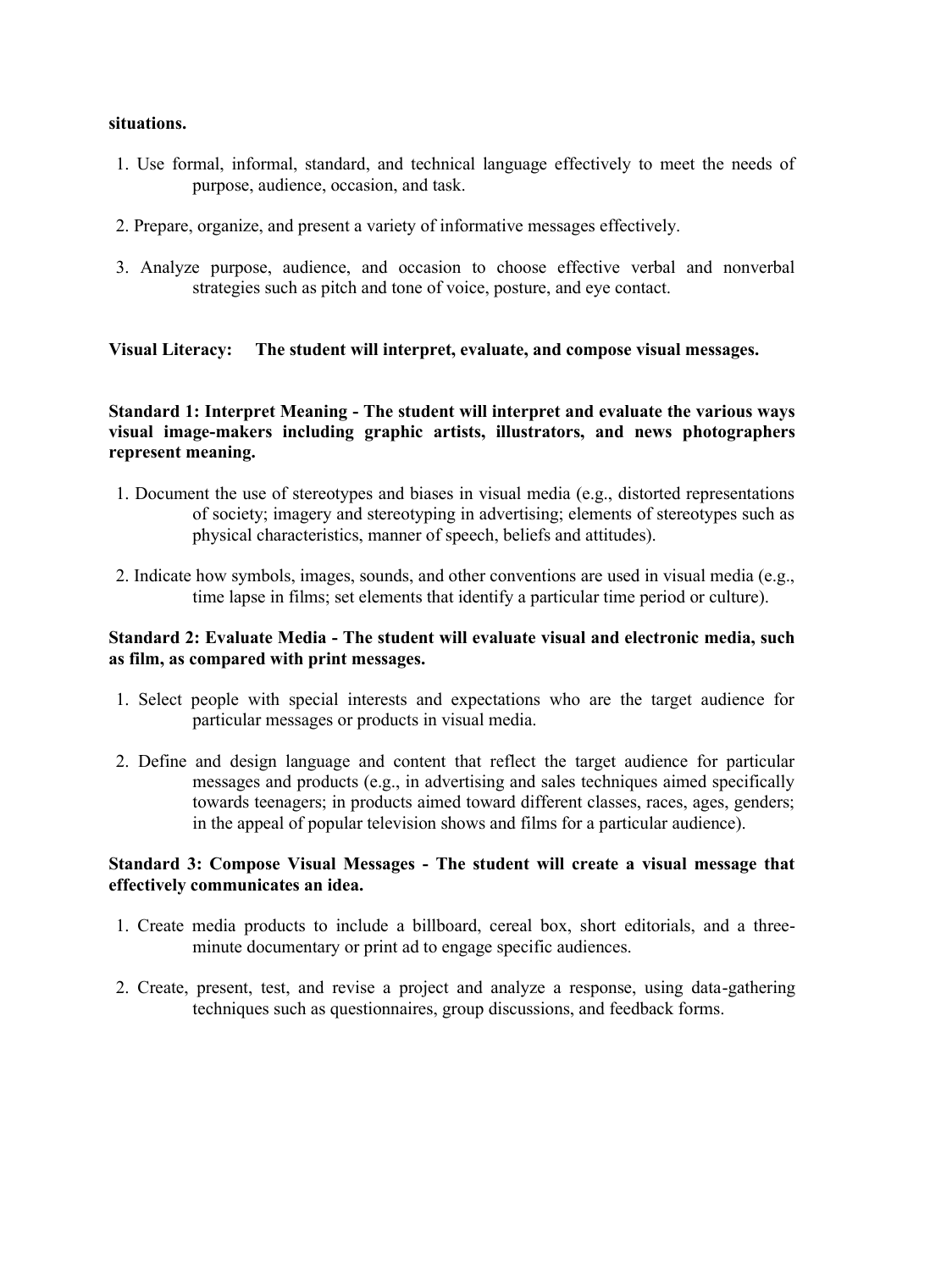### **LANGUAGE ARTS Grade 10**

**Reading/Literature: The student will apply a wide range of strategies to comprehend, interpret, evaluate, appreciate, and respond to a wide variety of texts.** 

### **Standard 1: Vocabulary - The student will expand vocabulary through word study, literature, and class discussion.**

Apply a knowledge of word origins (words from other languages, history, or literature) to determine the meaning of new words encountered in reading and use of those words accurately.

- 1. Apply a knowledge of Greek (e.g., tele/phone, micro/phone), Latin (e.g., flex/ible), and Anglo-Saxon (e.g., un/friend/ly) roots, prefixes, and suffixes to determine word meanings.
- \*2. Research word origins as an aid to understanding meaning, derivations, and spelling as well as influences on the English language.
- 3. Use reference material such as glossary, dictionary, thesaurus, and available technology to determine precise meaning and usage.
- 4. Discriminate between connotative and denotative meanings and interpret the connotative power of words.
- 5. Use word meanings within the appropriate context and verify these meanings by definition, restatement, example, and analogy.

# **Standard 2: Comprehension - The student will interact with the words and concepts on the page to understand what the writer has said.**

Read and understand grade-level-appropriate material. Analyze the organizational patterns and evaluate authors' argument and position. At Grade 10, in addition to regular classroom reading, read a wide variety of classic and contemporary literature, poetry, magazines, newspapers, reference materials, and online information as well as expository (informational and technical) texts.

- 1. Literal Understanding
	- a. Identify the structures and format of various informational documents and explain how authors use the features to achieve their purpose.
	- b. Understand specific devices an author uses to accomplish purpose (persuasive techniques, style, literary forms or genre, portrayal of themes, language).
	- c. Use a range of automatic monitoring and self-correcting methods (e.g., rereading, slowing down, subvocalizing, consulting resources, questioning).
	- d. Recognize signal/transitional words and phrases and their contributions to the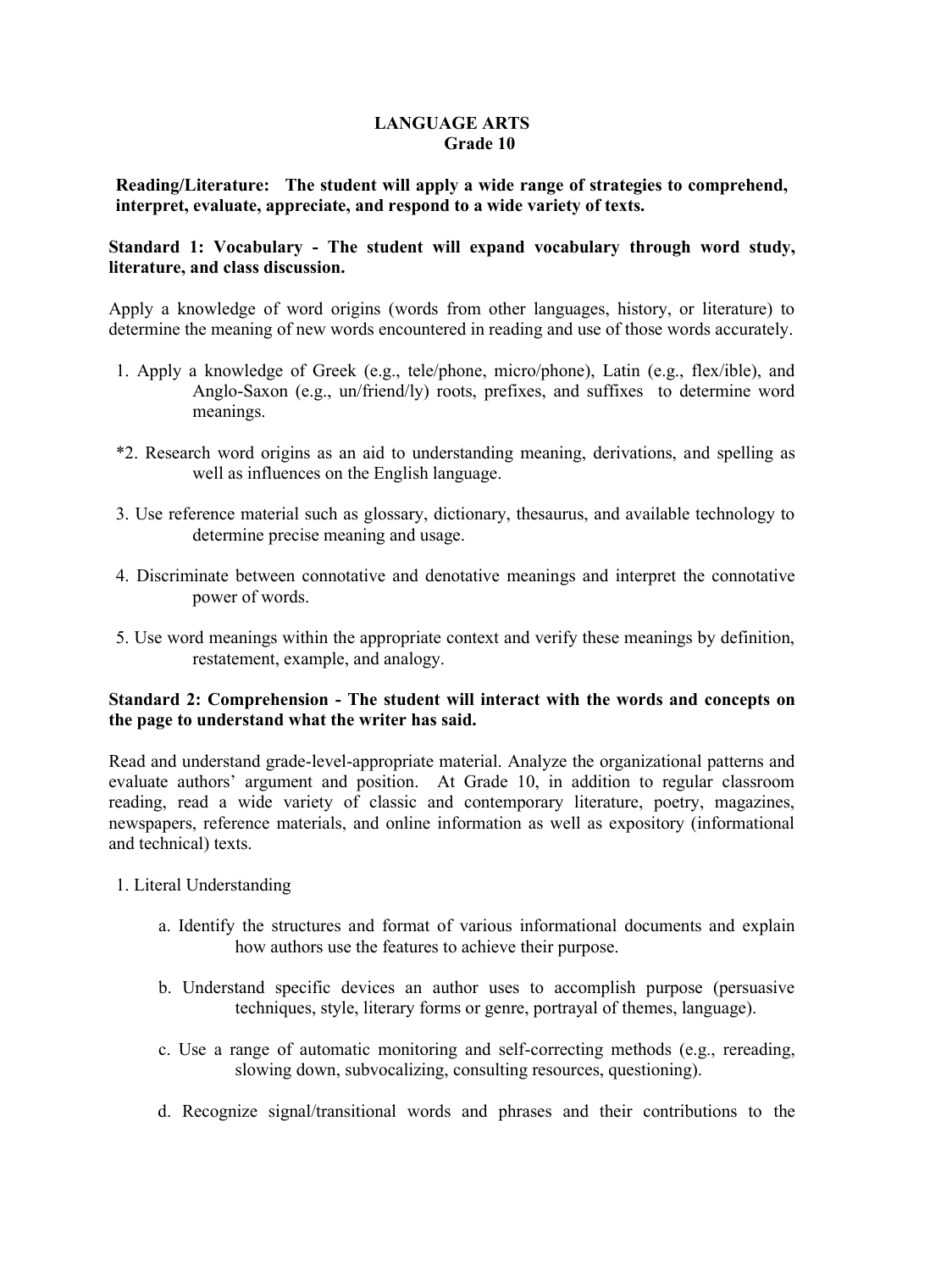meaning of the text (e.g., however, in spite of, for example, consequently).

- 2. Inferences and Interpretation
- a. Use elements of the text to defend responses and interpretations.
- b. Draw inferences such as conclusions, generalizations, and predictions, and support them with text evidence and personal experience.
- \*c. Investigate influences on a reader's response to a text (e.g., personal experience and values; perspective shaped by age, gender, class, nationality).
- 3. Summary and Generalization
	- a. Determine the main idea, locate and interpret minor or subtly stated details in complex passages.
	- b. Use text features and elements to support inferences and generalizations about information.
	- c. Summarize and paraphrase complex, implicit, hierarchic structures in informational texts, including relationships among concepts and details in those structures.
- 4. Analysis and Evaluation

.

- a. Discriminate between fact and opinion and fiction and nonfiction.
- b. Evaluate deceptive and/or faulty arguments in persuasive texts.
- c. Analyze the structure and format of informational and literary documents and explain how authors use the features to achieve their purposes.
- d. Analyze techniques (e.g., language, organization, tone, context) used to convey opinions or impressions.

### **Standard 3: Literature - The student will read, construct meaning, and respond to a wide variety of literary forms.**

Read and respond to grade-level-appropriate historically or culturally significant works of British, American, and world literature. Conduct in-depth analysis of themes, styles, and trends of these works across historical periods. Participate productively in self-directed work teams to create observable products.

- 1. Literary Genres Demonstrate a knowledge of and an appreciation for various forms of literature.
	- a. Analyze the characteristics of genres including short story, novel, drama, narrative and lyric poetry, and essay.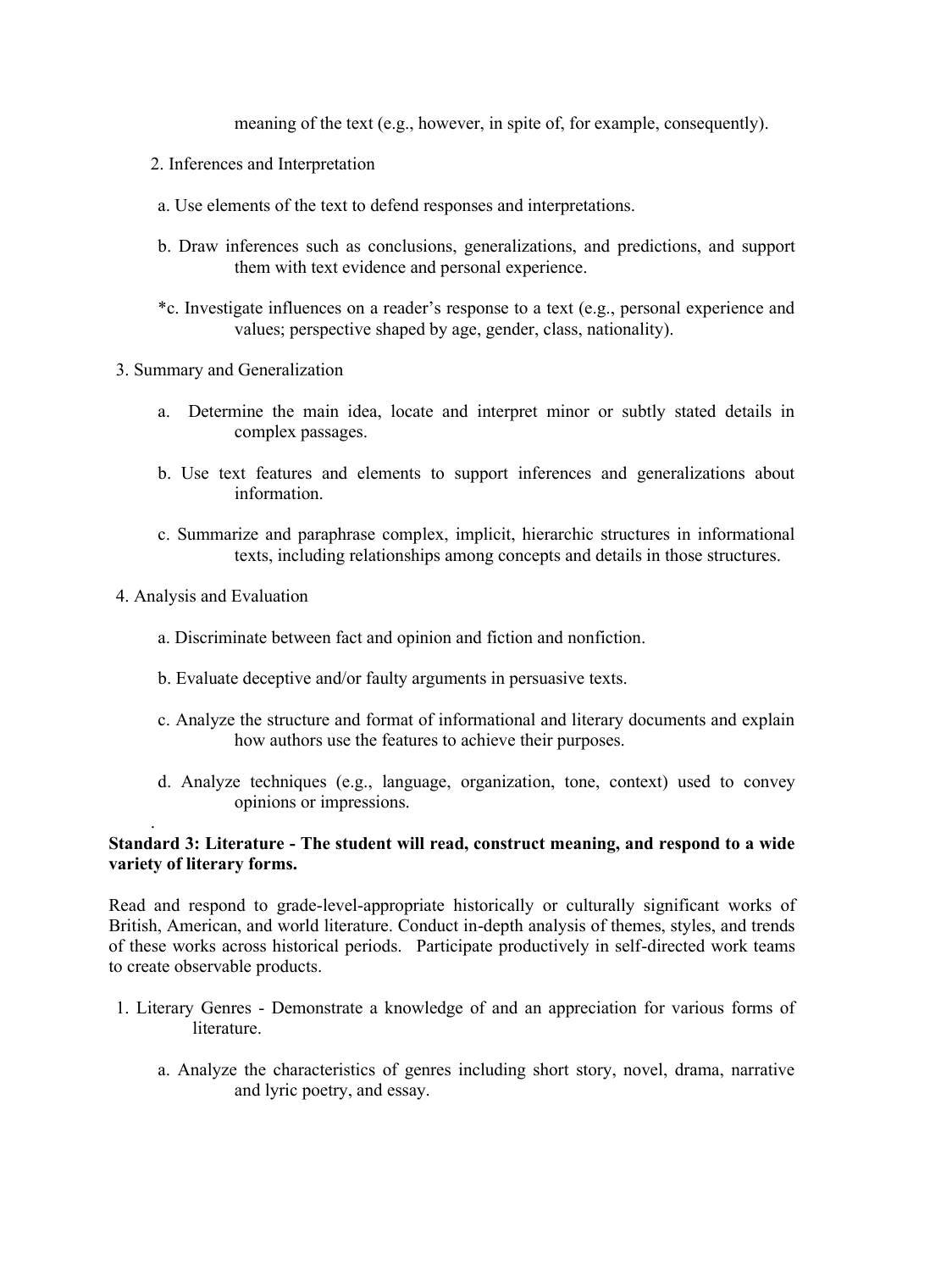- b. Analyze the characteristics of subgenres such as satire, sonnet, epic, myths and legends, mystery, and editorials.
- 2. Literary Elements Demonstrate knowledge of literary elements and techniques and show how they affect the development of a literary work.
- a. Describe and analyze elements of fiction including plot, conflict, character, setting, theme, mood and point of view with emphasis on how they are addressed and resolved.
	- b. Explain how an author's viewpoint, or choice of a narrator affects the characterization and the tone, plot, mood and credibility of a text.
	- c. Analyze characters' traits by what the characters say about themselves in narration, dialogue, and soliloquy (when they speak out loud to themselves).
	- d. Evaluate the significance of various literary devices and techniques, including imagery, irony, tone, allegory (the use of fictional figures and actions to express truths about human experiences), and symbolism (the use of symbols to represent an idea or theme), and explain their appeal.
	- e. Evaluate the author's purpose and the development of time and sequence, including the use of complex literary devices, such as foreshadowing (providing clues to future events) or flashbacks (interrupting the sequence of events to include information about an event that happened in the past).
- 3. Figurative Language and Sound Devices Identify and use figurative language and sound devices in writing and recognize how they affect the development of a literary work.
	- a. Identify and use figurative language such as analogy, hyperbole, metaphor, personification, and simile.
	- b. Identify and use sound devices such as rhyme, alliteration, and onomatopoeia.
	- \*c. Analyze the melodies of literary language, including its use of evocative words, rhythms and rhymes.
- 4. Literary Works The student will read and respond to historically and culturally significant works of literature.
	- a. Analyze and evaluate works of literature and the historical context in which they were written.
	- b. Analyze and evaluate literature from various cultures to broaden cultural awareness.
	- c. Compare works that express the recurrence of archetypal (universal modes or patterns) characters, settings, and themes in literature and provide evidence to support the ideas expressed in each work.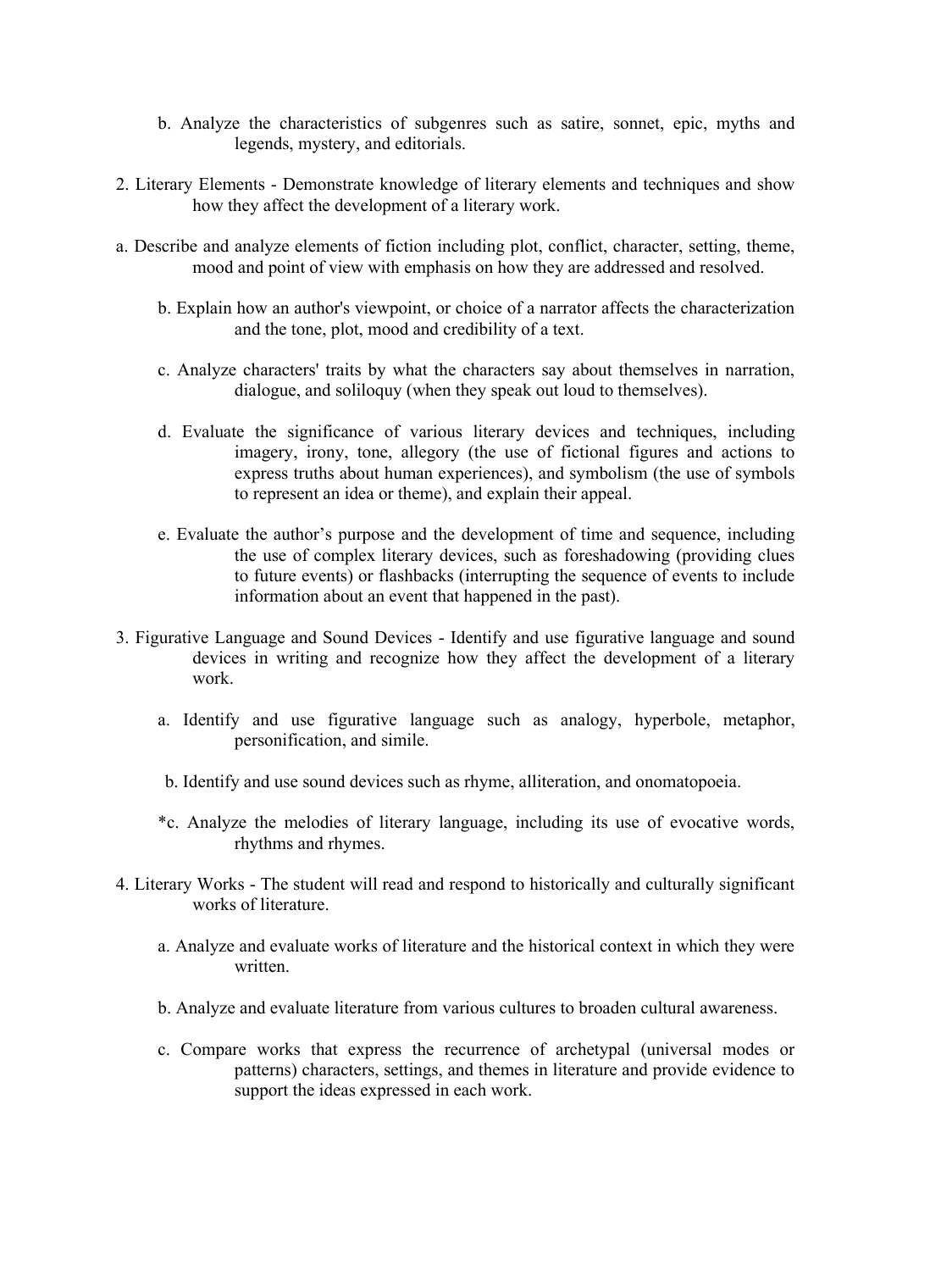# **Standard 4: Research and Information: The student will conduct research and organize information.**

- 1. Accessing Information Select the best source for a given purpose.
	- a. Access information from a variety of primary and secondary sources.
	- \*b. Skim text for an overall impression and scan text for particular information.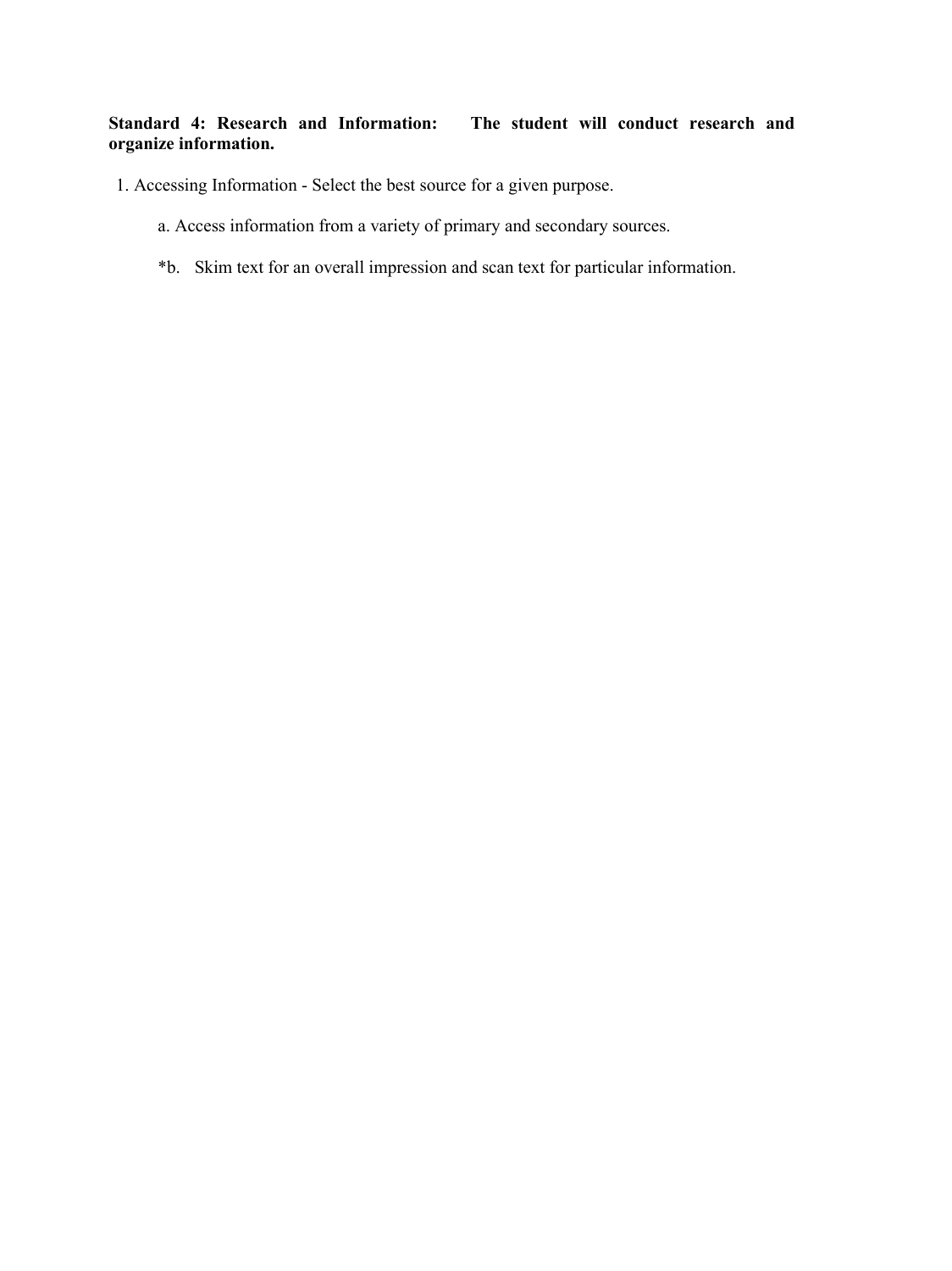- c. Use organizational strategies as an aid to comprehend increasingly difficult content material (e.g., compare/contrast, cause/effect, problem/solution, sequential order).
- 2. Interpreting Information Analyze and evaluate information from a variety of sources.
	- a. Summarize, paraphrase, and/or quote relevant information.
	- b. Determine the author's viewpoint to evaluate source credibility and reliability.
	- c. Synthesize information from multiple sources to draw conclusions that go beyond those found in any of the individual studies.
	- d. Identify complexities and inconsistencies in the information and the different perspectives found in each medium, including almanacs, microfiche, news sources, in-depth field studies, speeches, journals, technical documents, or Internet sources.

# **Writing/Grammar/Usage and Mechanics. The student will express ideas effectively in written modes for a variety of purposes and audiences.**

Discuss ideas for writing with other writers. Write coherent and focused essays that show a well defined point of view and tightly reasoned argument. Use the stages of the writing process. Work independently and in self-directed writing teams to edit and revise.

### **Standard 1: Writing Process - The student will use the writing process to write coherently.**

- 1. Use a writing process to develop and refine composition skills. Students are expected to:
- a. use a variety of prewriting strategies such as brainstorming, outlining, free writing, discussing, clustering, webbing, using graphic organizers, notes, logs, or reading to generate ideas and gather information.
- b. analyze audience and purpose:
	- i. consider specific purposes for writing whether to reflect, inform, explain, persuade, make a social statement, or share an experience or emotion.
	- ii. analyze the characteristics of a specific audience (interests, beliefs, background knowledge) and select an appropriate audience for the writing task.
- c. analyze appropriate mode/genre.
- d. develop multiple drafts, individually and collaboratively, to categorize ideas, organize them into paragraphs, and blend paragraphs into larger text.
- e. revise for appropriateness of organization, content, and style.
- f. edit for specific purposes such as to insure standard usage, varied sentence structure, appropriate word choice, mechanics, and spelling.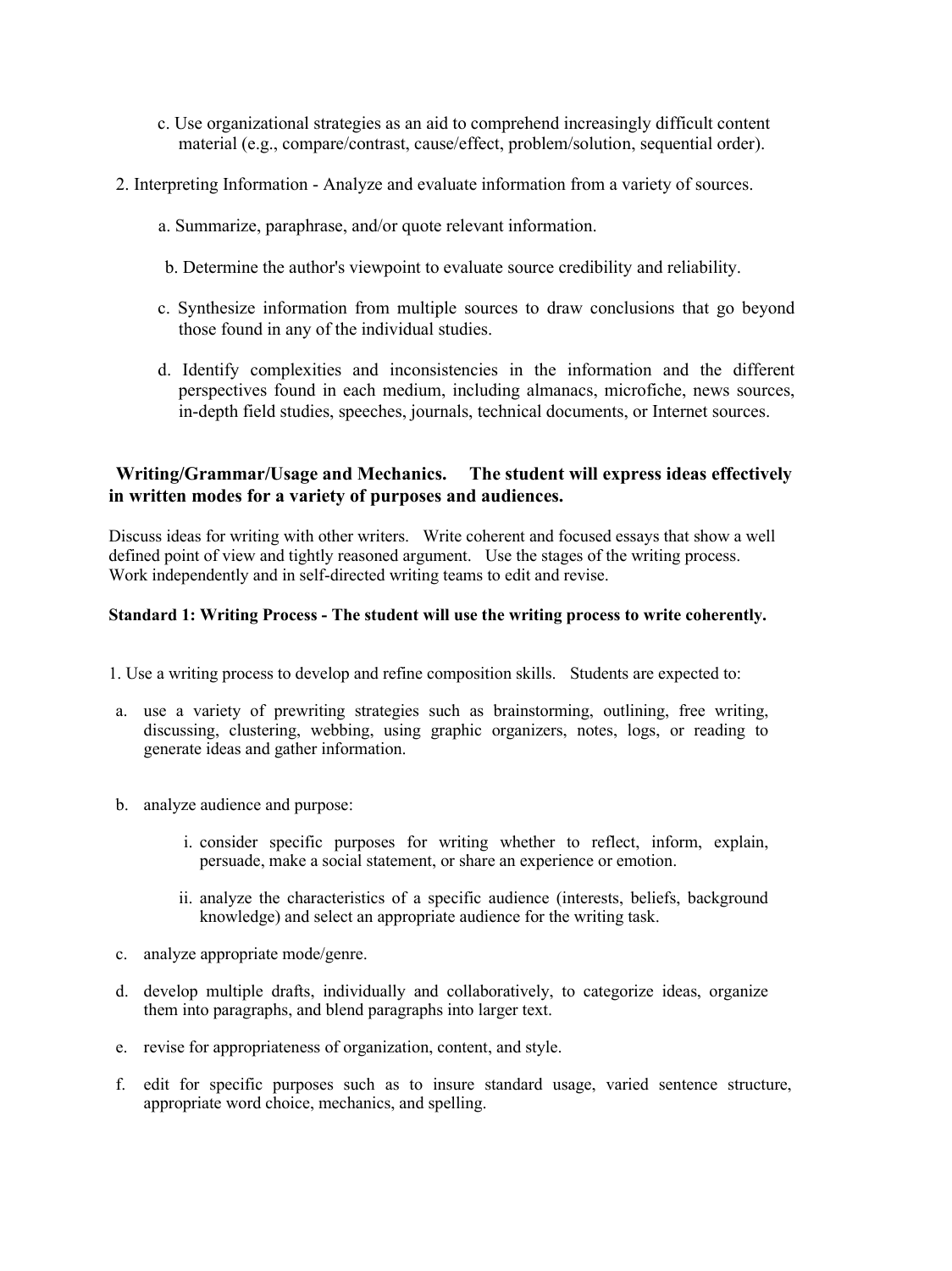- g. refine selected pieces to publish for general and specific audiences.
- 2. Use elaboration to develop an idea:
	- a. draft a text with a clear controlling idea or thesis.
	- b. develop a coherent progression of ideas applying organizational strategies such as spatial, chronological, order of importance, compare/contrast, logical order, cause/effect, or classification/division.
	- c. apply different methods of support, such as facts, reasons, examples, sensory details, anecdotes, paraphrases, quotes, reflections, and dialogue.
	- d. apply a consistent and appropriate point of view.
	- e. understand and apply formal and informal diction.
- 3. Demonstrate organization, unity, and coherence by using transitions and sequencing:
	- a. read the draft from the intended audience's point of view to evaluate clarity of purpose.
	- b. evaluate whether ideas and organizational patterns are clear and support the overall purpose of the piece.
	- c. evaluate whether the topic sentences, transitions within and between paragraphs, overall sequencing, and the progression of ideas is clear, focused, smooth, and coherent.
	- d. evaluate whether ideas are adequately developed. Move, add, delete, or replace text for clarity, audience, and purpose.
	- e. evaluate whether word choice/figurative language is precise, compelling, effective, and appropriate.
	- f. evaluate whether sentence structures are varied in type, length, and complexity.
- 4. Editing/Proofreading and Evaluating: Use precise word choices, including figurative language, that convey specific meaning:
	- a. apply Standard English usage, spelling and mechanics to text.
	- b. correct errors in grammatical conventions.
	- c. employ specified editing/proofreading strategies and consult resources (e.g., spell checks, personal spelling lists, or dictionaries) to correct errors in spelling, capitalization, and punctuation, including punctuation of quotations.
	- d. use a specified format for in-text citation of source materials, for bibliographies, and for lists of works cited (check against original source for accuracy).
	- e. demonstrate an understanding of the ethics of writing by creating a document free from plagiarism.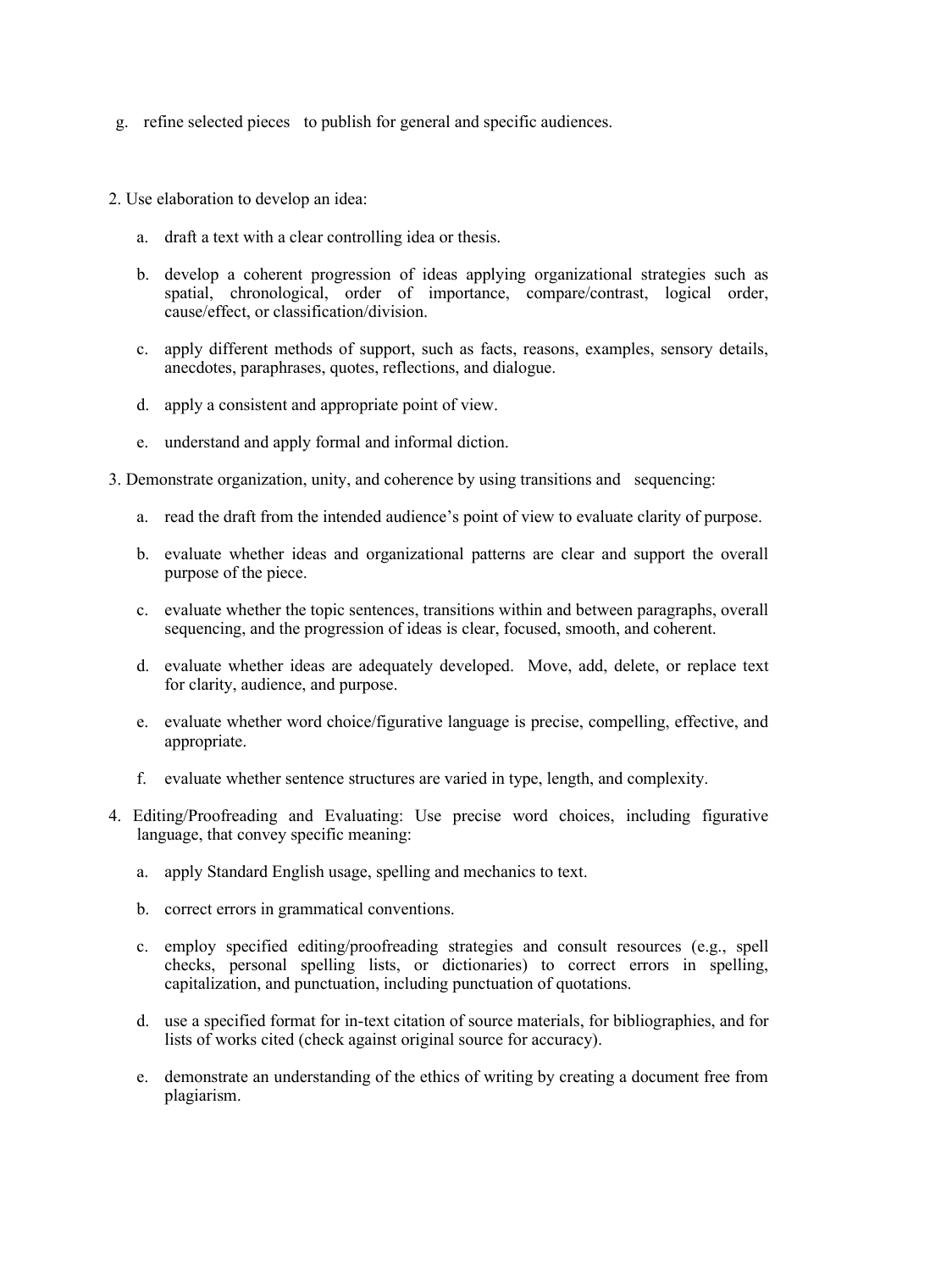- 5. Use a variety of sentence structures, types, and lengths to contribute to fluency and interest.
- 6. Evaluate own writing and others' writing (e.g., determine the best features of a piece of writing, determine how writing achieves its purpose, ask for feedback, and respond to classmates' writing).

#### **Standard 2: Modes and Forms of Writing. The student will write for a variety of purposes and audiences using creative, narrative, descriptive, expository, persuasive, and reflective modes.**

At Grade 10, combine the rhetorical strategies of narration, exposition, persuasion, reflection, and description to produce text of at least 750 to 1,000 words. Compose business letters. Demonstrate a command of Standard English and the research, organization, and drafting strategies outlined in the writing process. Writing demonstrates an awareness of the audience (intended reader) and purpose for writing that are frequently published for a general or specific audience. Final drafts are formatted appropriate for the mode/genre.

1. Compose fictional, biographical or autobiographical narratives or short stories that:

- a. establish and develop dynamic and static characters including character motivation, gestures, and feelings.
- b. establish and develop a plot that effectively communicates the overall theme and establishes significant events.
- c. establish and maintain a consistent point of view especially third person limited or omniscient point of view.
- d. establish and develop a setting within a narrative that is relevant to the overall meaning of the work.
- e. use a range of narrative devices such as dialogue, interior monologue, suspense, foreshadowing, characterization, flashback, and symbolism.
- f. present action segments to accommodate changes in time and mood.
- 2. Compose expository compositions, including analytical essays and research reports that:
	- a. integrate evidence in support of a thesis (position on the topic) including information on all relevant perspectives.
	- b. communicate, quote, summarize, and paraphrase information and ideas from primary and secondary sources accurately and coherently.
	- c. integrate a variety of suitable, credible reference sources, such as print, pictorial, audio, and reliable Internet sources.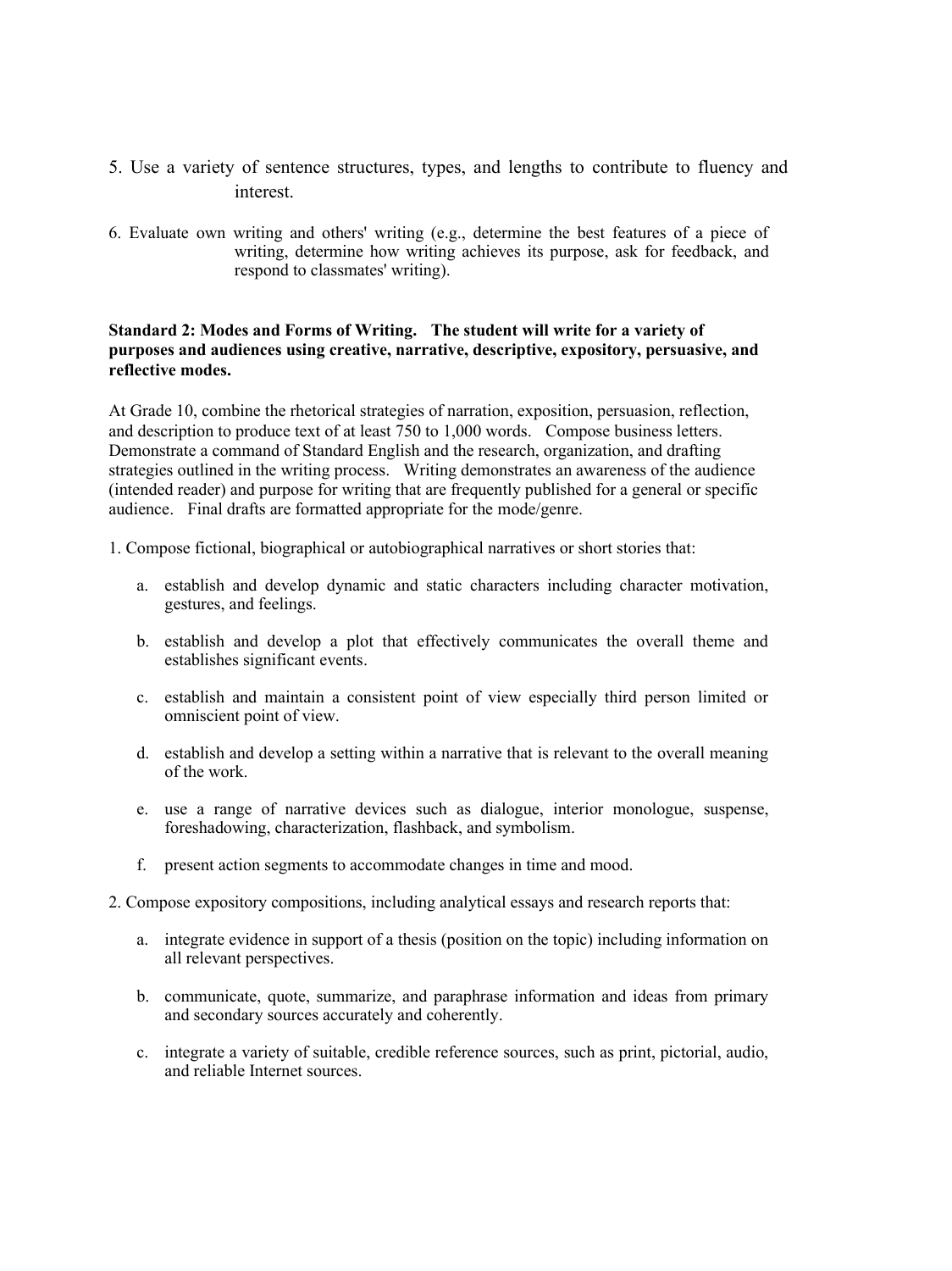- d. integrate visual aids by using technology to organize and record information on charts, data tables, maps, and graphs.
- e. identify and address reader's potential misunderstandings, biases, and expectations, establishing and adjusting tone accordingly.
- f. use technical terms and notations accurately.
- 3. Compose persuasive/argumentative compositions that:
	- a. include a well-defined thesis that makes a clear and knowledgeable appeal in a sustained and effective fashion.
	- b. use exposition, narration, description, and argumentation to support the main argument.
	- c. use specific rhetorical devices to support assertions, such as appealing to logic through reason, appealing to emotion or ethical beliefs, or relating to a personal anecdote, case study, or analogy.
	- d. clarify and defend positions with precise and relevant evidence, including facts, expert opinions, quotations, expressions of commonly accepted beliefs, and logical reasoning.
	- e. effectively address reader's concerns, counterclaims, biases, and expectations.
- \*4. Create documents related to career development that:
	- a. follow conventional format for email, formal letter, or memorandum.
	- b. provide clear and purposeful information and address the intended audience appropriately.
	- c. use appropriate vocabulary, tone, and style to take into account the nature of the relationship with, and the knowledge and interests of the intended audience.
- 5. Compose reflective papers that may address one of the following purposes:
	- a. express the individual's insight into conditions or situations detailing the author's role in the outcome of the event as well as an outside viewpoint.
	- b. connect lessons from literature, history, current events, and movies/media to personal experiences and ideas.
	- c. complete a self-evaluation on a class performance.
- 6. Use appropriate essay test-taking and time-writing strategies that:
	- a. budget time for prewriting, drafting, revising, and editing.
	- b. prioritize the question/prompt.
	- c. identify the common directives from the prompt (identify command verbs: *explain, compare, evaluate, define, and develop*, etc.)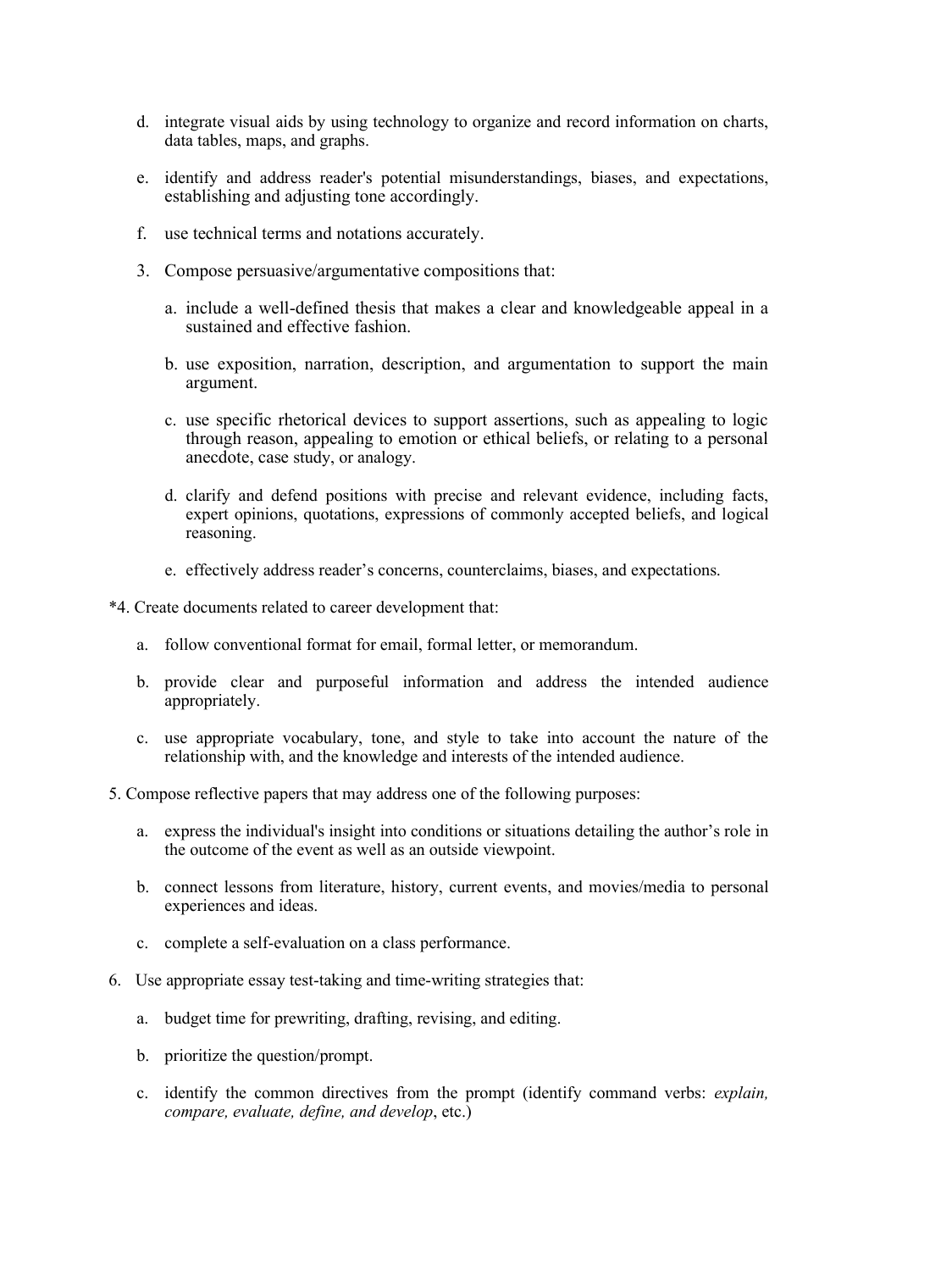- d. analyze the question/prompt and determine the appropriate mode of writing, audience, and tone.
- e. apply appropriate organizational methods to thoroughly address the prompt.
- 7. Compose responses to literature that:
	- a. integrate detailed references and quotations from the text along with interpretive commentary to support important ideas and a consistent viewpoint.
	- b. evaluate the impact of genre, historical, and cultural context on the work.
	- c. evaluate the impact of literary elements/devices and complexities within the work.
	- d. extend writing by changing mood, plot, characterization, or voice.
- 8. \*Compose documented papers incorporating the techniques of Modern Language Association (MLA) or similar parenthetical styles that:
	- a. incorporates relevant integrated quotations, summary, and paraphrase with commentary.
	- b. includes internal citations.
	- c. contains a works cited/bibliography.

**Standard 3: Grammar/Usage and Mechanics. The student will demonstrate appropriate practices in writing by applying Standard English conventions of the revising and editing stages of writing. Work independently and in self-directed writing teams to revise and edit.** 

- 1. **Standard English Usage**. The student will demonstrate correct use of Standard English in speaking and writing.
	- a. Distinguish commonly confused words (e.g., there, their, they're; two, too, to; accept, except; affect, effect).
	- b. Use nominative, objective, possessive nouns.
	- c. Use abstract, concrete, and collective nouns.
	- d. Use correct verb forms and tenses.
	- e. Use correct subject-verb agreement especially when the sentence contains intervening phrases or clauses.
	- f. Distinguish transitive, intransitive, and linking verbs.
	- g. Distinguish active and passive voice.
	- h. Use correct pronoun/antecedent agreement and clear pronoun reference.
	- i. Use correct forms of positive, comparative, and superlative adjectives.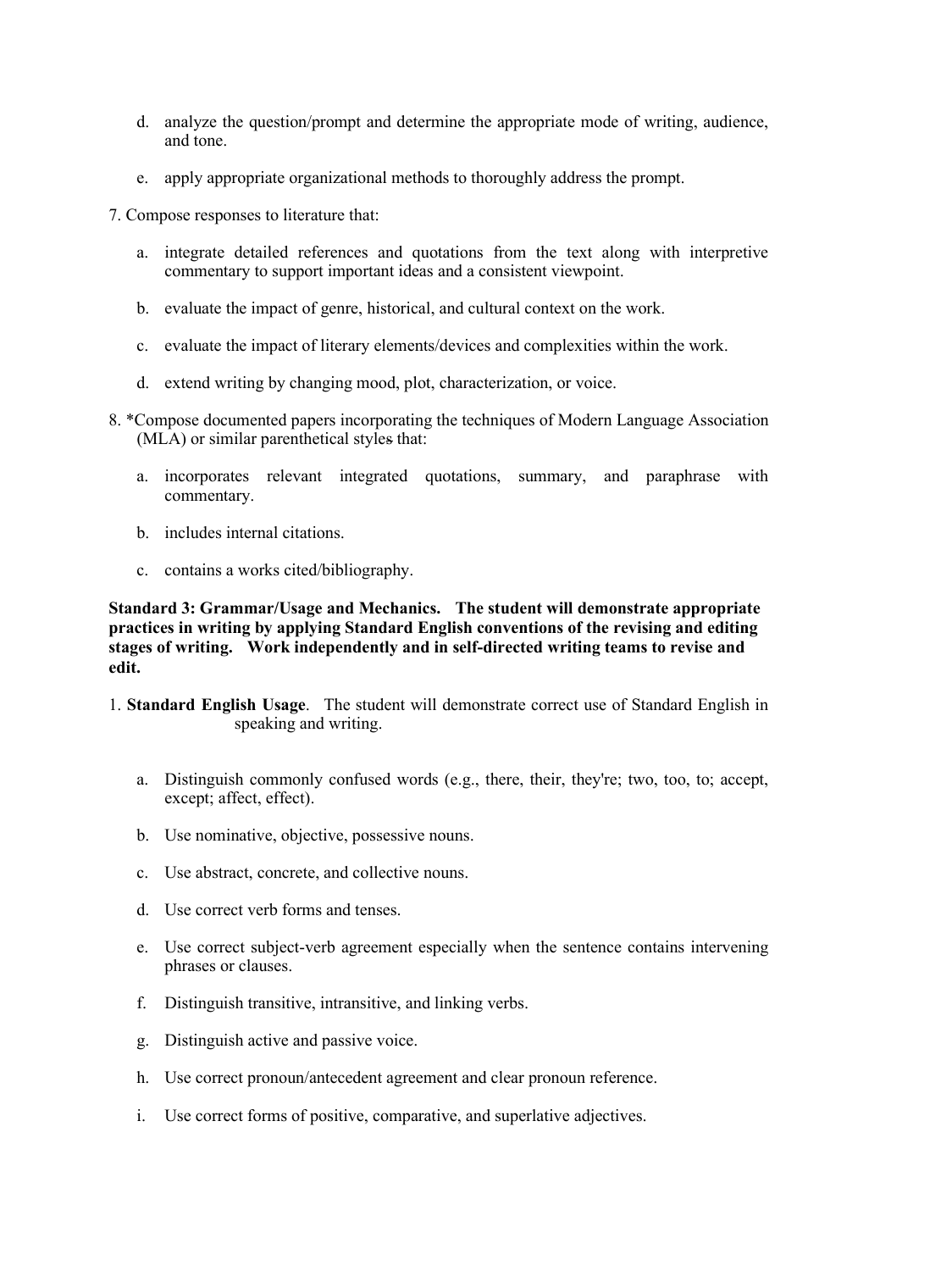- j. Use correct form of conjunction (coordinating, correlating, or subordinating).
- k. Use appositives and verbals in compositions.
- 2. Mechanics and spelling The student will demonstrate appropriate language mechanics in writing.
	- a. Apply capitalization rules appropriately in writing.
	- b. Punctuate in writing including:
		- i. commas
		- ii. quotation marks
		- iii. apostrophes, colons, and semicolons
		- iv. ellipsis
		- v. hyphens, dashes, parentheses, and brackets
	- c. Demonstrate correct use of punctuation in research writing including:
		- i. formal outline
		- ii. parenthetical documentation
		- iii. works cited/bibliography
	- d. Use correct formation of plurals.
	- e. Use correct spelling including:
		- i. commonly misspelled words and homonyms
		- ii. spell consonant changes correctly (example recede/recession; transmit/transmission)
		- iii. spell Greek and Latin derivatives (words that come from a base or common root word) by applying correct spelling of bases and affixes (prefixes and suffixes)
- 3. Sentence structure. The student will demonstrate appropriate sentence structure in writing.
	- a. Identify and use parallel structure.
	- b. Correct dangling and misplaced modifiers.
	- c. Correct run-on sentences.
	- d. Correct fragments.
	- e. Correct comma splices.
	- f. Use independent/dependent and restrictive (essential)/nonrestrictive (nonessential) clauses to designate the importance of information.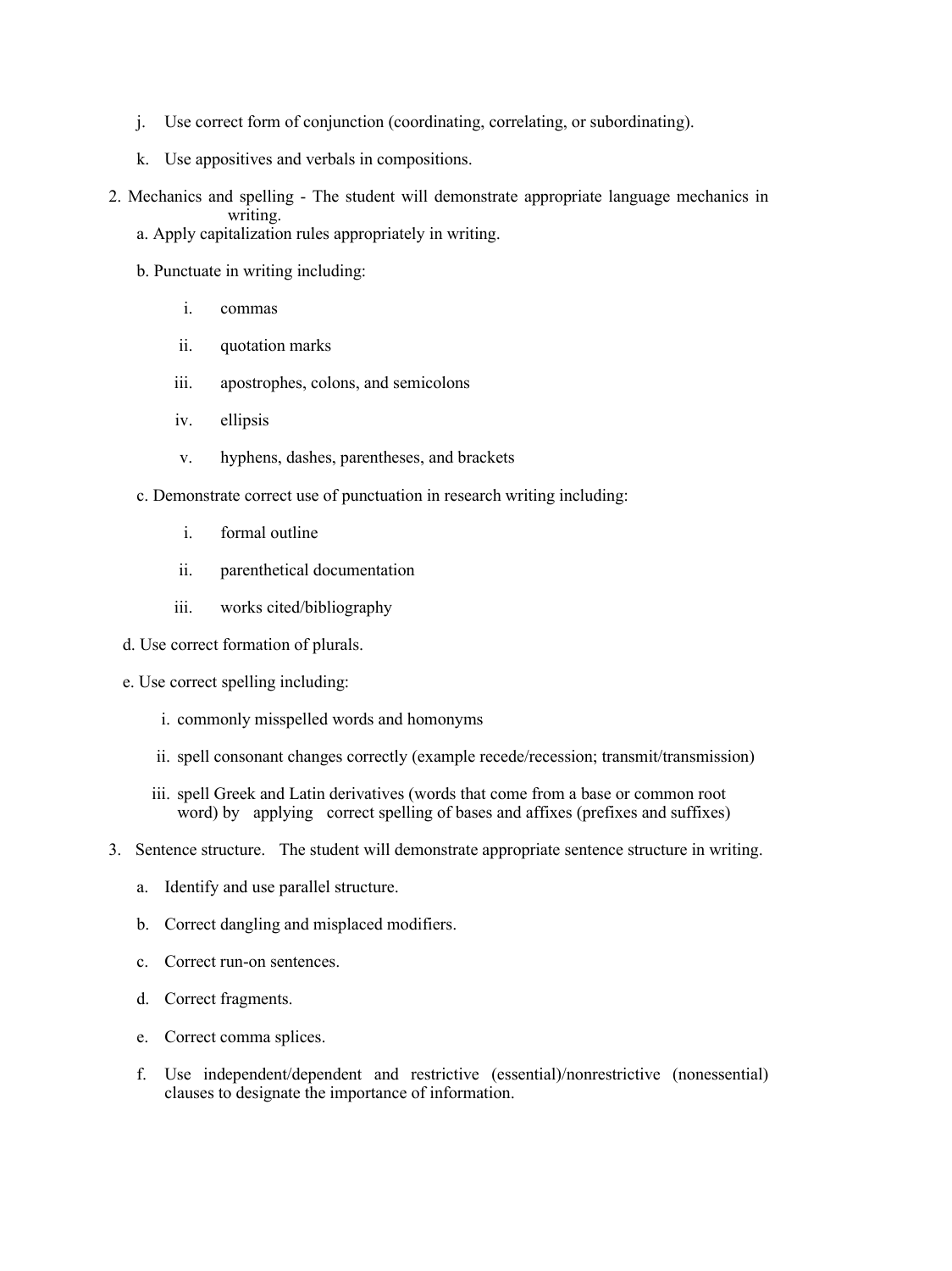g. Use a variety of sentence structures and lengths to create a specific effect.

# **Oral Language/Listening and Speaking: The student will demonstrate thinking skills in listening and speaking.**

Formulate thoughtful judgments about oral communication. Deliver focused and coherent presentations that convey clear and distinct perspectives and solid reasoning. Deliver polished formal and extemporaneous presentations that combine the traditional speech strategies of narration, exposition, persuasion, and description. Use gestures, tone, and vocabulary appropriate to the audience and purpose. Use the same Standard English conventions for oral speech that are used in writing.

#### **\*Standard 1: Listening - The student will listen for information and for pleasure.**

- 1. Engage in critical, empathetic, appreciative, and reflective listening to interpret, respond, and evaluate speaker's messages.
- 2. Listen and respond appropriately to presentations and performances of peers or published works such as original essays or narratives, interpretations of poetry, and individual or group performances.
- 3. Evaluate informative and persuasive presentations of peers, public figures, and media presentations.
- 4. Use feedback to evaluate own effectiveness and set goals for future presentations.

#### **\*Standard 2: Speaking - The student will express ideas and opinions in group or individual situations.**

 1. Use formal, informal, standard, and technical language effectively to meet the needs of purpose, audience, occasion, and task.

- 2. Prepare, organize, and present a variety of informative and persuasive messages effectively.
- 3. Use a variety of verbal and nonverbal techniques in presenting oral messages and demonstrate poise and control while presenting.

#### **Visual Literacy: The student will interpret, evaluate, and compose visual messages.**

# **\*Standard 1: Interpret Meaning - The student will interpret and evaluate the various ways visual image-makers such as graphic artists, illustrators, and news photographers represent meaning.**

- 1. Identify the use of stereotypes and biases in visual media (e.g., distorted representations of society; imagery and stereotyping in advertising; elements of stereotypes such as physical characteristics, manner of speech, beliefs, attitudes).
- 2. Investigate how symbols, images, sound, and other conventions are used in visual media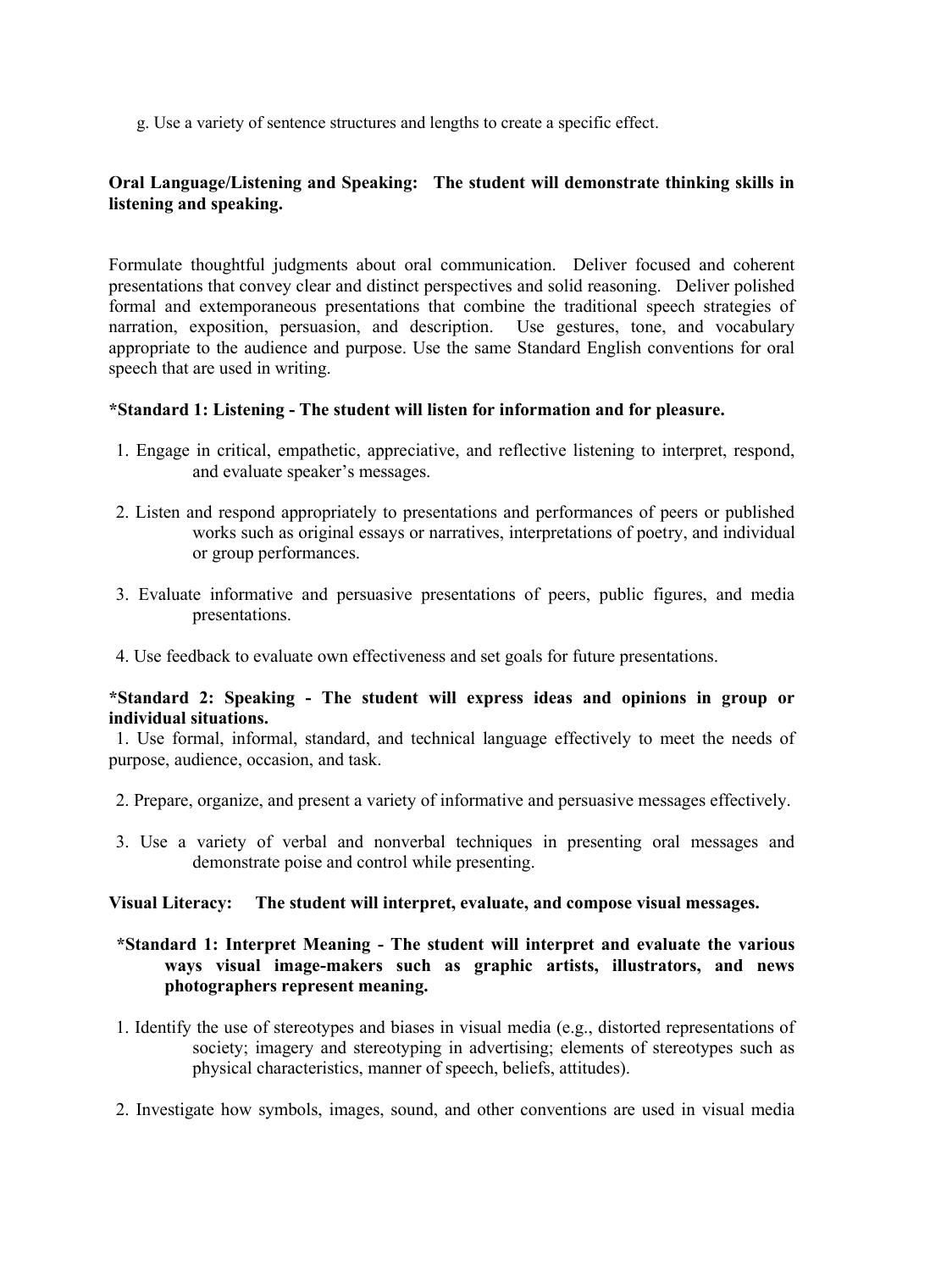(e.g., time lapse in films; set elements that identify a particular time period or culture).

# **\*Standard 2: Evaluate Media - The student will evaluate visual and electronic media, such as film, as compared with print messages.**

- 1. Recall that people with special interests and expectations are the target audience for particular messages or products in visual media.
- 2. Select and design language and content that reflect this appeal (e.g., in advertising and sales techniques aimed specifically towards teenagers; in products aimed toward different classes, races, ages, genders; in the appeal of popular television shows and films for particular audience).

### **\*Standard 3: Compose Visual Messages - The student will create a visual message that effectively communicates an idea.**

- 1. Investigate and present the sources of a media presentation or production such as who made it and why it was made.
- 2. Analyze a media presentation to get the main idea of the message's content and compose one using a similar format.

**Blueprints for each Criterion-Referenced Test reflect the degree of representation given on the test to each** *PASS* **standard and objective. To access the current blueprint (when available) go to the State Department of Education Web site at <http://sde.state.ok.us>, click on site index, then click "s" to go to student assessment, then click on "Student Tests & Materials" then scroll down to "alignment blueprints."**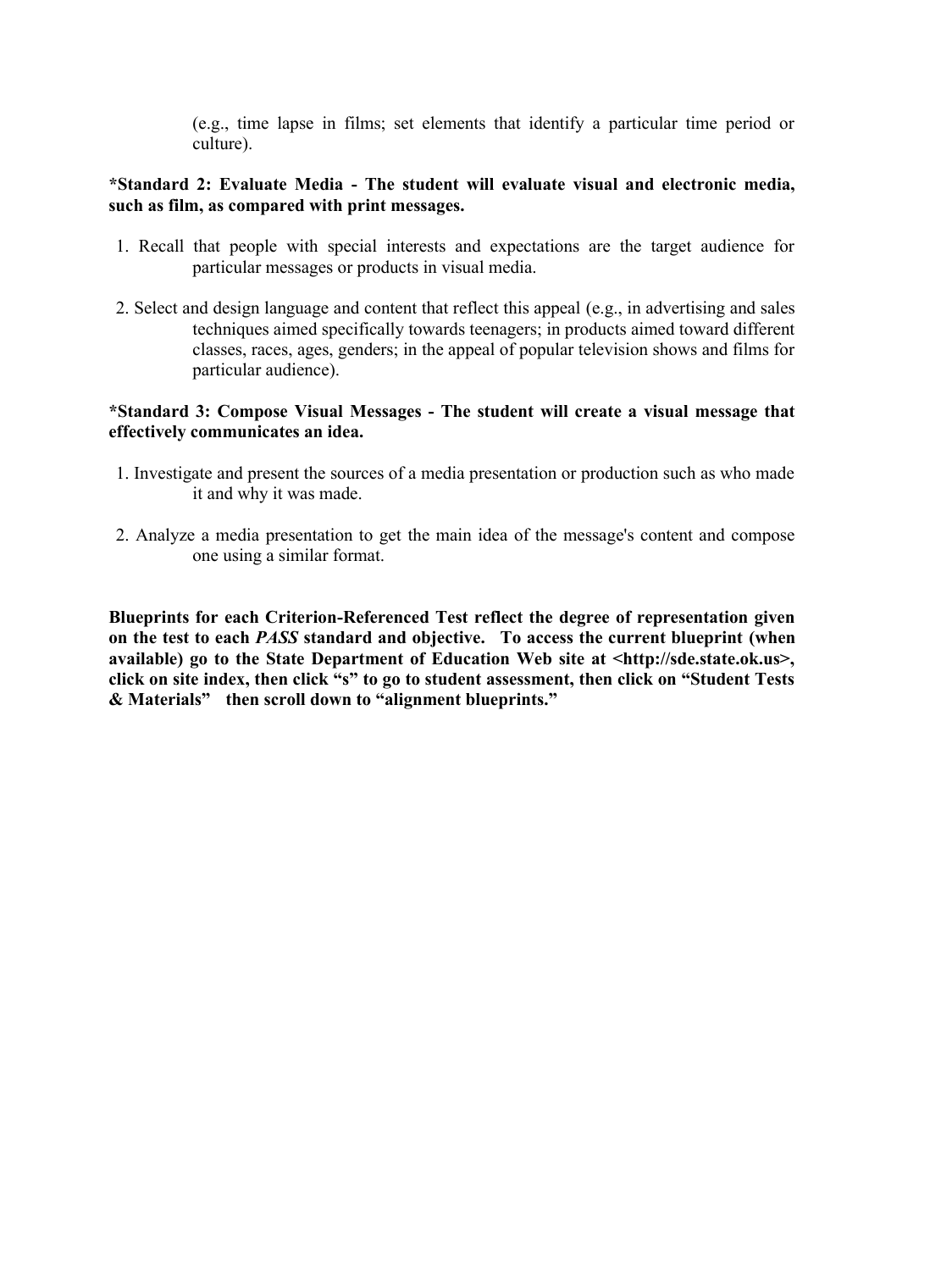# **Language Arts**

# **Grade 11**

 **Reading/Literature: The student will apply a wide range of strategies to comprehend, interpret, evaluate, appreciate, and respond to a wide variety of texts.** 

# **Standard 1: Vocabulary - The student will expand vocabulary through word study, literature, and class discussion.**

Apply a knowledge of word origins (words from other languages, history, or literature) to determine the meaning of new words encountered in reading and use of those words accurately.

- 1. Apply knowledge of Greek, Latin, and Anglo-Saxon roots and word parts to draw inferences about the meaning of scientific and mathematical terminology.
- 2. Use reference material such as glossary, dictionary, thesaurus, and available technology to determine precise meaning and usage.
- 3. Analyze the meaning of analogies encountered, analyzing specific comparisons as well as relationships and inferences.
- 4. Rely on context to determine meanings of words and phrases such as figurative language, connotations and denotations of words, analogies, idioms, and technical vocabulary.
- 5. Use word meanings within the appropriate context and verify these meanings by definition, restatement, example, and analogy.

# **Standard 2: Comprehension - The student will interact with the words and concepts on the page to understand what the writer has said.**

Read and understand grade-level-appropriate material. Analyze the organizational patterns and evaluate authors' argument and positions. At Grade 11, in addition to regular classroom reading, read a wide variety of classic and contemporary literature, poetry, magazines, newspapers, reference materials, and online information as well as expository (informational and technical) texts.

- 1. Literal Understanding
	- a. Identify the structures and format of various informational documents and explain how authors use the features to achieve their purpose.
	- b. Select and explain specific devices an author uses to accomplish purpose (persuasive techniques, style, literary forms or genre, portrayal of themes, language).
	- c. Use study strategies such as note taking, outlining, and using study guide questions to better understand texts.
	- d. Construct images such as graphic organizers based on text descriptions and text structures.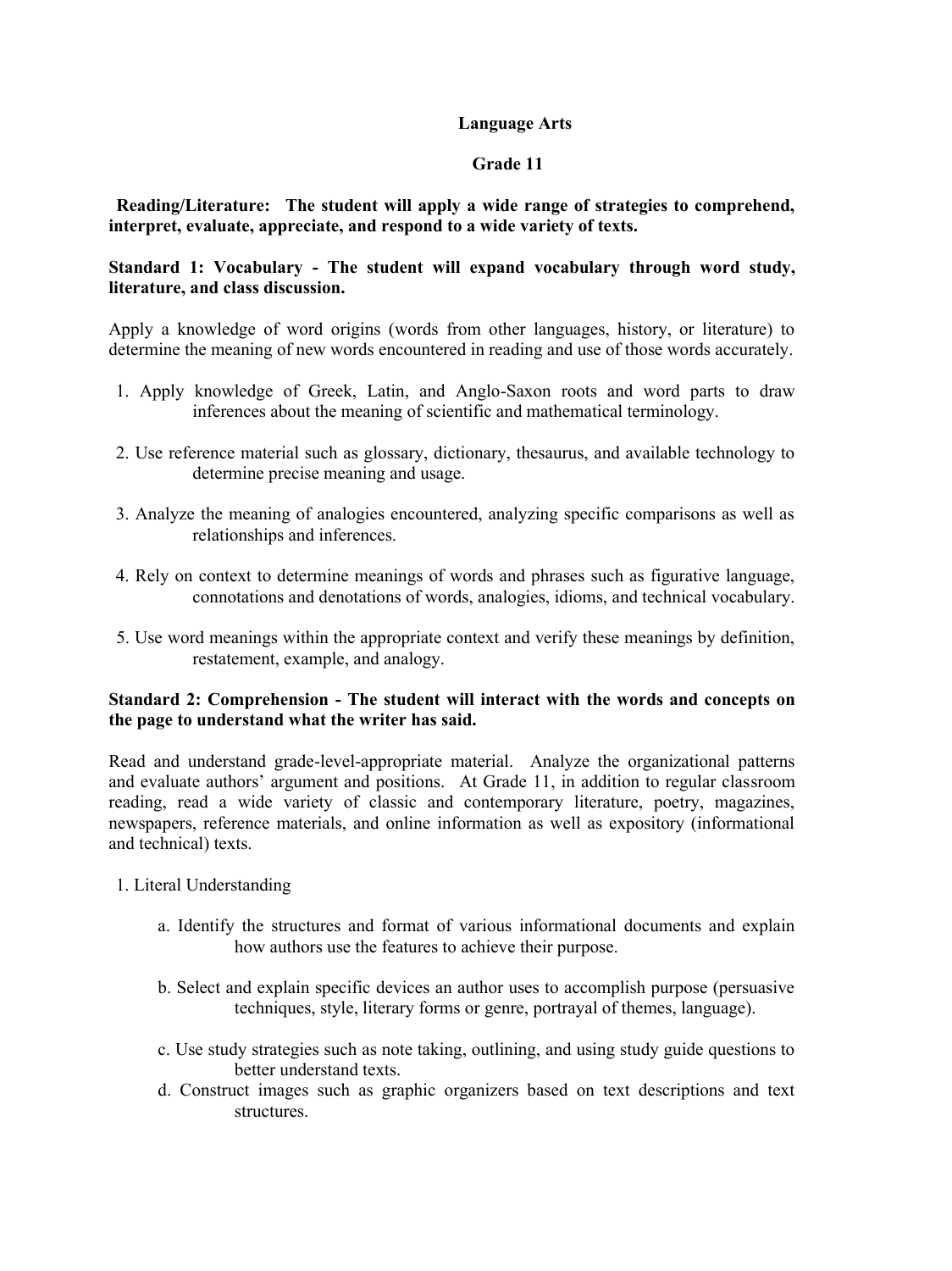- 2. Inferences and Interpretation
	- a. Interpret the possible inferences of the historical context on literary works.
	- b. Describe the development of plot and identify conflict and how they are addressed and resolved.
	- c. Investigate influences on a reader's response to a text (e.g., personal experience and values; perspective shaped by age, gender, class, or nationality).
	- d. Make reasonable assertions about author's arguments by using elements of the text to defend and clarify interpretations.
- 3. Summary and Generalization
	- a. Determine the main idea, locate and interpret minor subtly stated details in complex passages.
	- b. Use text features and elements to support inferences and generalizations about information.
	- c. Summarize and paraphrase complex, implicit hierarchic structures in informational texts, including relationships among concepts and details in those structures.
- 4. Analysis and Evaluation
	- a. Compare and contrast aspects of texts such as themes, conflicts, and allusions both within and across texts.
	- b. Analyze the structure and format of informational and literary documents and explain how authors use the features to achieve their purposes.
	- c. Examine the way in which clarity of meaning is affected by the patterns of organization, repetition of the main ideas, organization of language, and word choice in the text.
	- d. Analyze the way in which authors have used archetypes (universal modes or patterns) drawn from myth and tradition in literature, film, political speeches, and religious writings.

### **Standard 3: Literature - The student will read, construct meaning, and respond to a wide variety of literary forms.**

Read and respond to grade-level-appropriate historically or culturally significant works of British, American, or world literature. Conduct in-depth analysis of themes, styles, and trends of these works across historical periods. Participate productively in self-directed work teams to create observable products.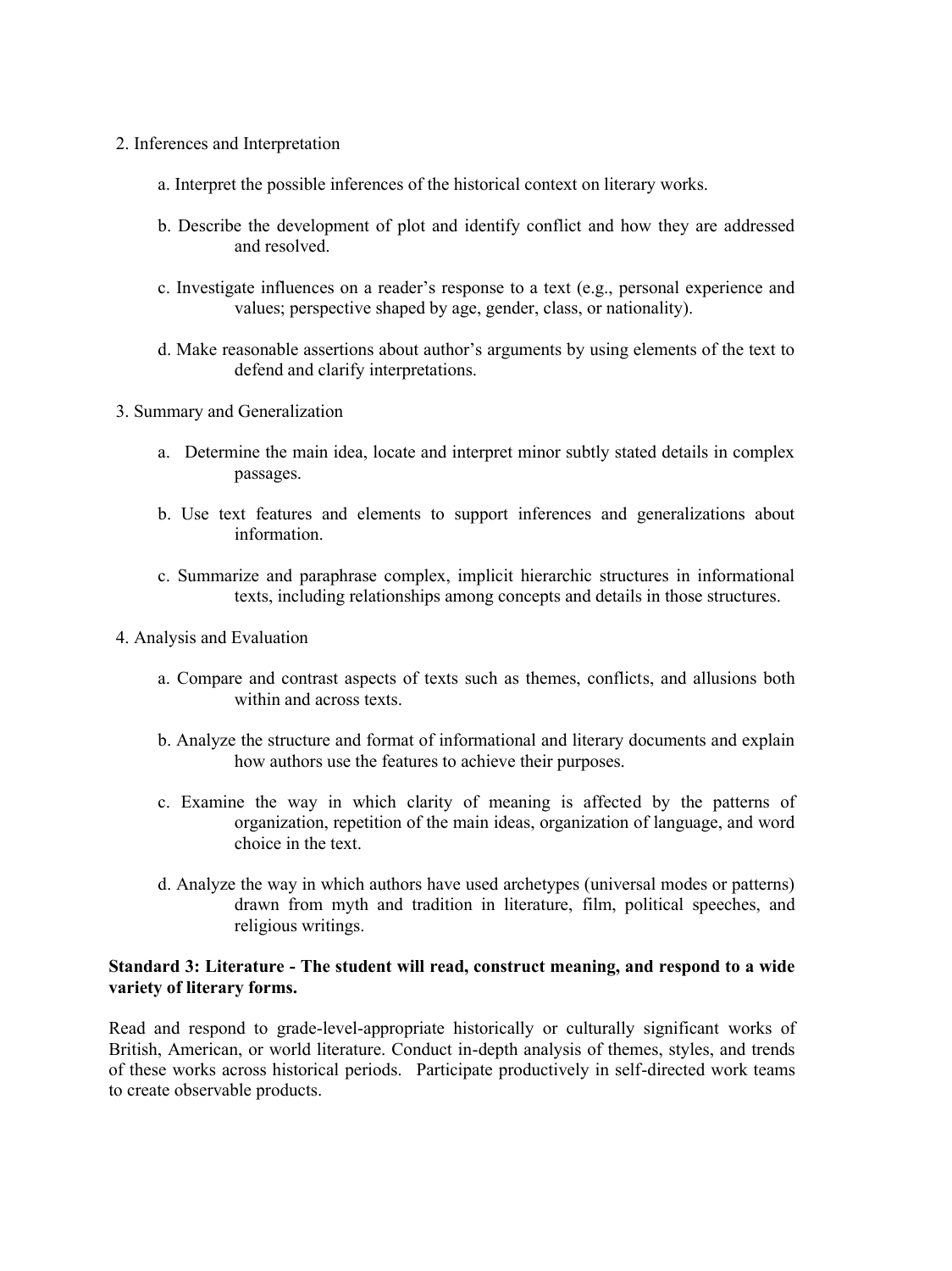- 1. Literary Genres Demonstrate a knowledge of and an appreciation for various forms of literature.
	- a. Analyze the characteristics of genres including short story, novel, drama, poetry, and essay.
	- b. Analyze the characteristics of subgenres including allegory and ballad.
- 2. Literary Elements Demonstrate knowledge of literary elements and techniques and show how they affect the development of a literary work.
	- a. Analyze the way in which the theme or meaning of a selection represents a view or comment on life, using textual evidence to support the claim.
	- b. Analyze the way in which irony, tone, mood, the author's style, and the "sound" of language achieve specific rhetorical (communication) or aesthetic (artistic) purposes or both.
	- c. Analyze characters' traits by what the characters say about themselves in narration, dialogue, and soliloquy (when they speak out loud to themselves).
	- d. Evaluate the significance of various literary devices and techniques, including imagery, irony, tone, allegory (the use of fictional figures and actions to express truths about human experiences), and symbolism (the use of symbols to represent an idea or theme), and explain their appeal.
	- e. Evaluate the author's purpose and the development of time and sequence, including the use of complex literary devices, such as foreshadowing (providing clues to future events) or flashbacks (interrupting the sequence of events to include information about an event that happened in the past).
- 3. Figurative Language and Sound Devices Identify figurative language and sound devices and analyze how they affect the development of a literary work.
	- a. Identify and explain figurative language including analogy, hyperbole, metaphor, personification, and simile.
	- b. Identify and explain sound devices including alliteration and rhyme.
	- c. Analyze the melodies of literary language, including its use of evocative words, rhythms and rhymes.
- 4. Literary Works Read and respond to historically and culturally significant works of literature.
	- a. Analyze and evaluate works of literature and the historical context in which they were written.
	- b. Analyze and evaluate literature from various cultures to broaden cultural awareness.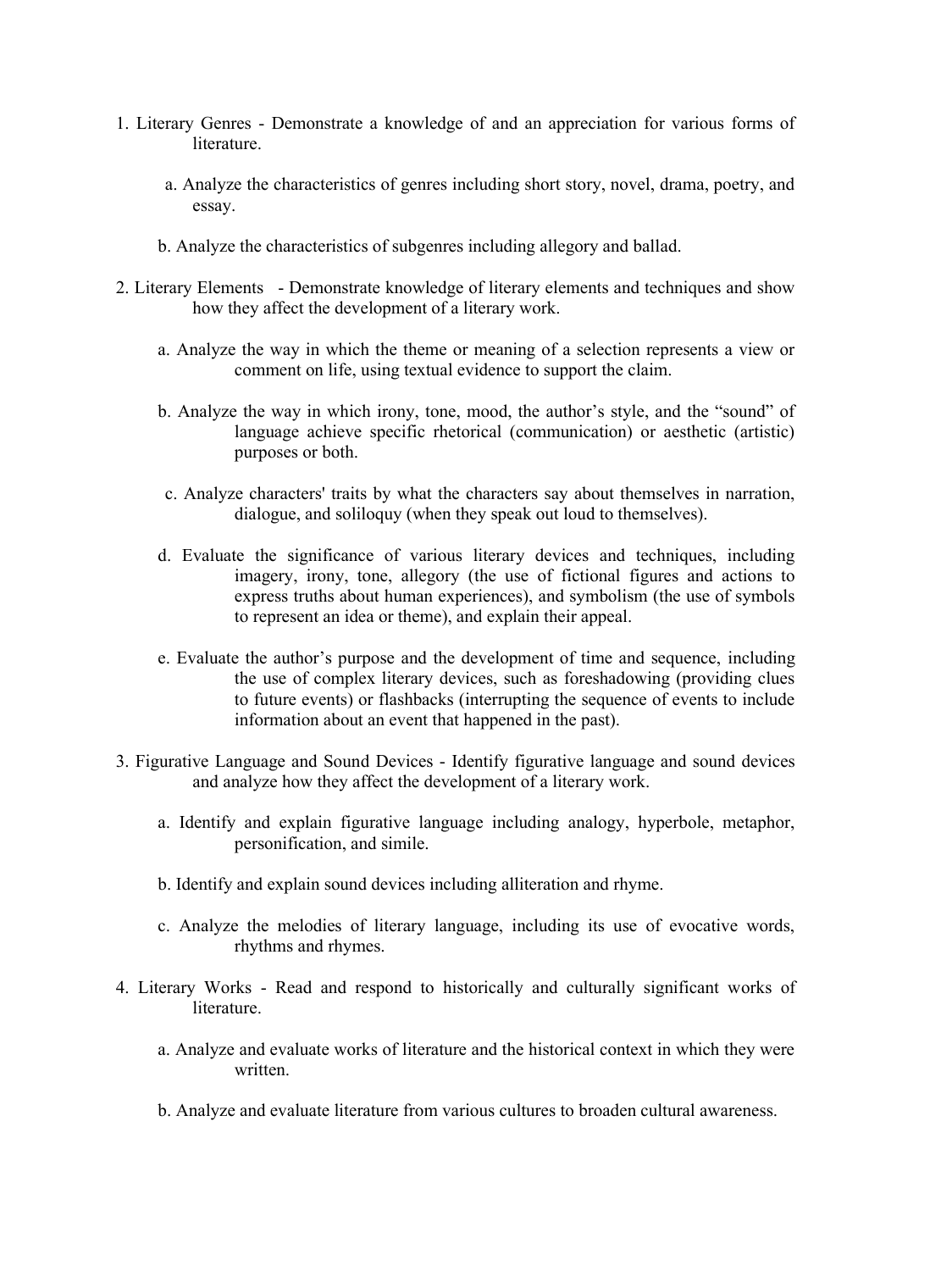- c. Compare works that express the recurrence of archetypal (universal) characters, settings, and themes in literature and provide evidence to support the ideas expressed in each work.
- d. Analyze the clarity and consistency of political assumptions in a selection of literary works or essays on a topic.

# **Standa**r**d 4: Research and Information - The student will conduct research and organize information.**

- 1. Accessing Information Select the best source for a given purpose.
	- a. Access information from a variety of primary and secondary sources.
	- b. Skim text for an overall impression and scan text for particular information.
	- c. Use organizational strategies as an aid to comprehend increasingly difficult content material (e.g., compare/contrast, cause/effect, problem/solution, sequential order).
- 2. Interpreting Information Analyze and evaluate information from a variety of sources.
	- a. Summarize, paraphrase, and/or quote relevant information.
	- b. Determine the author's viewpoint to evaluate source credibility and reliability.
	- c. Synthesize information from multiple sources to draw conclusions that go beyond those found in any of the individual studies.
	- d. Identify complexities and inconsistencies in the information and the different perspectives found in each medium, including almanacs, microfiche, news sources, in-depth field studies, speeches, journals, technical documents, or Internet sources.
	- e. Develop presentations by using clear research questions and creative and critical research strategies, such as field studies, oral histories, interviews, experiments, and Internet sources.

# **Writing/grammar/mechanics and usage. The student will express ideas effectively in written modes for a variety of purposes and audiences.**

Write coherent and focused texts that show a well defined point of view and tightly reasoned argument. The writing demonstrates progression through the stages of the writing process. Work independently and in self-directed writing teams to edit and revise.

### **Standard 1: Writing Process. The student will use the writing process to write coherently.**

1. Students are expected to: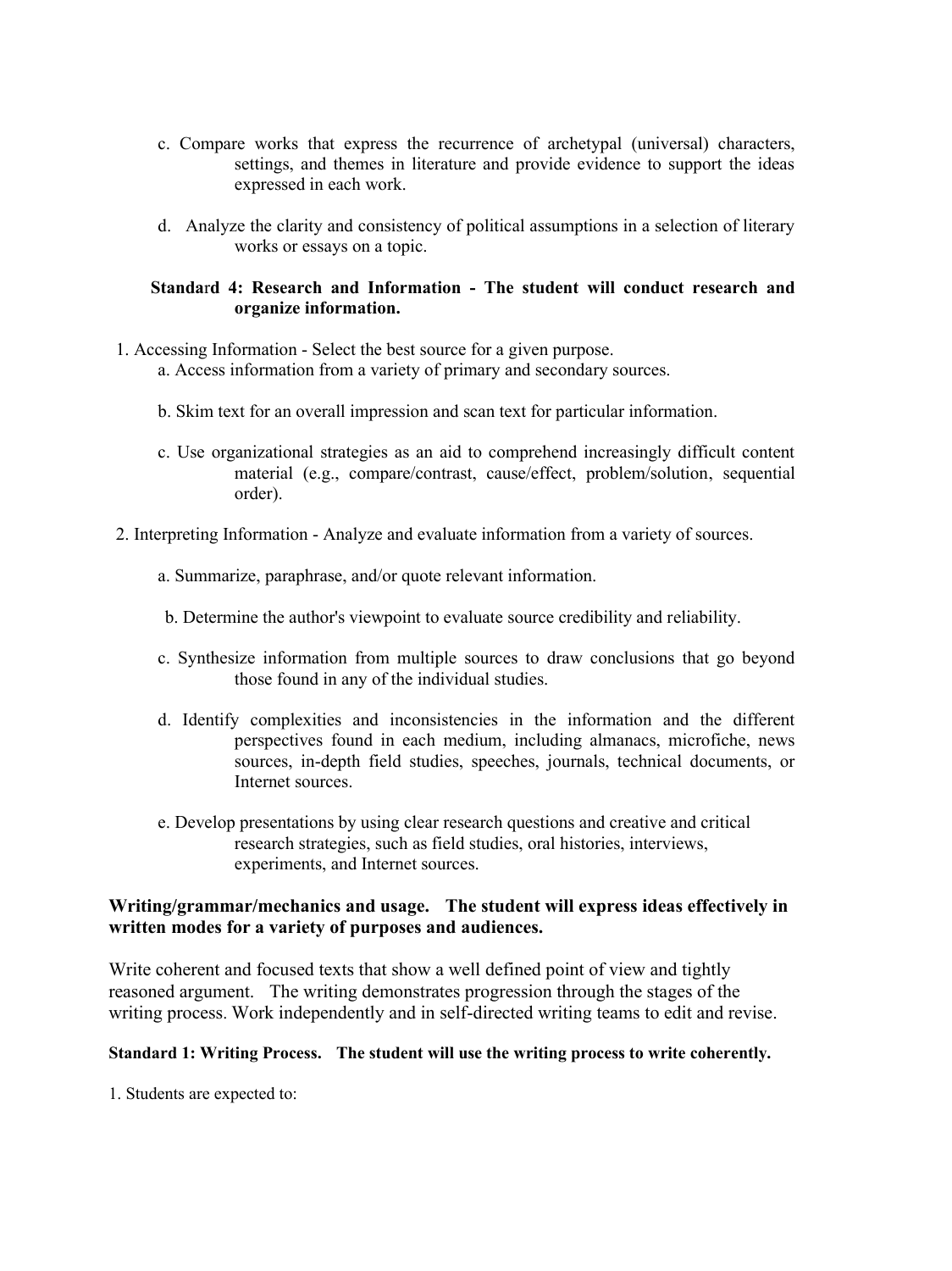- a. use a variety of prewriting strategies such as brainstorming, free writing, outlining, discussing, clustering, webbing, using graphic organizers, notes logs, or reading to generate ideas, develop voice, gather information, and plan.
- b. develop main idea/thesis. Evaluate results of prewriting activities and select appropriate topic.
- c. evaluate audience and purpose:
	- i. consider specific purposes for writing (e.g., to reflect, inform, explain, persuade, make social and/or political statements, or share an experience or emotion).
	- ii.evaluate possible modes/genres and select one, remembering that the choice of the mode/genre will guide the treatment of the topic, the development of a stance toward the audience, and the organizational structure.
- d. develop multiple drafts, individually and collaboratively, to categorize ideas, organize them into paragraphs, and blend paragraphs into larger text.
- e. revise drafts for organization, content and style.
- f. edit for specific purposes such as to ensure standard usage, varied sentence structure, appropriate word choice, mechanics, and spelling.
- g. refine selected pieces to publish for general and specific audiences.
- 2. Use elaboration to develop an idea:
	- a. draft a text with a clear, controlling idea or thesis.
	- b. develop a coherent progression of ideas applying organizational strategies such as spatial, chronological, order of importance, compare/contrast, logical order, cause/effect, or classification/division.
	- c. apply different methods of support, such as facts, reasons, examples, sensory details, anecdotes, paraphrases, quotes, reflections, and dialogue.
	- d. apply a consistent and appropriate point of view, establish a credible voice, and create a suitable tone.
	- e. understand and apply formal and informal diction for a desired effect.
- 3. Demonstrate organization, unity, and coherence during revision process:
	- a. read the draft from the intended audience's point of view to evaluate clarity of purpose.
	- b. evaluate whether ideas and organizational patterns are clear and support the overall purpose of the piece.
	- c. evaluate whether topic sentences, transitions within and between paragraphs, overall sequencing, and the progression of ideas is clear, focused, smooth, and coherent.
	- d. evaluate whether ideas are adequately developed.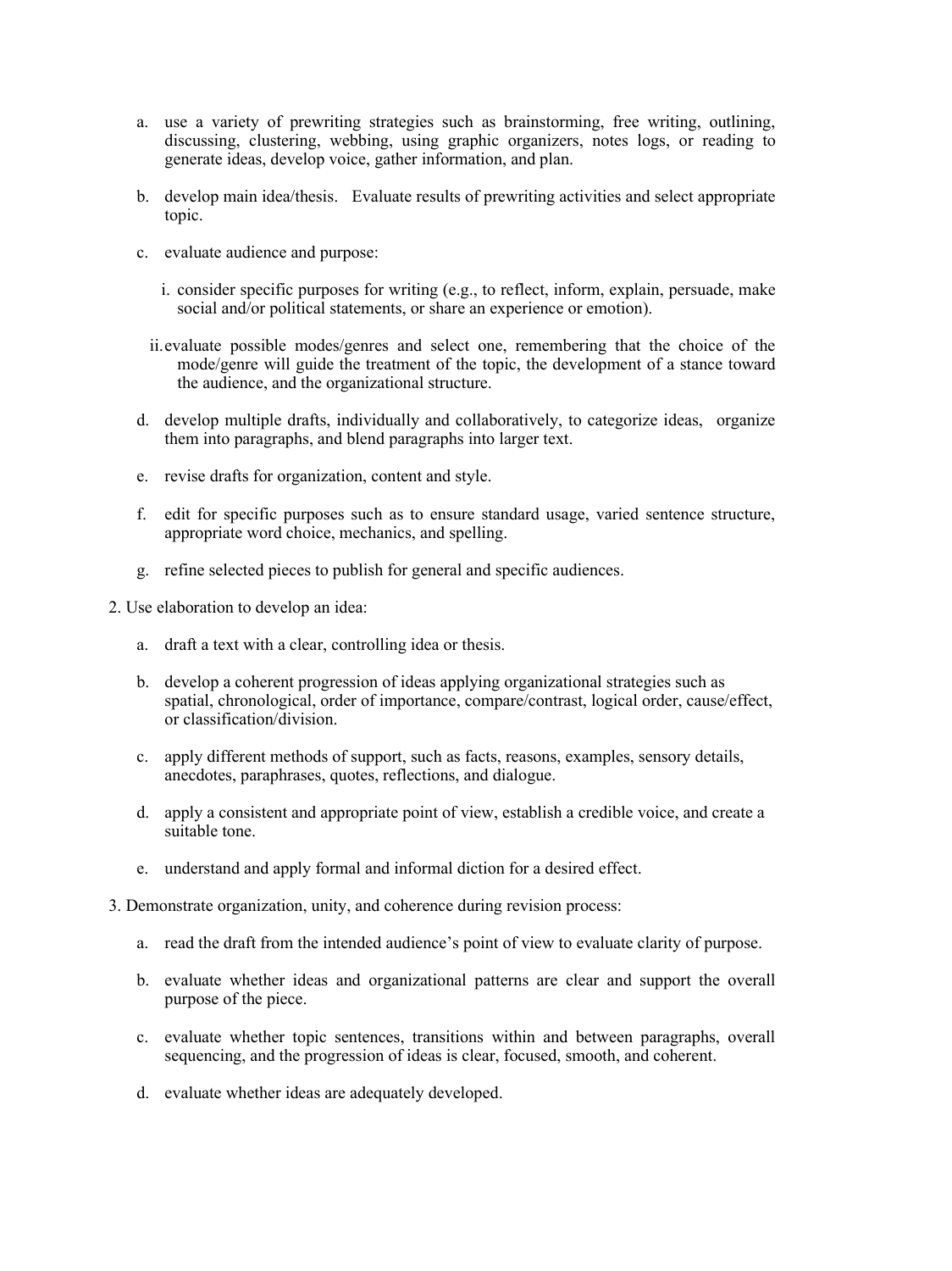- e. apply a consistent and appropriate point of view.
- f. understand and apply formal and informal diction.

4. Editing/proofreading and evaluating:

- a. apply Standard English usage and correct spelling in text.
- b. employs specified editing/proofreading strategies and consults resources (e.g., handbooks and style manuals, spell checks, personal spelling lists, dictionaries, thesauruses, or style sheets) to correct errors in spelling, capitalization, and punctuation, including punctuation of quotations.
- c. use a specified format for in-text citation of source materials for bibliographies and for lists of works cited, and check against original source for accuracy.
- d. demonstrate an understanding of the ethics of writing by creating a document free from plagiarism.
- 5. Use point of view, characterization, style, and related elements for specific rhetorical (communication) and aesthetic (artistic) purposes.
- 6. Structure ideas and arguments in a sustained and persuasive way and support them with precise and relevent examples.
- 7. Evaluate own writing and others' writing to highlight the individual voice, improve sentence variety and style, and enhance subtlety of meaning and tone in ways that are consistent with the purpose, audience, and form of writing.

#### **Standard 2: Modes and Forms of writing. The student will write for a variety of purposes and audiences using creative, narrative, descriptive, expository, persuasive, and reflective modes.**

At Grade 11, continue to combine the rhetorical strategies of narration, exposition, persuasion, reflection, and description to produce text of at least 1,500 words. Refine reflective compositions and become familiar with forms of job applications and resumes. Deliver multimedia presentations on varied topics. Demonstrate a command of Standard English and the research, organization, and drafting strategies outlined in the writing process. Writing demonstrates an awareness of the audience [intended reader] and purpose for writing**.**

1. Compose fictional, biographical or autobiographical narratives that:

- a. create and develop dynamic and static characters who experience internal and external conflicts, including character motivation, gestures, and feelings.
- b. create and develop a plot that effectively communicates the author's purpose.
- c. create and self-select first or third person point of view appropriate for the author's purpose.
- d. create and develop a setting within a narrative that is relevant to the overall meaning of the work.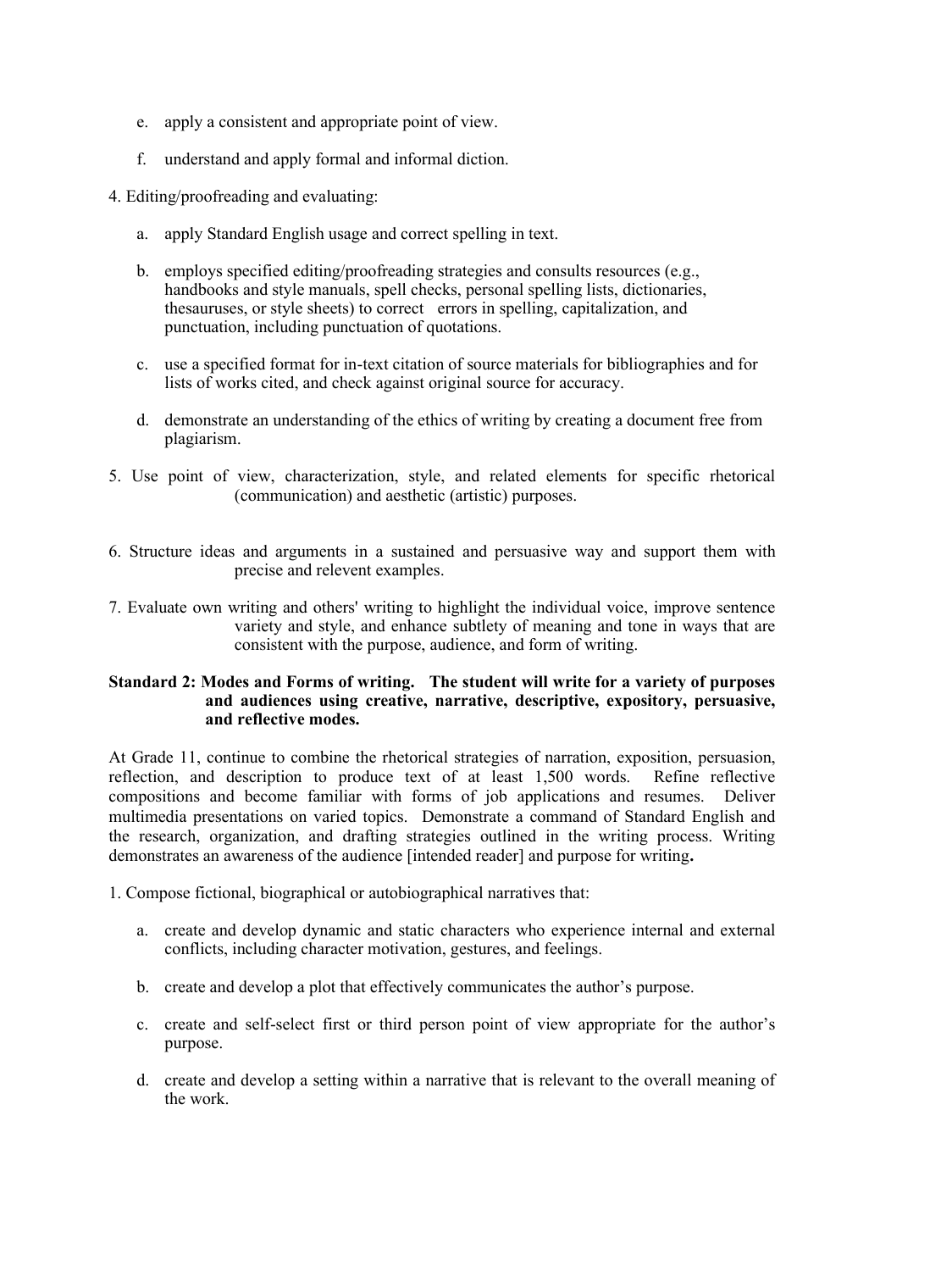- e. use a range of narrative devices such as dialogue, interior monologue, suspense, foreshadowing, characterization, flashback, symbolism, and allusion.
- f. present action segments to accommodate changes in time and mood.
- 2. Compose expository compositions, including analytical essays, historical investigations, and research reports that:
	- a. integrate evidence in support of a thesis including information on all relevant perspectives.
	- b. quote, summarize, and paraphrase information and ideas from primary and secondary sources, including technical terms and notations, accurately and coherently.
	- c. integrate a variety of suitable, credible modern/historical reference sources such as print, pictorial, audio, archives (records), interviews, and reliable Internet sources to locate information in support of topic.
	- d. use technology to integrate and create visual aids such as charts, data tables, maps, and graphs.
	- e. identify and address reader's potential misunderstandings, biases, and expectations, establishing and adjusting tone accordingly through a focus on appropriate diction.
- 3. Compose persuasive compositions that:
	- a. include a well-defined thesis that makes a clear and knowledgeable appeal in a sustained and effective fashion.
	- b. use exposition, narration, description, and argumentation to support the main argument.
	- c. use specific rhetorical devices to support assertions such as personal anecdote, case study, analogy, or logical, emotional, and/or ethical appeal.
	- d. clarify and defend positions with precise and relevant evidence, including facts, expert opinions, quotations, expressions of commonly accepted beliefs, and logical reasoning.
	- e. effectively address reader's concerns, counterclaims, and individual or group biases.
- 4. Compose reflective compositions that:
	- a. express the individual's insight into conditions or situations, detailing the author's role in the outcome and demonstrating an understanding of external influences.
	- b. connect lessons from literature, history, current events, and movies/media to personal experiences and ideas.
- 5. Create documents related to career development that:
	- a. follow conventional format for formal letter, email, and memorandum.
	- b. provide clear, purposeful information and address the intended audience appropriately.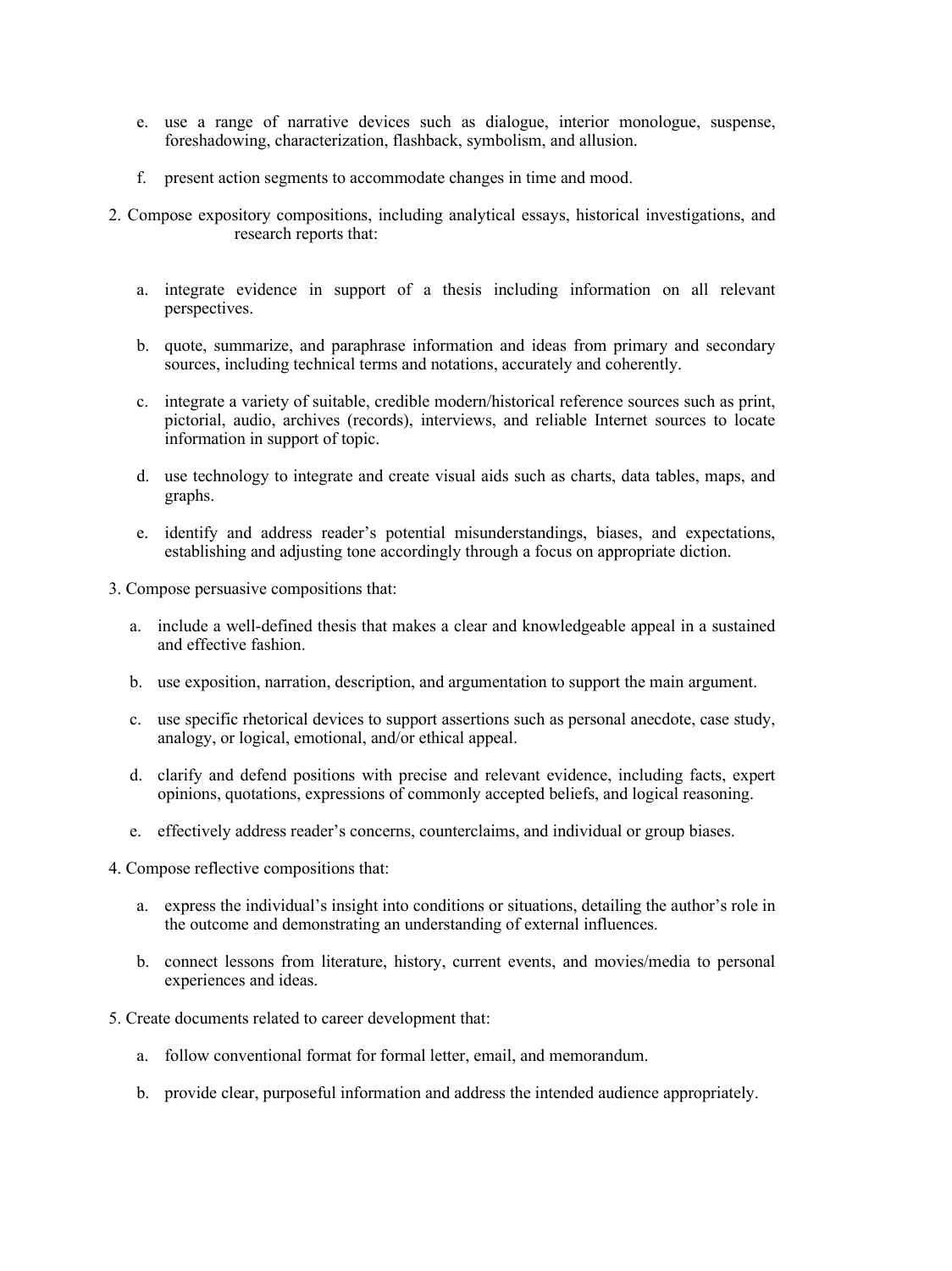- c. indicate varied levels, patterns, and types of language to achieve intended effects and aid comprehension.
- d. modify the tone to fit the purpose and audience.
- e. follow the conventional style for that type of document (resume, cover letter of application) and use page format, fonts (typeface), and spacing that contribute to the readability and impact of the document.
- f. use accurate information to create an effective resume.

6. Compose responses to literature that:

- a. evaluate the significant ideas of literary works or passages including plot development and characterization.
- b. integrate textual references, integrated quotations, and interpretive commentary to create an accurate and consistent composition.
- c. evaluate the impact of genre, cultural, and historical context on the work.
- d. evaluate the impact of literary elements/devices, ambiguities, and complexitities within the work.
- 7. Write for different purposes and to a specific audience or person, adjusting tone and style as necessary to make writing interesting. Continue to produce other writing forms introduced in earlier grades.
- 8. Compose documented papers that:
	- a. integrate relevant quotations, summary, and paraphrase with commentary.
	- b. includes internal citations using various formats of research writing.
	- c. contains a works cited/bibliography consistent with the selected research-writing format.
- \* 9. Use appropriate essay test-taking and time-writing strategies that:
	- a. budget time for prewriting, drafting, revising, and editing.
	- b. prioritize question/prompt.
	- c. identify common directives from the prompt (identify common verbs: *explain, compare, evaluate, define,* and *develop*, etc.).
	- d. analyze the question/prompt and determine the appropriate mode of writing, audience, and tone.
	- e. apply appropriate organizational methods to thoroughly address the prompt.
	- f. evaluate work using editing checklist or rubric if available.

#### **Standard 3: Grammar/Usage and Mechanics. The student will demonstrate appropriate**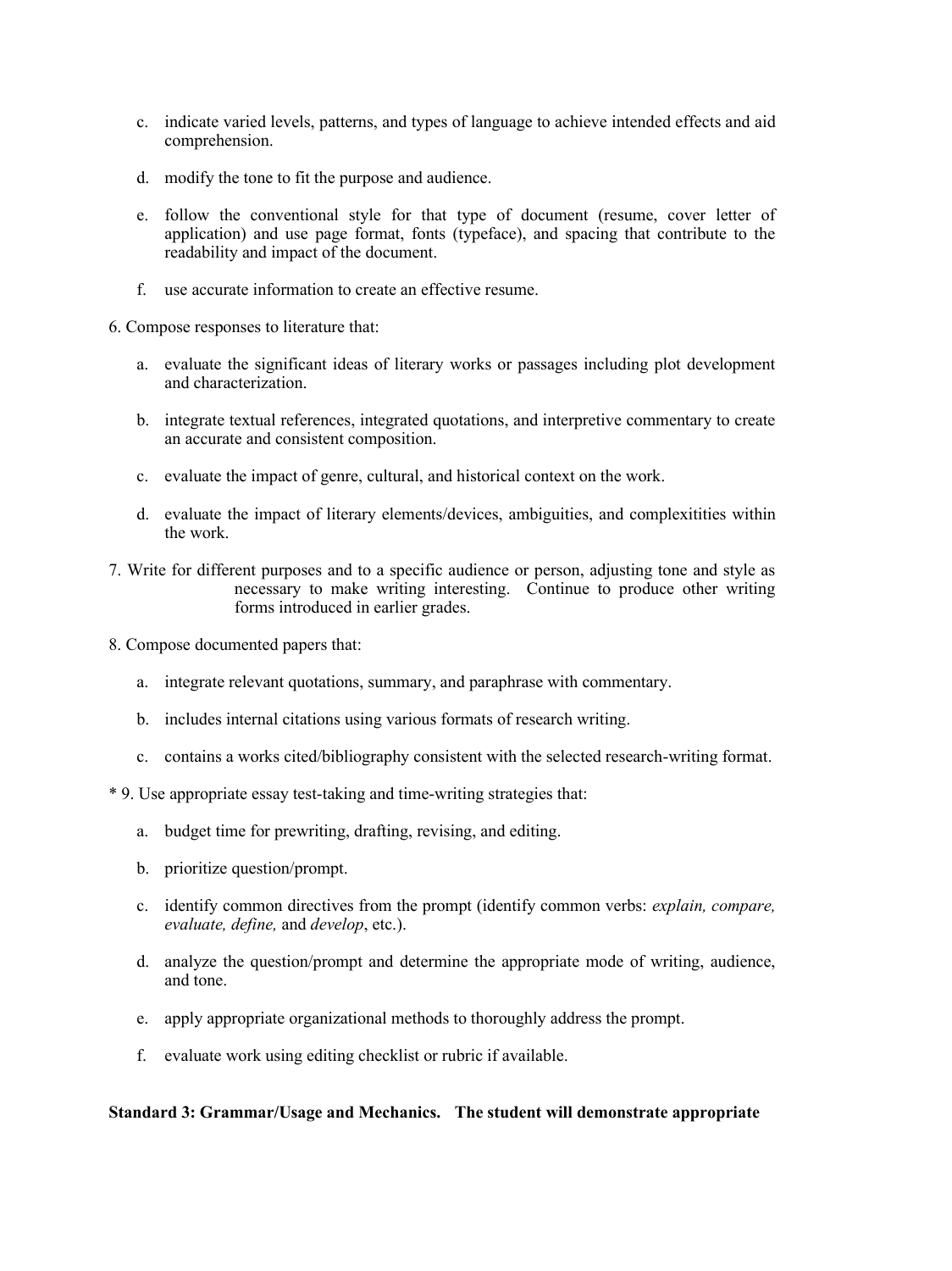#### **practices in writing by applying Standard English conventions to the revising and editing stages of writing.**

- 1. Standard English Usage-Demonstrate correct use of Standard English in speaking and writing. Work independently and in self-directed work teams to edit and revise.
	- a. Distinguish commonly confused words (e.g., there, their, they're; two, too, to; accept, except; affect, effect).
	- b. Identify and use correct verb forms and tenses.
	- c. Identify and use correct subject-verb agreement.
	- d. Identify and use active and passive voice.
	- e. Identify and use concrete, abstract, and collective nouns.
	- f. Identify and use nominative, objective, and possessive nouns.
	- g. Identify and use correct pronoun/antecedent agreement and clear pronoun reference.
	- h. Identify and use correct forms of positive, comparative, and superlative adjectives.
	- i. Identify and use coordinating, correlating, and subordinating conjunctions.
	- j. Identify and use appositives and verbals.
- 2. Mechanics and Spelling Demonstrate appropriate language mechanics in writing.
	- a. Apply capitalization rules appropriately in writing.
	- b. Punctuate in writing including:
		- i. commas
		- ii. quotation marks
		- iii. apostrophes, colons, and semicolons
		- iv. ellipsis
		- v. hyphens, dashes, parentheses, and brackets
	- c. Demonstrate correct use of punctuation in research writing including:
		- i. formal outline
		- ii. parenthetical documentation
		- iii. works cited/bibliography
	- d. Use correct formation of plurals.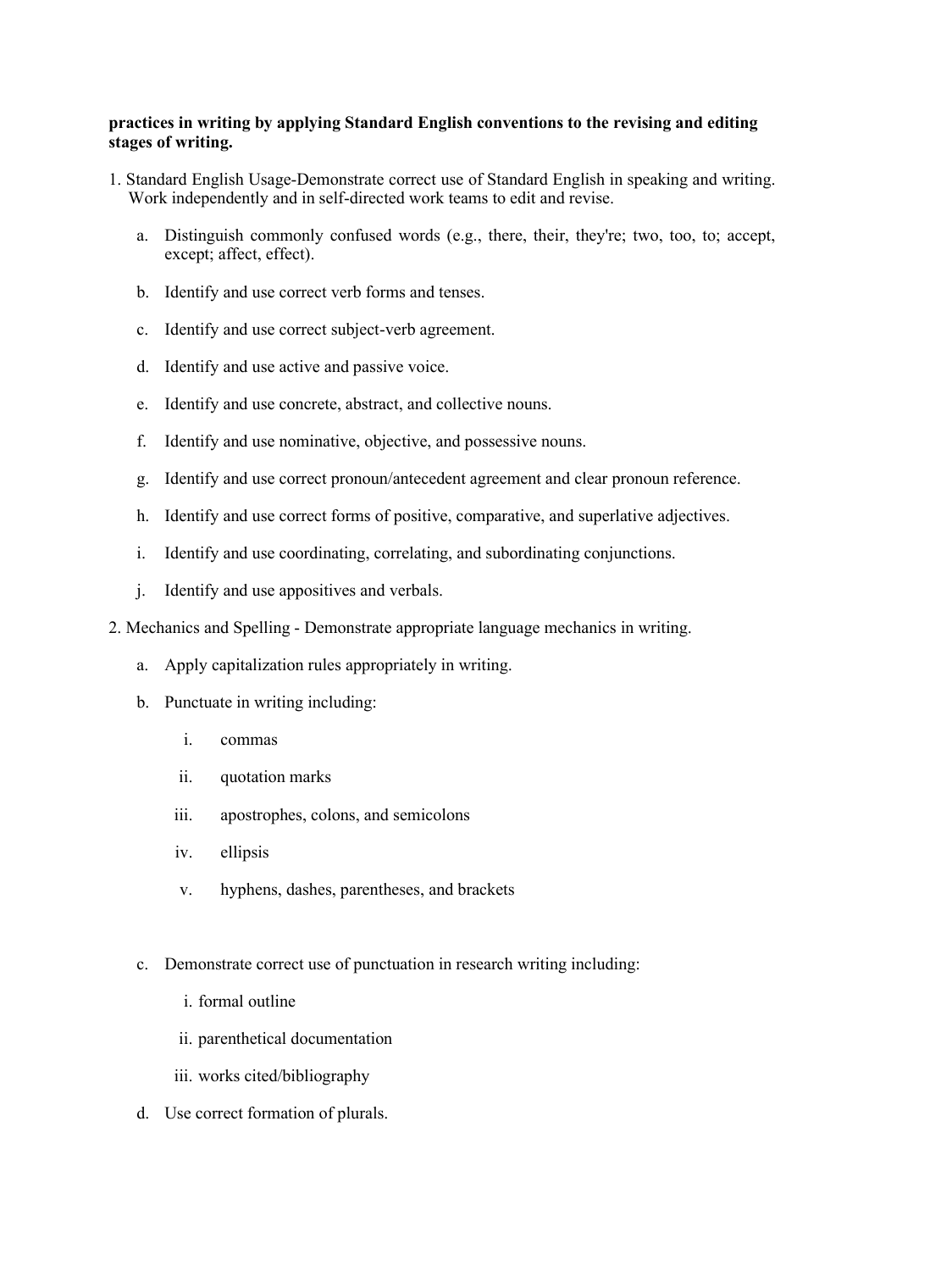- e. Use correct spelling including:
	- i. commonly misspelled words and homonyms
	- ii. spell consonant changes correctly (example: recede/recession; transmit/transmission
	- iii. spell Greek and Latin derivatives (words that come from a base or common root word) by applying correct spelling of bases and affixes (prefixes and suffixes)
- 3. Sentence structure Demonstrate appropriate sentence structure in writing.
	- a. Maintain parallel structure.
	- b. Correct dangling and misplaced modifiers.
	- c. Correct run-on sentences.
	- d. Correct fragments.
	- e. Correct comma splices
	- f. Use dependent/independent and restrictive (essential)/nonrestrictive (nonessential) clauses to designate the importance of information
	- g. Effectively use a variety of sentence structures and lengths to create a specific effect
- 4. Apply appropriate manuscript conventions in writing including title page presentation, pagination, spacing and margins, and integration of sources and support material, by citing sources within the text, using direct quotations, and paraphrasing.

# **Oral Language/Listening and Speaking - The student will demonstrate thinking skills in listening and speaking.**

Formulate thoughtful judgments about oral communication. Deliver focused and coherent presentations that convey clear and distinct perspectives and solid reasoning. Deliver polished formal and extemporaneous presentations that combine the traditional speech strategies of narration, exposition, persuasion, and description. Use gestures, tone, and vocabulary appropriate to the audience and purpose. Use the same Standard English conventions for oral speech that are used in writing. Participate independently and in groups to create oral presentations.

#### **Standard 1: Listening - The student will listen for information and for pleasure.**

- 1. Demonstrate proficiency in critical, empathetic, appreciative, and reflective listening to interpret, respond and evaluate speaker's messages.
- 2. Use effective strategies for listening that prepare for listening, identify the types of listening, and adopt appropriate strategies.
- 3. Listen and respond appropriately to presentations and performances of peers or published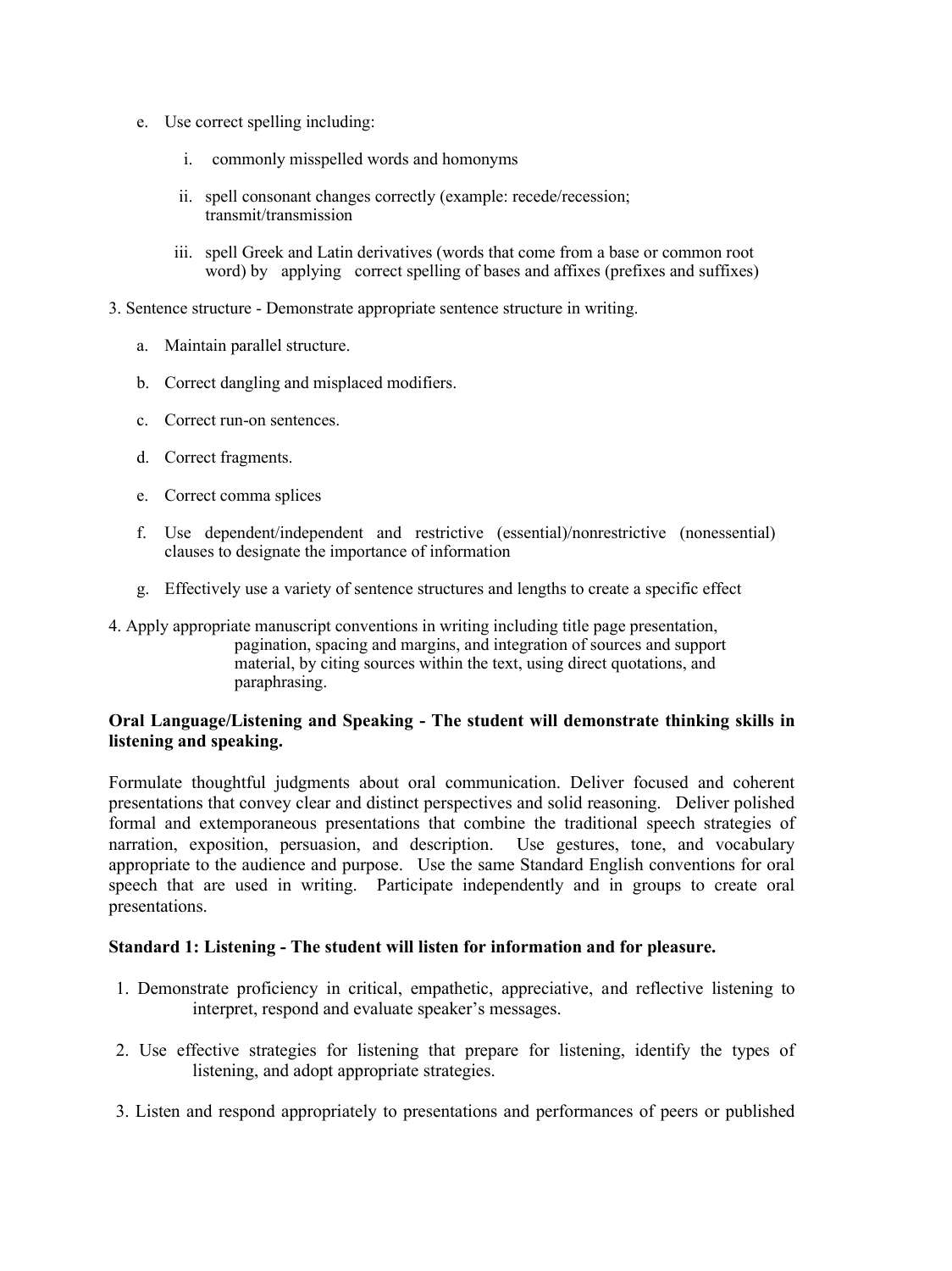works such as original essays or narratives, interpretations of poetry, and individual or group performances.

- 4. Use effective strategies to evaluate own listening such as asking questions for clarification, comparing and contrasting interpretations with others, and researching points of interest or contention.
- 5. Use effective listening to provide appropriate feedback in a variety of situations such as conversations and discussions and informative, persuasive, or artistic presentations. **Standard 2: Speaking - The student will express ideas and opinions in group or individual situations.**
- 1. Use a variety of verbal and nonverbal techniques in presenting oral messages such as pitch and tone of voice, posture, and eye contact, and demonstrate poise and control while presenting.
- 2. Use logical, ethical, and emotional appeals that enhance a specific tone and purpose.
- 3. Evaluate when to use different kinds of effects (including visuals, music, sound, and graphics) to create effective presentations.
- 4. Ask clear questions for a variety of purposes and respond appropriately to the questions of others.

**Visual Literacy: The student will interpret, evaluate, and compose visual messages.** 

# **Standard 1: Interpret Meaning - The student will interpret and evaluate the various ways visual image-makers including graphic artists, illustrators, and news photographers represent meaning.**

- 1. Use a range of strategies to interpret visual media (e.g., draw conclusions, make generalizations, synthesize material viewed, refer to images or information in visual media to support point of view).
- 2. Describe how editing shapes meaning in visual media (e.g., omission of alternative perspectives; filtered or implied viewpoints; emphasis of specific ideas, images, or information in order to serve particular interests).

## **Standard 2: Evaluate Media - The student will evaluate visual and electronic media, such as film, as compared with print messages.**

- 1. Use a variety of criteria (e.g., clarity, accuracy, effectiveness, bias, relevance of facts) to evaluate informational media (e.g., Web sites, documentaries, news programs.
- 2. Identify the rules and expectations about genre that can be manipulated for particular effects or purposes (e.g., combining or altering conventions of different genres, such as presenting news as entertainment; blurring of genres, such as drama-documentaries).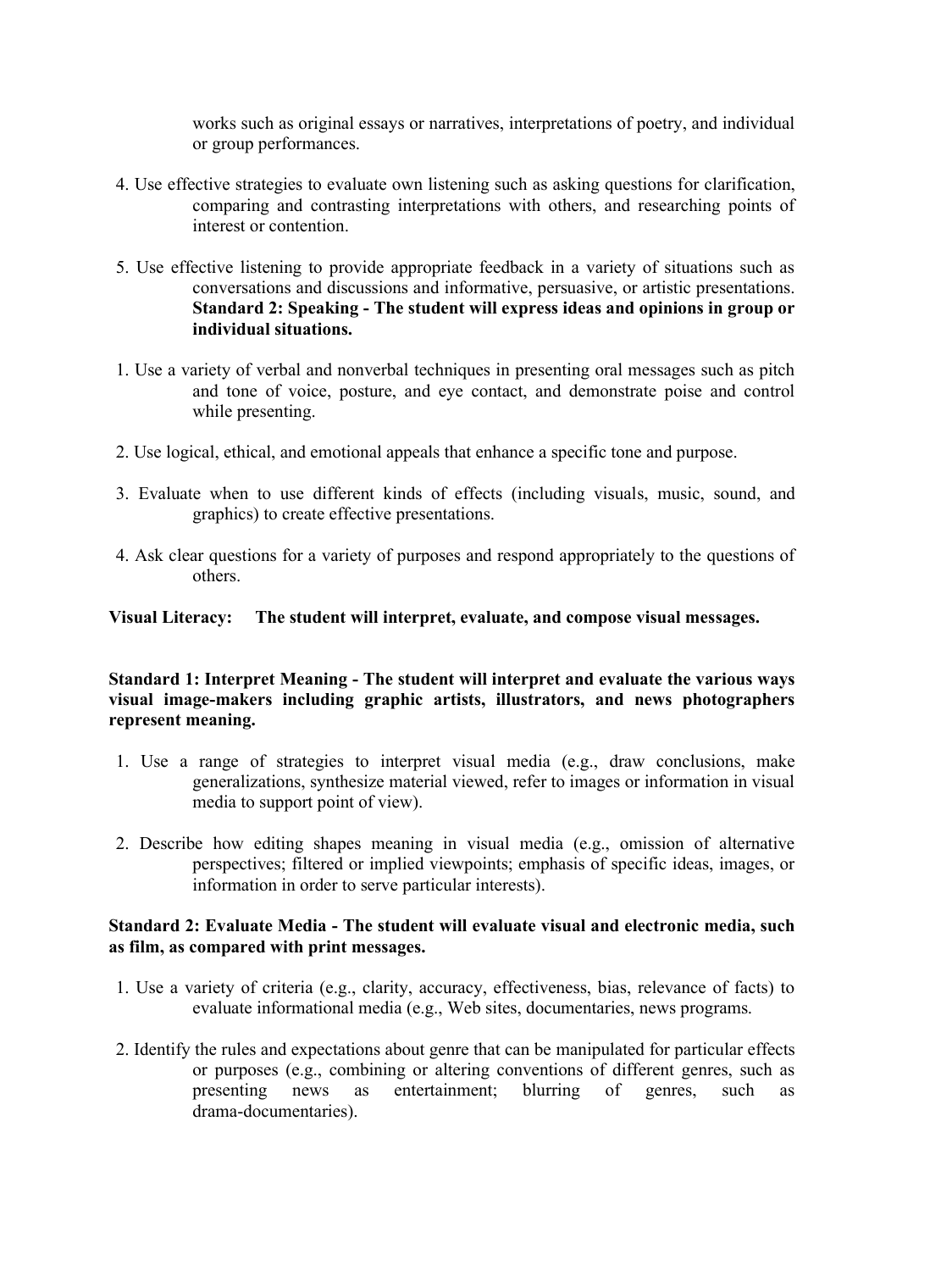# **Standard 3: Compose Visual Messages - The student will create a visual message that effectively communicates an idea.**

- 1. Design and develop genres such as nightly news, news magazines, and documentaries and identify the unique properties of each.
- 2. Compare, contrast, and critique various media coverage of the same events such as in newspapers, television, and on the Internet, and compose a study of the results.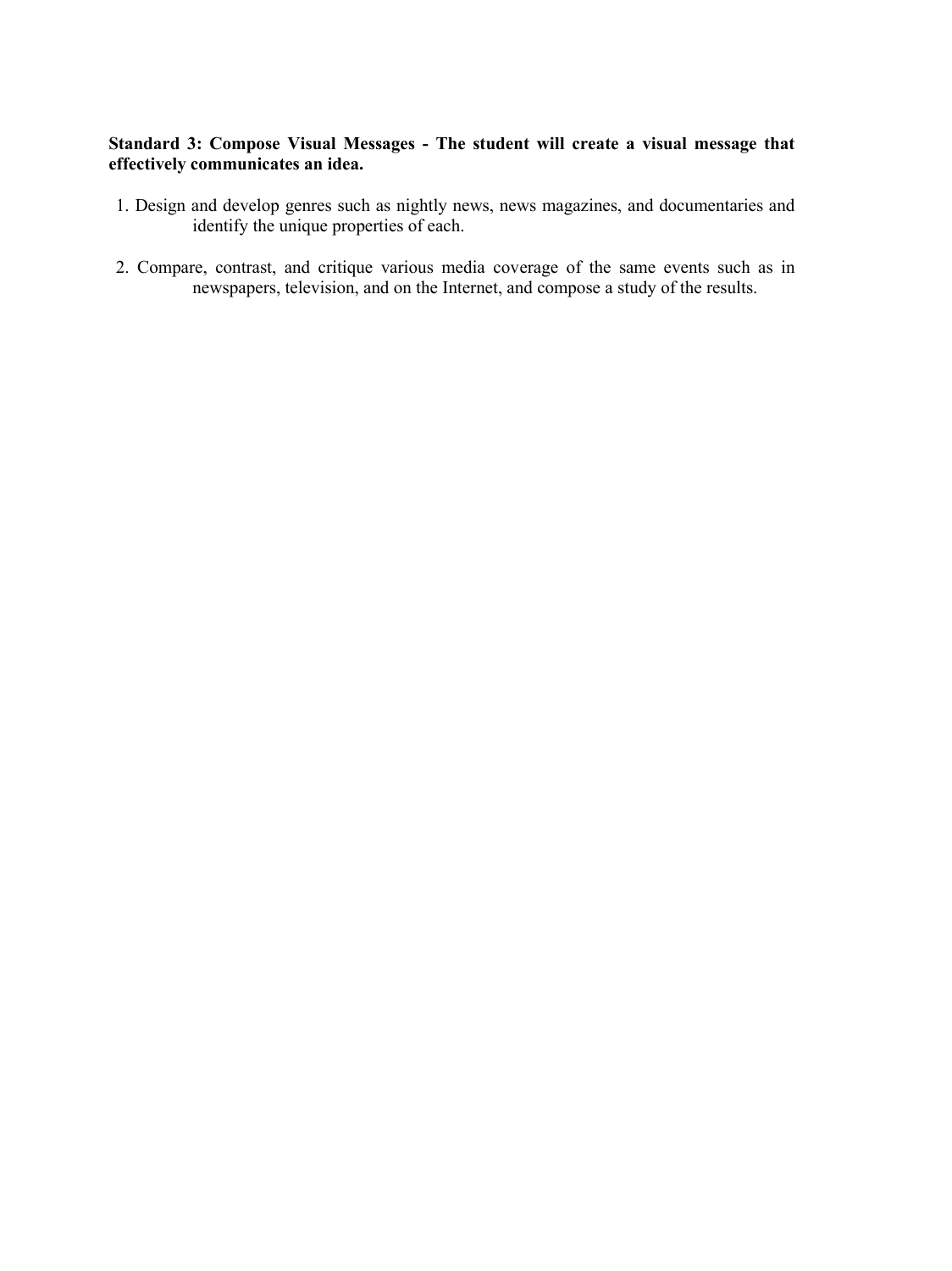# **LANGUAGE ARTS**

## **Grade 12**

# **Reading/Literature: The student will apply a wide range of strategies to comprehend, interpret, evaluate, appreciate, and respond to a wide variety of texts.**

# **Standard 1: Vocabulary - The student will expand vocabulary through word study, literature, and class discussion.**

Apply a knowledge of word origins (words from other languages, history, or literature) to determine the meaning of new words encountered in reading and use those words accurately.

- 1. Apply knowledge of Greek, Latin, and Anglo-Saxon roots and word parts to draw inferences about new words that have been created in the fields of science and mathematics (gene splicing, genetic engineering).
- 2. Research unfamiliar words based on characters, themes, or historical events.
- 3. Analyze the meaning of analogies encountered, analyzing specific comparisons as well as relationships and inferences.
- 4. Rely on context to determine meanings of words and phrases such as figurative language, connotations and denotations of words, analogies, idioms, and technical vocabulary.

#### **Standard 2: Comprehension - The student will interact with the words and concepts on the page to understand what the writer has said.**

Read and understand grade-level-appropriate material. Analyze the organizational patterns and evaluate authors' argument and positions. At Grade 12, in addition to regular classroom reading, read a wide variety of classic and contemporary literature, poetry, magazines, newspapers, reference materials, and online information, as well as expository (informational and technical) texts.

- 1. Literal Understanding
	- a. Identify the structures and format of various informational documents and explain how authors use the features to achieve their purpose.
	- b. Explain specific devices an author uses to accomplish purpose (persuasive techniques, style, literary forms or genre, portrayal of themes, language).
	- c. Use study strategies such as note taking, outlining, and using study-guide questions to better understand texts.
	- d. Construct images such as graphic organizers based on text descriptions and text structures.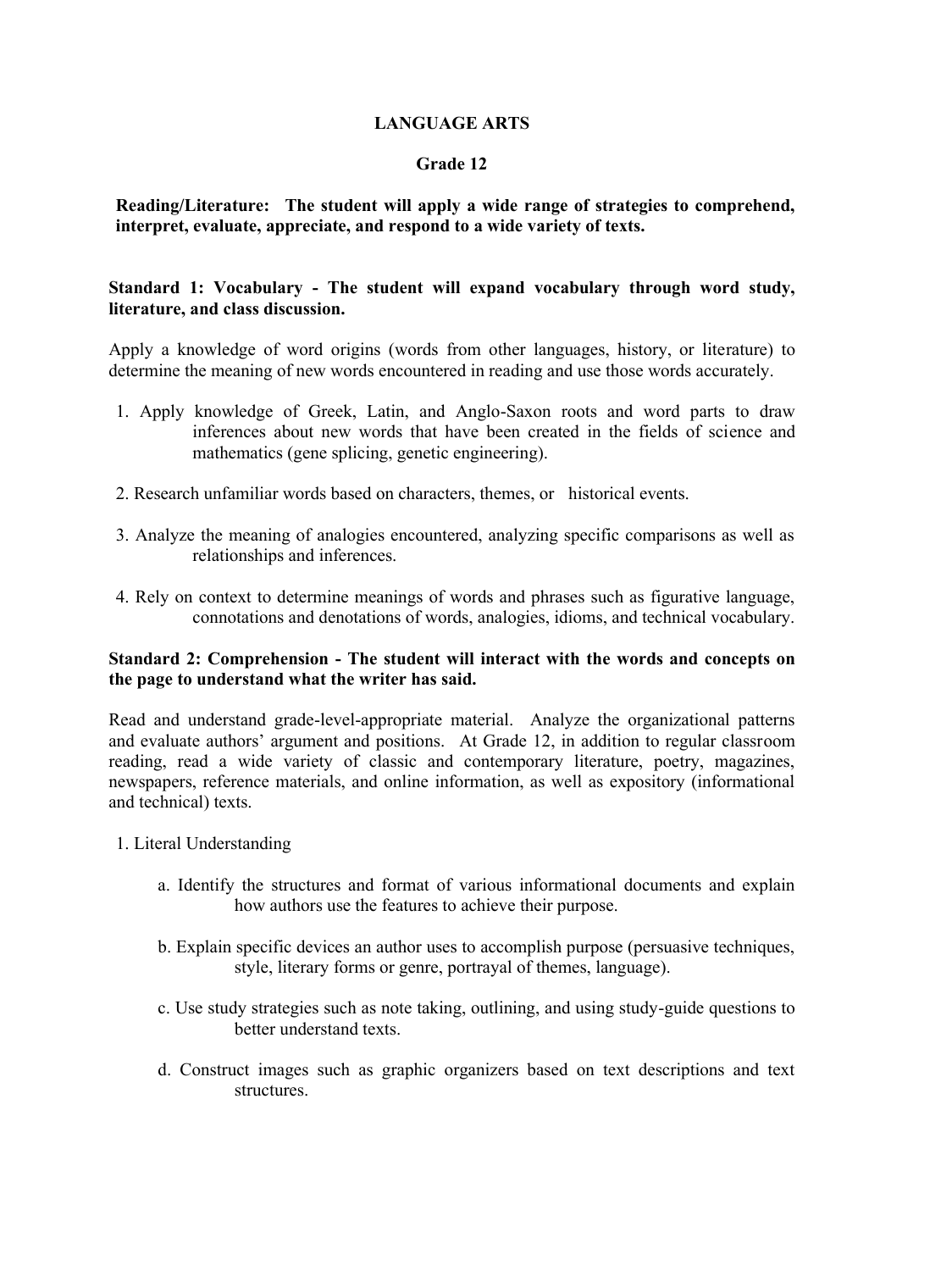- e. Read silently with comprehension for a sustained period of time.
- 2. Inferences and Interpretation
- a. Interpret the possible inferences of the historical context on literary works.
- b. Describe the development of plot and identify conflicts and how they are addressed and resolved.
- c. Identify influences on a reader's response to a text (e.g., personal experience and values; perspectives shaped by age, gender, class, or nationality).
- d. Make reasonable assertions about authors' arguments by using elements of the text to defend and clarify interpretations.
- 3. Summary and Generalization
	- a. Determine the main idea and supporting details by producing summaries of text.
	- b. Use text features and elements to support inferences and generalizations about information.
	- c. Summarize and paraphrase complex, implicit, hierarchic structures in informational texts, including relationships among concepts and details in those structures.
	- d. Compare and contrast elements of text such as themes, conflicts, and allusions both within and across text.
- 4. Analysis and Evaluation
	- a. Investigate both the features and the rhetorical (communication) devices of different types of public documents, such as policy statements, speeches, or debates, and the ways in which authors use those features and devices.
	- b. Examine the structure and format of informational and literary documents and explain how authors use the features to achieve their purposes.
	- c. Analyze the way in which clarity of meaning is affected by the patterns of organization, repetition of the main ideas, organization of language, and word choice in the text.
	- d. Analyze the way in which authors have used archetypes (universal modes or patterns) drawn from myth and tradition in literature, film, political speeches, and religious writings.
	- e. Evaluate the credibility of information sources, including how the writer's motivation may affect that credibility.

**Standard 3: Literature - The student will read, construct meaning, and respond to a wide**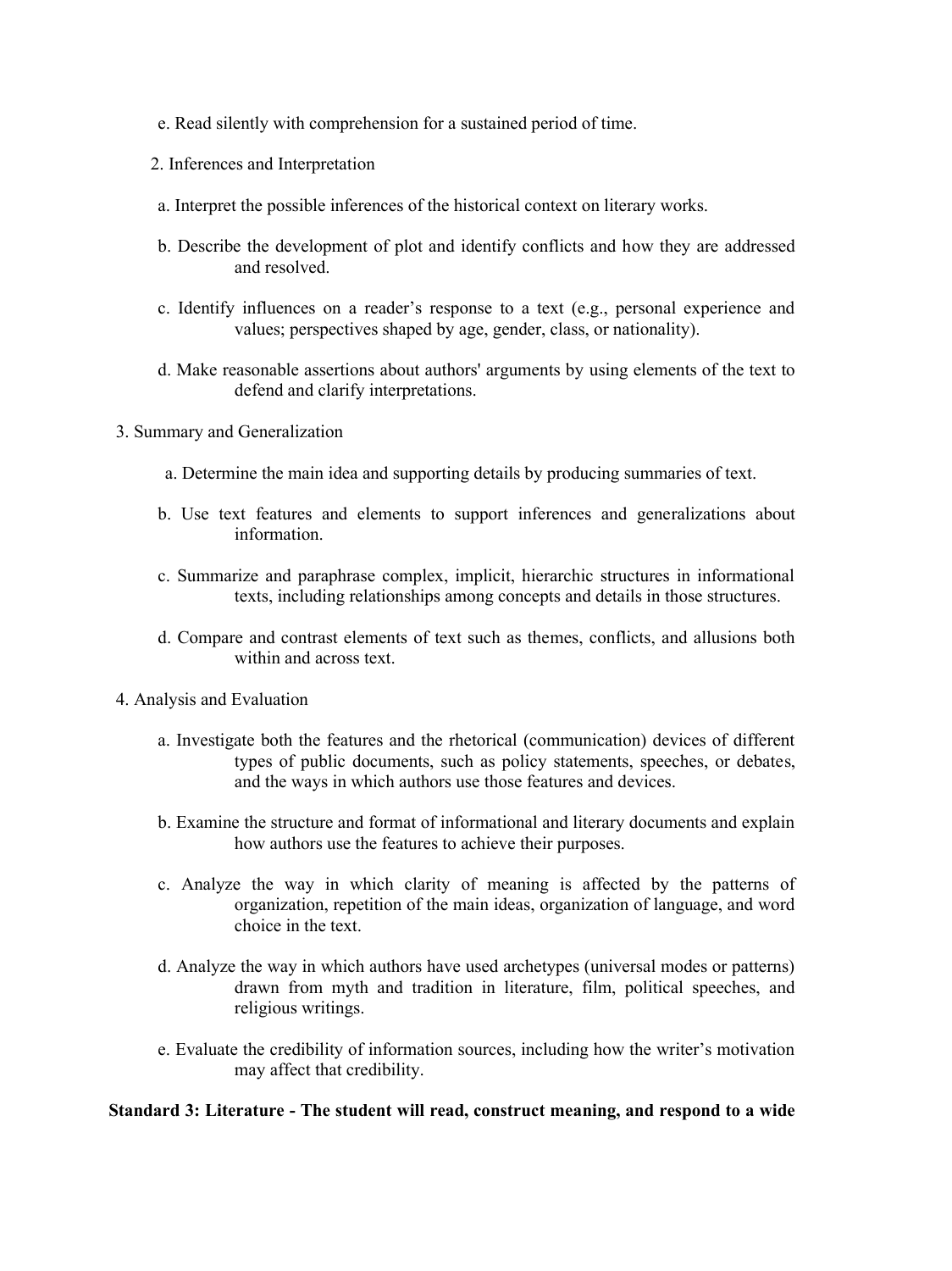#### **variety of literary forms.**

Read and respond to grade-level-appropriate historically or culturally significant works of British, American, or world literature. Conduct in-depth analysis of themes, styles, and trends of these works across historical periods**.** Participate productively in self-directed work teams to create observable products.

- 1. Literary Genres Demonstrate a knowledge of and an appreciation for various forms of **literature** 
	- a. Analyze the characteristics of genres including short story, novel, drama, poetry, and essay.
	- b. Analyze the characteristics of subgenres including allegory, ballad, elegy, ode, parody, pastoral, satire and tragedy.
- 2. Literary Elements Demonstrate knowledge of literary elements and techniques and show how they affect the development of a literary work.
	- a. Evaluate the way in which the theme or meaning of a selection represents a view or comment on life, using textual evidence to support the claim.
	- b. Analyze the way in which irony, tone, mood, the author's style, and the "sound" of language achieve specific rhetorical (communication) or aesthetic (artistic) purposes or both.
	- c. Analyze characters' traits by what the characters say about themselves in narration, dialogue, and soliloquy (when they speak out loud to themselves).
	- d. Evaluate the significance of various literary devices and techniques, including imagery, allegory (the use of fictional figures and actions to express truths about human experiences), and symbolism (the use of symbols to represent an idea or theme), and explain their appeal.
	- e. Evaluate the author's purpose and the development of time and sequence, including the use of complex literary devices, such as foreshadowing (providing clues to future events) or flashbacks (interrupting the sequence of events to include information about an event that happened in the past).
- 3. Figurative Language and Sound Devices Identify figurative language and sound devices and analyze how they affect the development of a literary work.
	- a. Identify and explain figurative language including analogy, hyperbole, metaphor, personification, and simile.
	- b. Identify and explain sound devices including alliteration and rhyme.
	- c. Analyze the melodies of literary language, including its use of evocative words, rhythms and rhymes.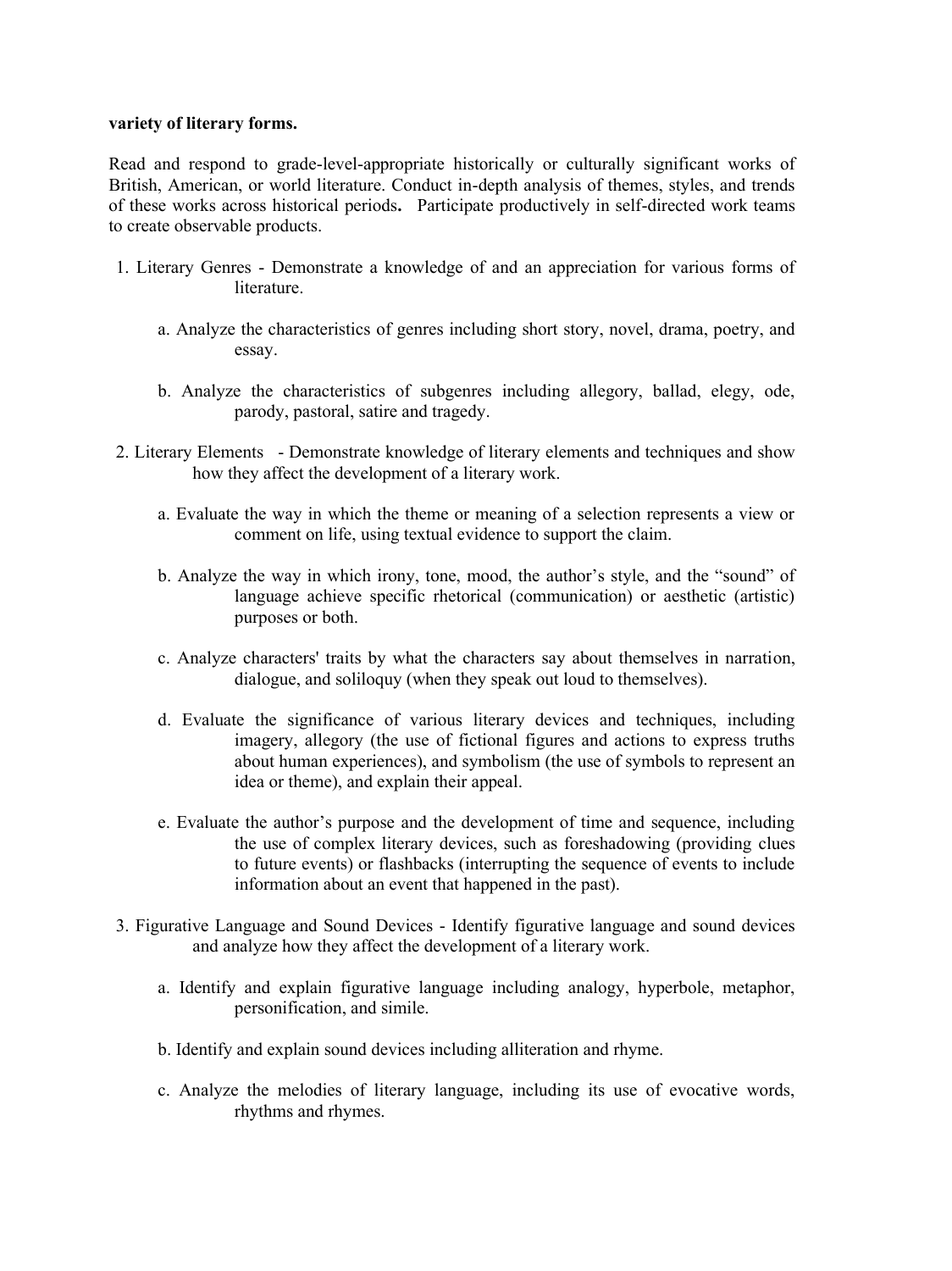- 4. Literary Works Read and respond to historically and culturally significant works of literature.
	- a. Analyze and evaluate works of literature and the historical context in which they were written.
	- b. Analyze and evaluate literature from various cultures to broaden cultural awareness.
	- c. Compare works that express the recurrence of archetypal (universal modes or patterns) characters, settings, and themes in literature and provide evidence to support the ideas expressed in each work.
	- d. Analyze the clarity and consistency of political assumptions in a selection of literary works or essays on a topic.

# **Standard 4: Research and Information - The student will conduct research and organize information.**

- 1. Accessing Information Select the best source for a given purpose.
	- a. Access information from a variety of primary and secondary sources.
	- b. Skim text for an overall impression and scan text for particular information.
	- c. Use organizational strategies as an aid to comprehend increasingly difficult content material (e.g., compare/contrast, cause/effect, problem/solution, sequential order).
- 2. Interpreting Information Analyze and evaluate information from a variety of sources.
	- a. Summarize, paraphrase, and or quote relevant information.
	- b. Determine the author's viewpoint to evaluate source credibility and reliability.
	- c. Synthesize information from multiple sources to draw conclusions that go beyond those found in any of the individual studies.
	- d. Identify complexities and inconsistencies in the information and the different perspectives found in each medium, including almanacs, microfiche, news sources, in-depth field studies, speeches, journals, technical documents, or Internet sources.
	- e. Develop presentations by using clear research questions and creative and critical research strategies, such as field studies, oral histories, interviews, experiments, and Internet sources.
	- f. Compile written ideas and information into reports, summaries, or other formats and draw conclusions.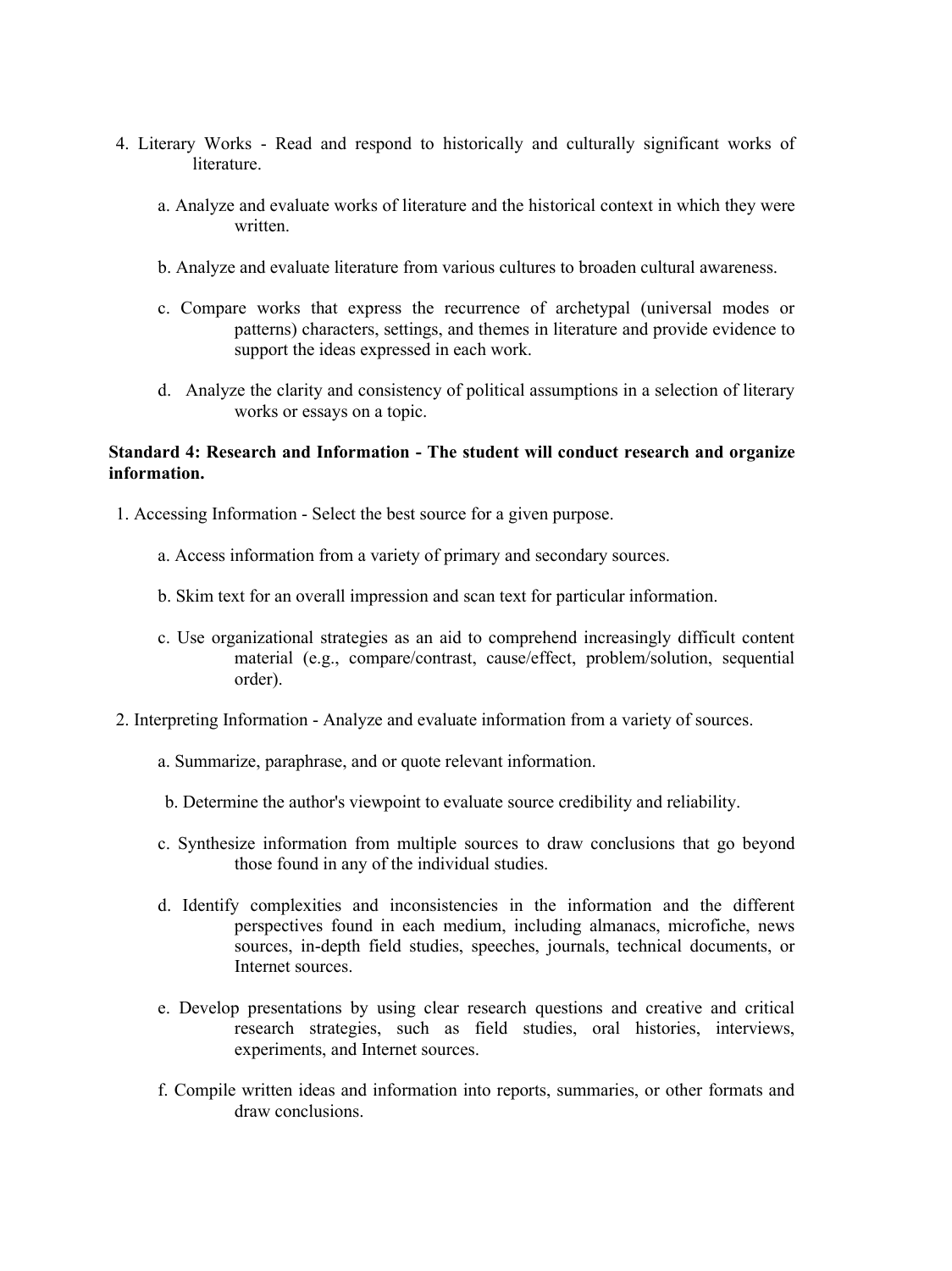# **Writing/grammar/ mechanics and usage. The student will express ideas effectively in written modes for a variety of purposes and audiences. Standard 1: Writing Process - The student will use the writing process to write coherently.**

1.Use a writing process to develop and refine composition skills. Students are expected to:

- a. use a variety of prewriting strategies such as brainstorming, outlining, free writing, discussing, clustering, webbing, using graphic organizers, notes logs, interviews, or reading to generate ideas, develop voice, gather information, and plan.
- b. develop main idea/thesis.
- c. evaluate results of prewriting activities and select appropriate topic.
- d. evaluate audience and purpose for writing:
	- i. consider specific purposes for writing (e.g., to reflect, inform, explain, persuade, make a social and/or political statement, or share an experience or emotion).
	- ii. evaluate the writing task, considering the assumptions, values, and background knowledge of the intended audience.
- e. evaluate possible modes/genres and select one, remembering that the choice of the mode/genre will guide the treatment of the topic, the development of a stance toward the audience, and the organizational structure.
- f. develop multiple drafts, individually and collaboratively, to categorize ideas organize them into paragraphs, and blend paragraphs into larger text.
- g. revise drafts for organization, content, and style.
- h. edit/proofread for specific purposes such as to ensure standard usage, varied sentence structure, appropriate word choice, mechanics, and spelling.
- **i.** refine selected pieces to publish for general and specific audiences.
- 2. Use elaboration to develop an idea:
	- a. draft a text with a clear, controlling idea or thesis
	- b. develop a coherent progression of ideas applying organizational strategies such as spatial, chronological, order of importance, compare/contrast, logical order, cause/effect, or classification/division.
	- c. apply different methods of support, such as facts, reasons, examples, sensory details, anecdotes, paraphrases, quotes, reflections, and dialogue.
	- d. apply a consistent and appropriate point of view, establish a credible voice, and create a suitable tone.
	- e. understand and apply formal and informal diction for a desired effect.

3. Demonstrate organization, unity and coherence during revision process: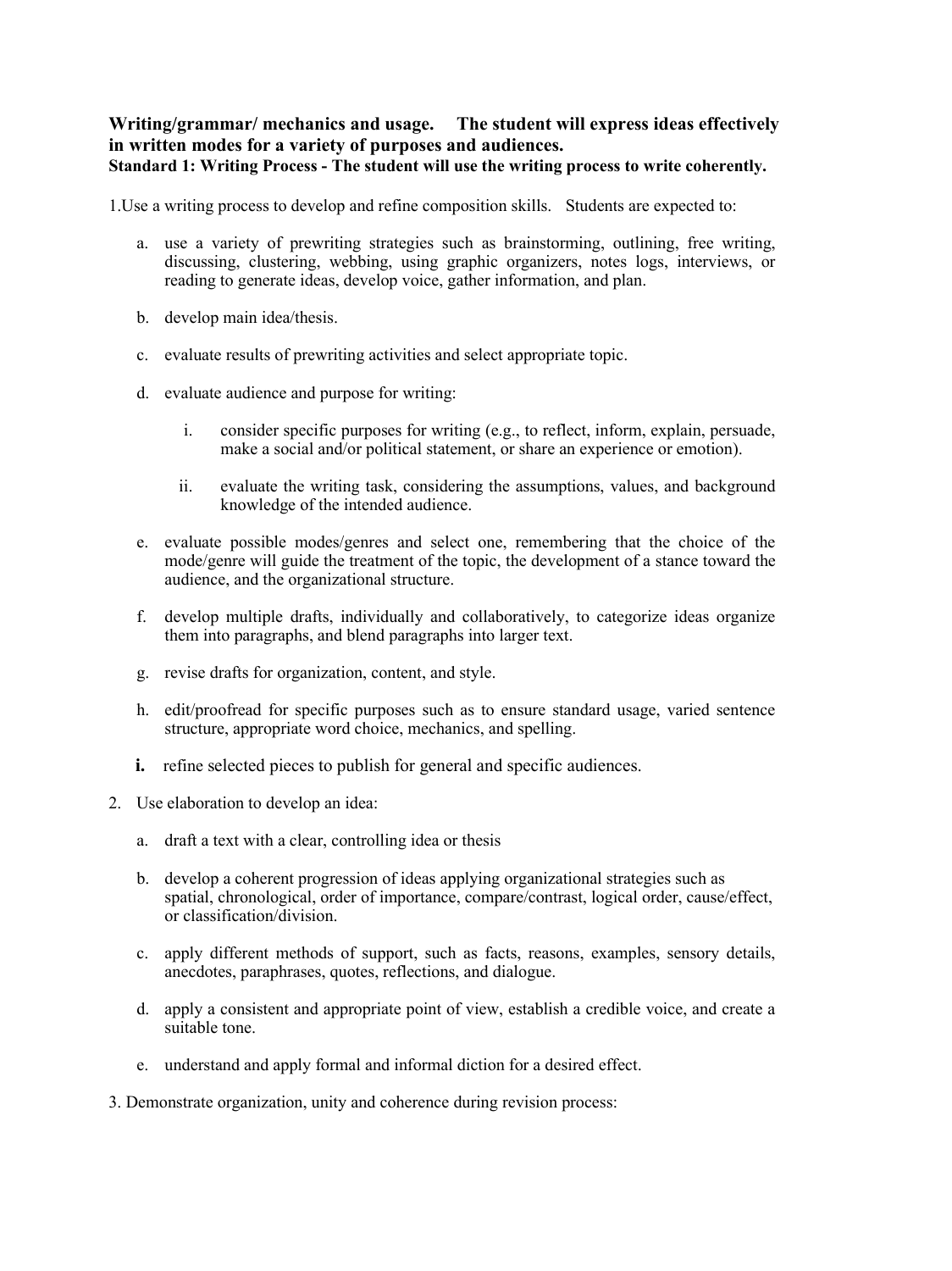- a. read the draft from the intended audience's point of view to evaluate clarity of purpose.
- b. evaluate whether ideas and organizational patterns are clear and support the overall purpose of the piece.
- c. evaluate whether topic sentences, transitions within and between paragraphs, overall sequencing, and the progression of ideas is clear, focused, smooth, and coherent.
- d. evaluate whether ideas are adequately developed.
- e. apply a consistent and appropriate point of view.
- f. understand and apply formal and informal diction.
- 4. Editing/proofreading and evaluating:
	- a. apply Standard English usage and correct spelling in text.
	- b. employs specified editing/proofreading strategies and consults resources (e.g., handbooks and style manuals, spell checks, personal spelling lists, dictionaries, thesauruses, or style sheets) to correct errors in spelling, capitalization, and punctuation, including punctuation of quotations.
	- c. use a specified format for in-text citation of source materials for bibliographies and for lists of works cited, and check against original source for accuracy.
	- d. demonstrate an understanding of the ethics of writing by creating a document free from plagiarism.
- 5. Use point of view, characterization, style, and related elements for specific rhetorical (communication) and aesthetic (artistic) purposes.
- 6. Structure ideas and arguments in a sustained and persuasive way and support them with precise and relevant examples.
- 7. Evaluate own and others' writing to highlight the individual voice, improve sentence variety and style, and enhance subtlety of meaning and tone in ways that are consistent with the purpose, audience, and form of writing.
- 8. Further develop unique writing style and voice, improve sentence variety, and enhance subtlety of meaning and tone in ways that are consistent with the purpose, audience, and form of writing.

#### **Standard 2: Modes and Forms of Writing. The student will write for a variety of purposes and audiences using creative, narrative, descriptive, expository, persuasive, and reflective modes.**

At Grade 12, continue to combine the rhetorical strategies of narration, exposition, persuasion, and description: to produce text, reflective compositions, historical investigation reports, and deliver multimedia presentations. The writing demonstrates a command of Standard English and the research, organization, and drafting strategies outlined in the writing process. Writing demonstrates an awareness of the audience (intended reader) and purpose for writing.

1. Write fictional, biographical or autobiographical narratives that: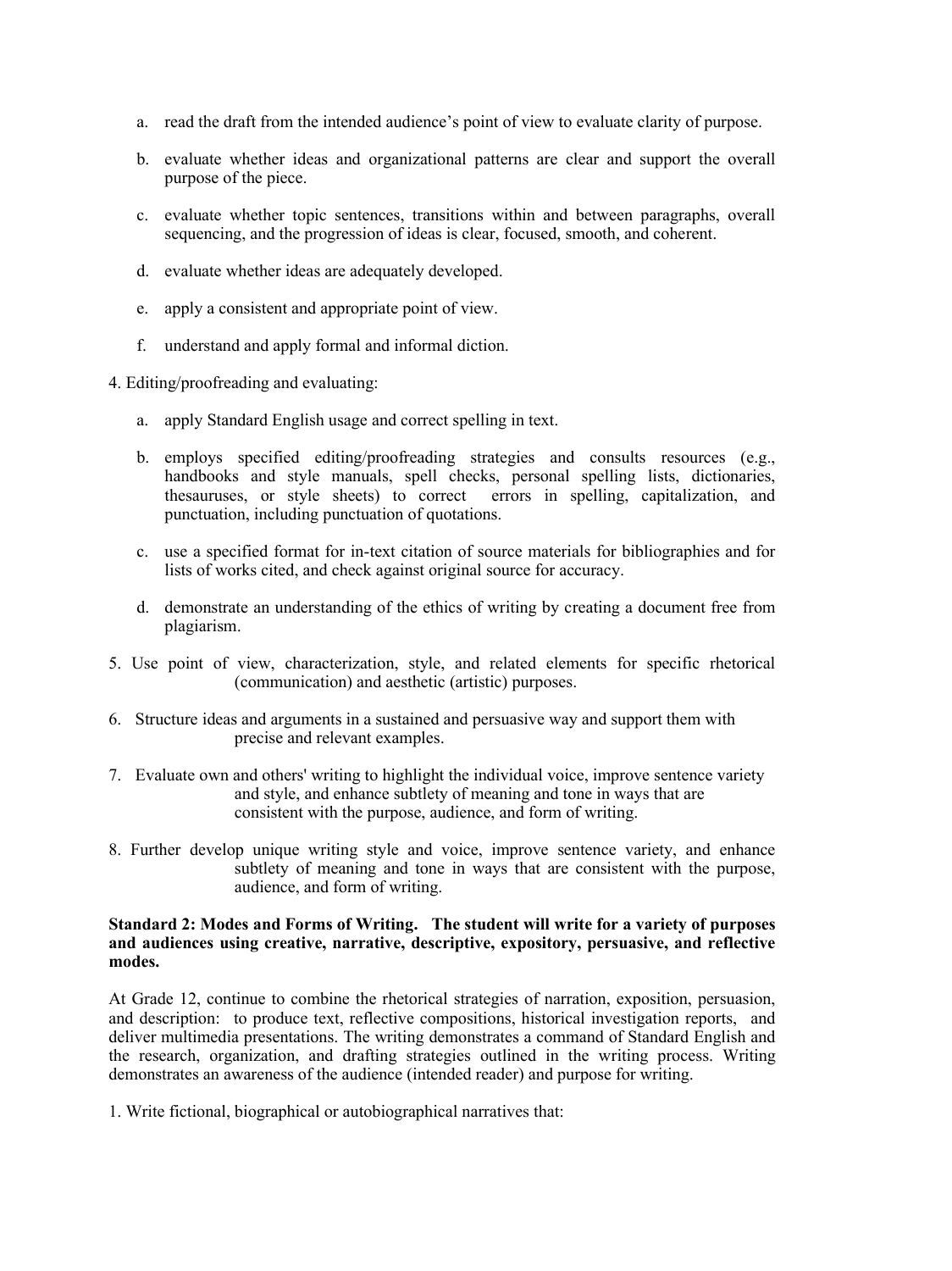- a. create and develop a character who experience internal and external conflicts, including character motivation, gestures, and feelings.
- b. create and develop a plot that effectively communicates a pattern.
- c. create and manipulate point of view to reveal author's purpose.
- d. create and develop a setting to reinforce the mood.
- e. use a range of narrative devices such as dialogue, interior monologue, suspense, foreshadowing, characterization, flashback, symbolism, allusion and frame story.
- f. narrate a sequence of events.
- 2. Compose expository compositions, including analytical essays, historical investigations, and research reports that:
	- a. integrate evidence in support of a thesis including information on all relevant perspectives.
	- b. quote, summarize, and paraphrase information and ideas from primary and secondary sources, including technical terms and notations, accurately and coherently.
	- c. integrate a variety of suitable, credible modern/historical reference sources such as print, pictorial, audio, archives (records), interviews, and reliable Internet sources to locate information that contains different perspectives.
	- d. use technology to integrate and create visual aids such as charts, data tables, maps, and graphs.
	- e. identify and address reader's potential misunderstandings, biases, and expectations, establishing and adjusting tone accordingly through a focus on appropriate professional, academic, or technical diction.
	- f. use technical terms and notations accurately.

3. Compose persuasive compositions that:

- a. include a well-defined thesis that makes a clear and knowledgeable appeal in a sustained and effective fashion.
- b. use exposition, narration, description, and argumentation to support the main argument.
- c. use specific rhetorical devices to support assertions such as personal anecdote, case study, analogy, or logical, emotional, and/or ethical appeal.
- d. clarify and defend positions with precise and relevant evidence, including facts, expert opinions, quotations, expressions of commonly accepted beliefs, and logical reasoning.
- e. effectively address reader's concerns, counterclaims, and individual or group biases.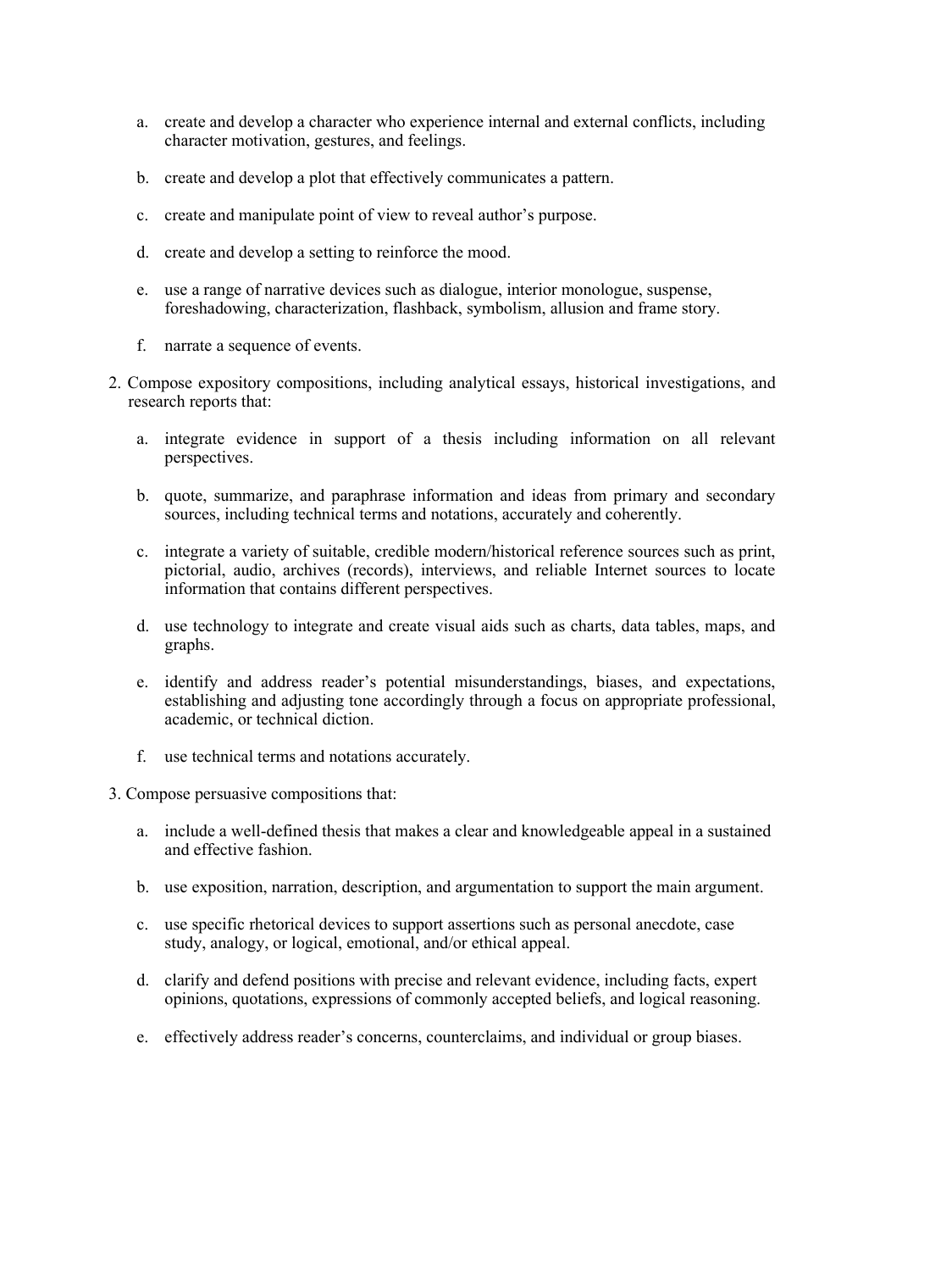- 4. Write reflective compositions that:
	- a. express the individual's insight into conditions or situations, detailing the author's role in the outcome and demonstrating an understanding of external influences to justify or clarify his/her perspective.
	- b. connect lessons from literature, history, current events, and movies/media to personal experiences and ideas.
- 5. Create documents related to career development that:
	- a. appropriately present purposeful and precise information to meet the need of the intended audience.
	- b. write an email, formal letter, or memorandum, using conventional format.
	- c. follow the conventional style for a specific document (resume, cover letter of application), and use page format, fonts (typeface), and spacing that contribute to the readability and impact of the document.
	- d. use accurate information to create various resume formats.
	- e. modify the tone to fit the purpose and audience.
	- f. use accurate information to create an effective resume.

6. Compose responses to literature that:

- a. evaluate the significant ideas of literary works or passages including plot development and characterization.
- b. evaluate the impact of genre, cultural, and historical context on the work.
- c. evaluate the impact of literary elements/devices, ambiguities, and complexities within the work.
- d. support important ideas and viewpoints with accurate and detailed reference to the text or to other works.
- 7. Write for different purposes and to a specific audience or person, adjusting tone and style as necessary to make writing interesting. Continue to produce other forms of writing introduced in earlier grades.
- 8. Write documented papers that:
	- a. incorporate relevant integrated quotations, summary, and paraphrase with commentary.
	- b. include internal citations using various formats of research writing.
	- c. contain a works cited/bibliography consistent with the selected research-writing format.
- 9. Use appropriate essay test-taking and time writing strategies that:
	- a. budget time for prewriting, drafting, revising, and editing.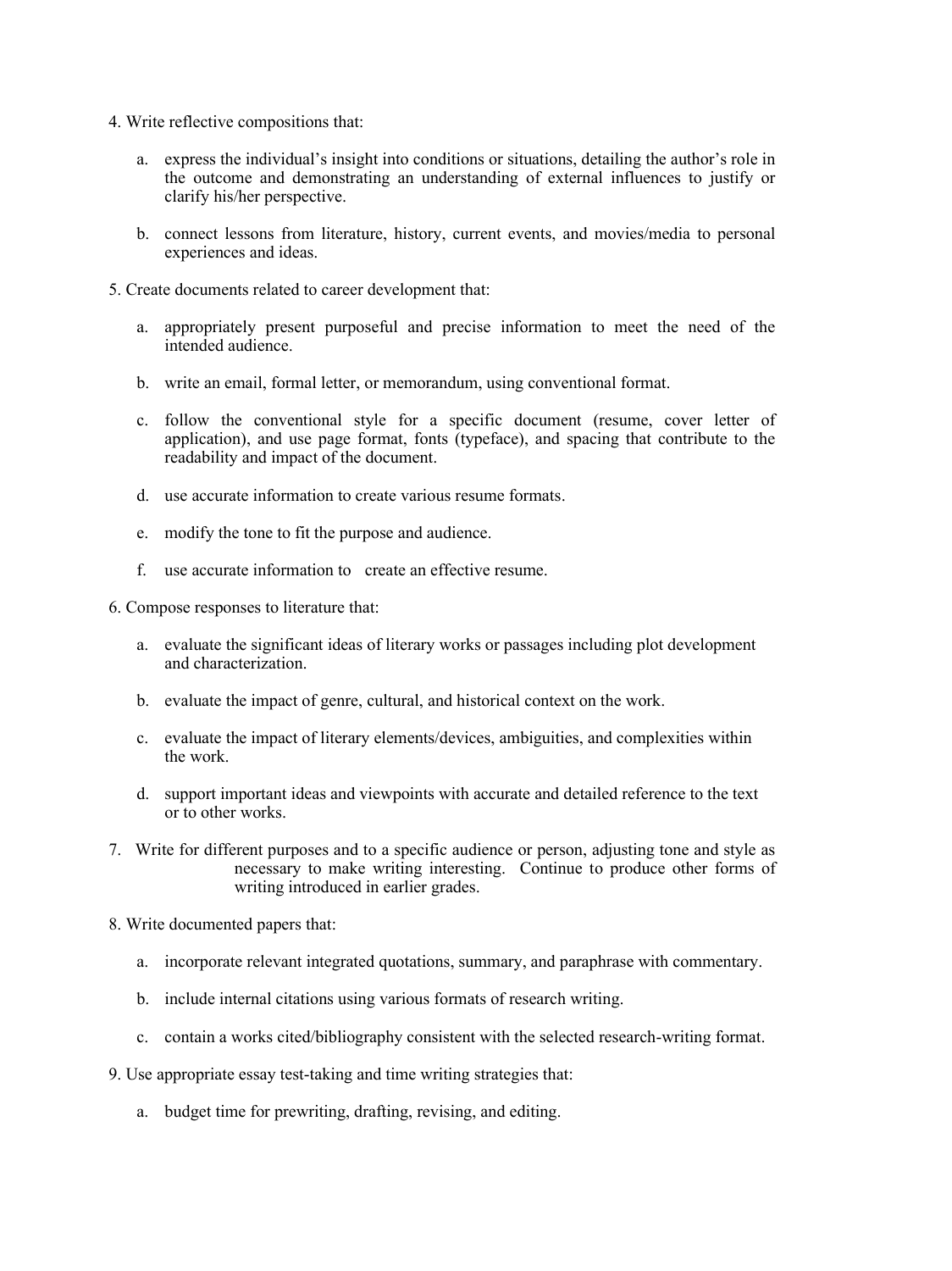- b. prioritize the question/prompt.
- c. identify common directives from the question/prompt (identify common verbs: *explain, compare, evaluate, define, and develop*, etc.).
- d. analyze the question/prompt and determine the appropriate mode of writing, audience, and tone.
- e. apply appropriate organizational methods to thoroughly address the question/prompt.
- f. evaluate work using editing checklist or rubric, if available.

#### **Standard 3: Grammar/Usage and Mechanics**. **The student will demonstrate appropriate practices in writing by applying Standard English conventions to the revising and editing stages of writing.**

1. Standard English Usage - Demonstrate correct use of Standard English in speaking and writing.

- a. Distinguish commonly confused words (e.g., there, their, they're; two, too, to; accept, except; affect, effect).
- b. Identify and use correct verb forms and tenses.
- c. Identify and use correct subject-verb agreement.
- d. Distinguish active and passive voice.
- e. Identify and use pronouns effectively, correct pronoun/antecedent agreement, and clear pronoun reference.
- f. Identify and use correct forms of positive, comparative, and superlative adjectives.
- g. Continue to identify and use all grammar structure from prior grades.
- 2. Mechanics and Spelling Demonstrate appropriate language mechanics in writing.
	- a. Demonstrate correct use of capitals.
	- b. Use correct formation of plurals.
	- c. Demonstrate correct use of punctuation and recognize its effect on sentence structure.
	- d. Use correct spelling of commonly misspelled words and homonyms.
- 3. Sentence structure The student will demonstrate appropriate sentence structure in writing.
	- a. Use parallel structure.
	- b. Correct dangling and misplaced modifiers.
	- c. Correct run-on sentences.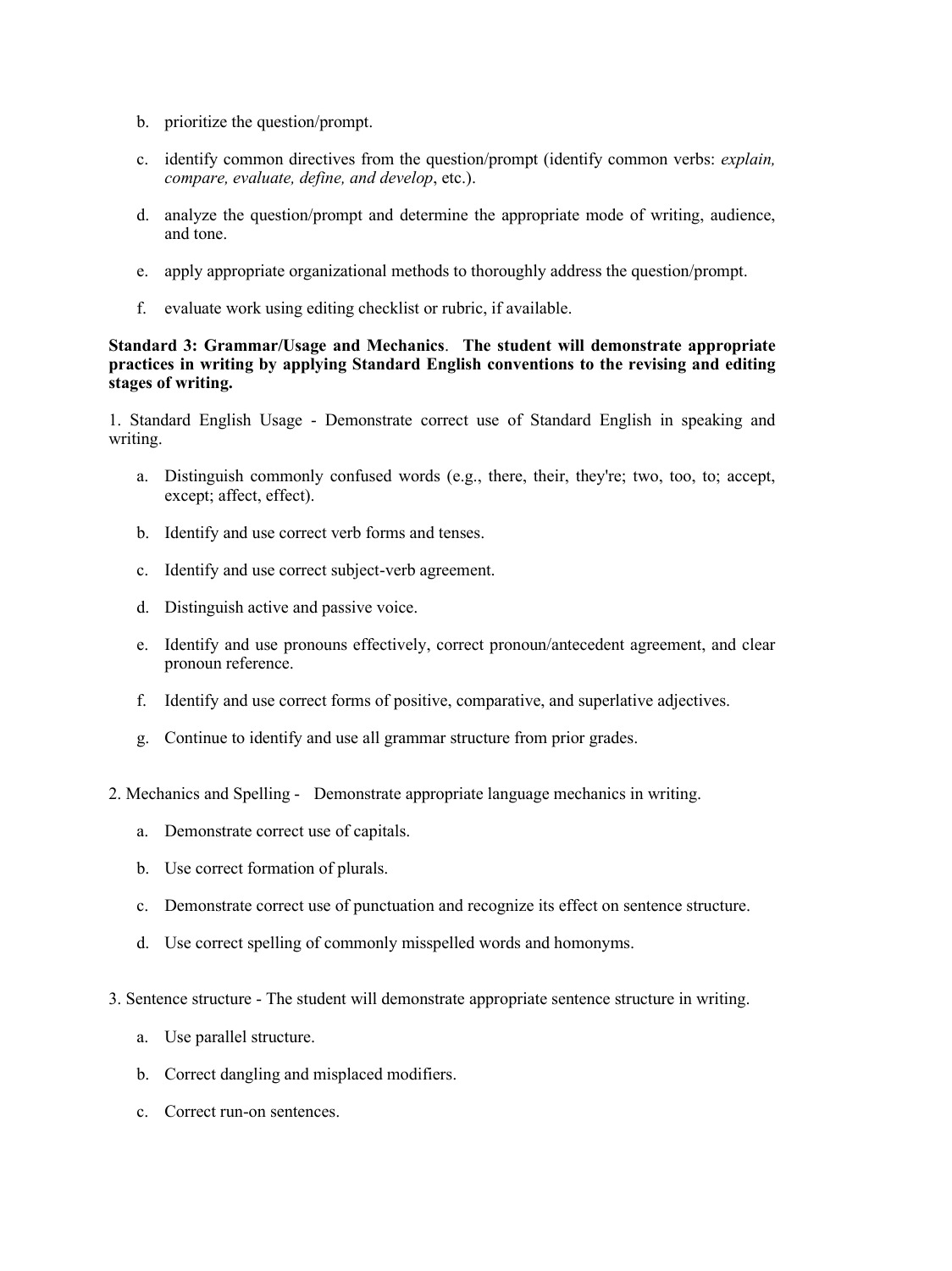- d. Correct fragments.
- e. Correct comma splices.
- f. use dependent/independent and restrictive (essential)/nonrestrictive (nonessential) clauses to designate the importance of information.
- g. effectively use a variety of sentence structures and lengths to create a specific effect.

4. Apply appropriate manuscript conventions in writing including title page presentation, pagination, spacing and margins, and integration of sources and support material, by citing sources within the text, using direct quotations, and paraphrasing.

# **Oral Language/Listening and Speaking: The student will demonstrate thinking skills in listening and speaking.**

Formulate thoughtful judgments about oral communication. Deliver focused and coherent presentations that convey clear and distinct perspectives and solid reasoning. Deliver polished formal and extemporaneous presentations that combine the traditional speech strategies of narration, exposition, persuasion, and description. Use gestures, tone, and vocabulary appropriate to the audience and purpose. Use the same Standard English conventions for oral speech that are used in writing. Participate independently and in groups to create oral presentations.

# **Standard 1: Listening - The student will listen for information and for pleasure.**

- 1. Demonstrate proficiency in critical, empathetic, appreciative, and reflective listening to interpret, respond and evaluate speaker's messages.
- 2. Use effective strategies for listening that prepare for listening, identify the types of listening, and adopt appropriate strategies.
- 3. Listen and respond appropriately to presentations and performances of peers or published works such as original essays or narratives, interpretations of poetry, and individual or group performances.
- 4. Use effective strategies to evaluate own listening such as asking questions for clarification, comparing and contrasting interpretations with others, and researching points of interest or contention.
- 5. Use effective listening to provide appropriate feedback in a variety of situations such as conversations and discussions and informative, persuasive, or artistic presentations.

## **Standard 2: Speaking - The student will express ideas and opinions in group or individual situations.**

 1. Use a variety of verbal and nonverbal techniques in presenting oral messages such as pitch and tone of voice, posture, and eye contact; and demonstrate poise and control while presenting.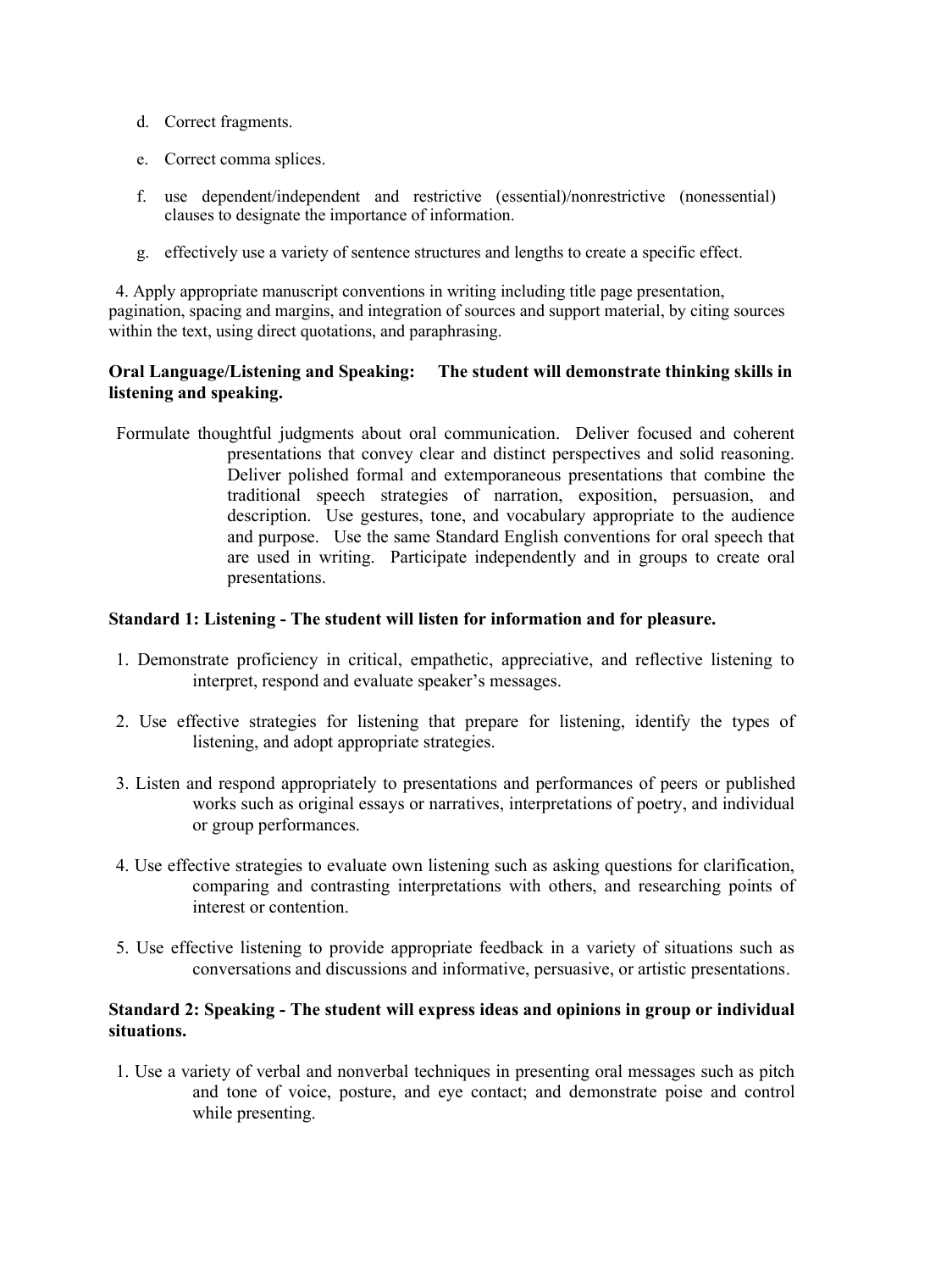- 2. Use language and rhetorical strategies skillfully in informative and persuasive messages.
- 3. Use logical, ethical, and emotional appeals that enhance a specific tone and purpose.
- 4. Use effective and interesting language, including informal expressions for effect, Standard English for clarity, and technical language for specificity.
- 5. Evaluate when to use different kinds of effects (including visuals, music, sound, and graphics) to create a presentation.
- 6. Ask clear questions for a variety of purposes and respond appropriately to the questions of others.

# **Visual Literacy: The student will interpret, evaluate, and compose visual messages. Standard 1: Interpret Meaning - The student will interpret and evaluate the various ways visual image-makers including graphic artists, illustrators, and news photographers represent meaning.**

- 1. Use a range of strategies to interpret visual media (e.g., draw conclusions, make generalizations, synthesize material viewed, refer to images or information in visual media to support point of view).
- 2. Demonstrate how editing shapes meaning in visual media (e.g., omission of alternative perspectives; filtered or implied viewpoints; emphasis of specific ideas, images, or information in order to serve particular interests).

## **Standard 2: Evaluate Media - The student will evaluate visual and electronic media, such as film, as compared with print messages.**

- 1. Use a variety of criteria (e.g., clarity, accuracy, effectiveness, bias, relevance of facts) to evaluate informational media (e.g., Web sites, documentaries, news programs).
- 2. Identify the rules and expectations about genre that can be manipulated for particular effects or purposes (e.g., combining or altering conventions of different genres, such as presenting news as entertainment; blurring of genres, such as drama-documentaries).

# **Standard 3: Compose Visual Messages - The student will create a visual message that effectively communicates an idea.**

- 1. Use the effects of media on constructing his/her own perception of reality.
- 2. Use a variety of forms and technologies such as videos, photographs, and Web pages to communicate specific messages.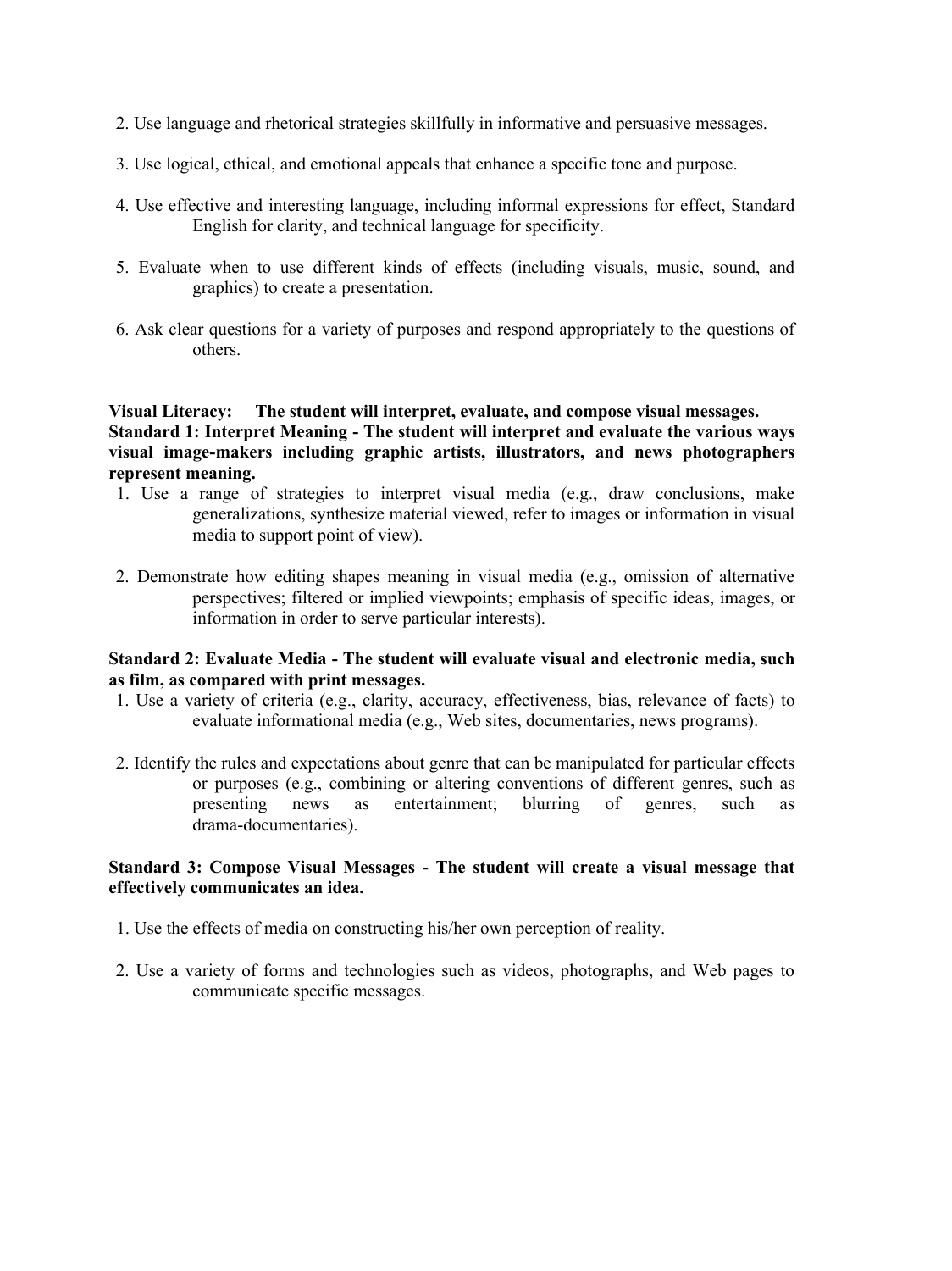## **GLOSSARY**

**affix** - an element added to the base, stem, or root of a word to form a fresh word or stem. Principal kinds of affix are prefixes and suffixes. The prefix un- is an affix which added to balanced, makes unbalanced. The suffix -ed is an affix which, added to wish makes wished. **alliteration** - a device commonly used in poetry and occasionally in prose: the repetition of an initial sound in two or more words of a phrase, line of poetry, or sentence (e.g., "Our souls have sight of that immortal sea.").

**analogies** - comparisons of the similar aspects of two different things.

**antonym** - words which have opposite meanings (e.g., hot and cold).

**archetype** - a descriptive detail, plot pattern, character type, or theme that recurs in many different cultures. One such archetype that appears in Shakespeare's Macbeth is the battle between the forces of good and the forces of evil.

**autobiography** - the biography of a person written by oneself.

**balanced reading program** - dual emphasis, stress on both skill and application of skills. A balanced reading program includes instruction in word identification skills as well as instruction in reading comprehension strategies. A balanced reading program includes reading to whole groups of students, guided reading activities with groups of students, shared reading, and independent reading by individual students.

**base word** - a word to which a prefix or suffix may be added to form a new word (e.g., go +  $ing = going$ ).

**biography** - story about the achievements of others; helps students see history as the lives and events of real people and to appreciate the contribution of all cultures; subjects include explorers; political heroes and heroines; and achievers in literature, science, sports, the arts, and other disciplines; effectiveness depends on accuracy, authenticity, and an appealing narrative style.

**CVC** - consonant/vowel/consonant

**choral reading** - group reading aloud (e.g., choral reading may be used with a group to develop oral fluency or to make a presentation to an audience).

**cinquain** - poetic form; structure may follow a 2-4-6-8-2 syllable pattern or may follow a simpler form using words per line in a 1-2-3-4-1 pattern.

**compound word** - a word made by putting two or more words together (e.g., cowboy). **consonant blend** - the joining of the sounds represented by two or more letters with minimal change in those sounds; consists of two or more consonants sounded together in such a way that each is heard (e.g., bl, gr, sp)

**consonant digraph** - consists of two consonants that together represent one sound (e.g., sh, ch, th, wh).

**consonants** - the letters of the alphabet (excluding a, e, i, o, u, usually including w and y); represented by a single sound made by a partial or complete obstruction of air.

**context clue** - the information from the immediate textual setting that helps identify a word or word group.

**contraction** - a short way to write two words as one by writing the two words together, leaving out one or more letters and replacing the missing letters with an apostrophe (e.g., cannot  $=$ can't).

**convention** - accepted practice in written language.

**cooperative learning** - activities in which students work together in groups to achieve a common goal.

**critical thinking** - logical, reflective thinking that is focused on deciding what to believe or do.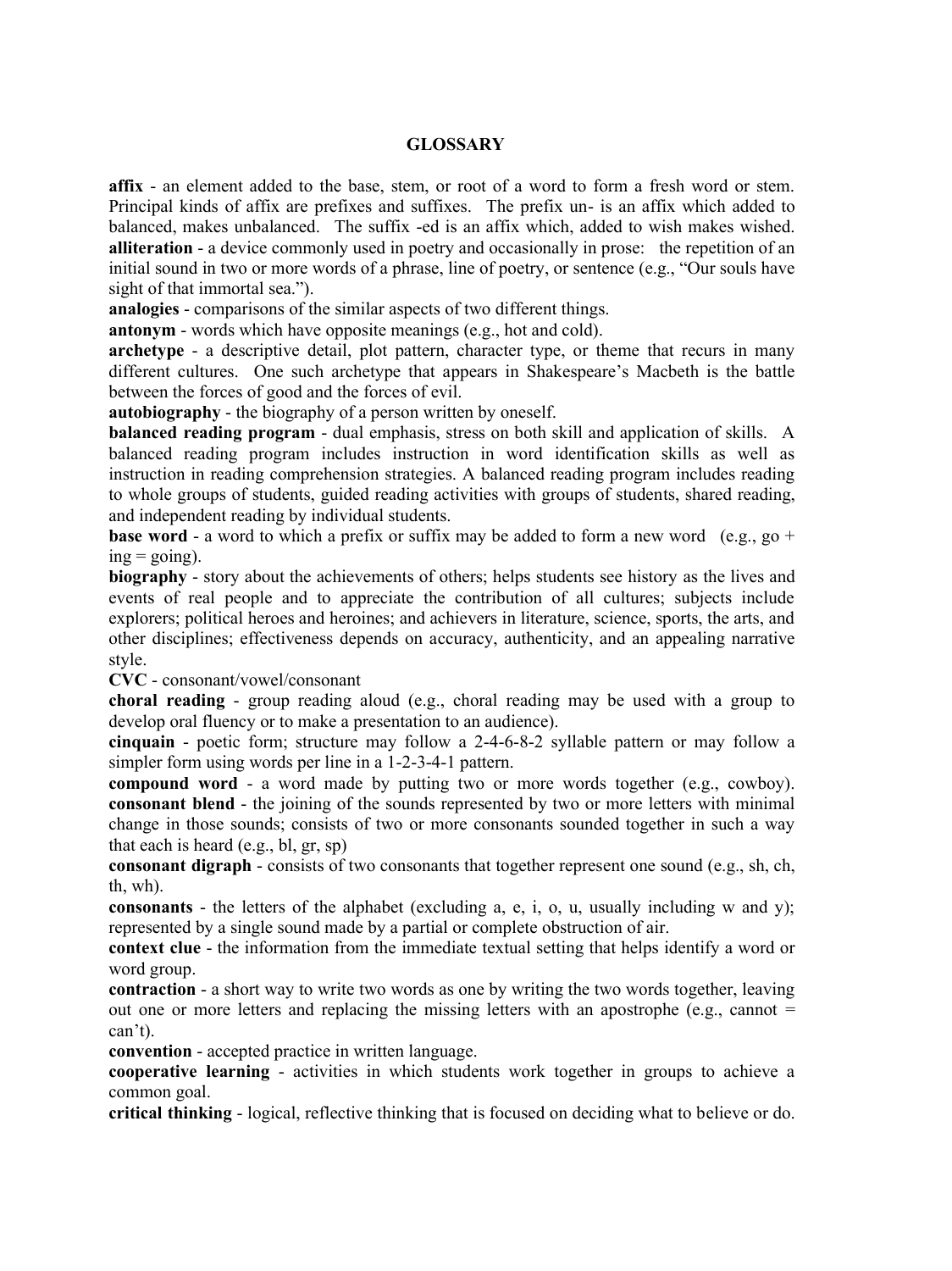It may include analyzing arguments, seeing other points of view, and/or reaching conclusions. **cubing** - a method for discovering ideas about a topic by using six strategies (in any order) to investigate it: describe it, compare it, associate it, analyze it, apply it, and argue for or against it.

**cues/cueing system** - Sources of information used by readers to construct meaning. The language cueing system includes the graphophonic system — the relationship between oral and written language (phonics); the syntactic system — the relationship among linguistic units such as prefixes, suffixes, words, phrases, and clauses (grammar); and the semantic system — the meaning system of language.

**decode** - to analyze spoken or graphic symbols of a familiar language to ascertain their intended meaning.

**descriptive writing** - One of four chief composition modes. Writing which paints a picture of a person, place, thing, or idea using vivid details.

**dialect** - a social or regional variety of a particular language with phonological, grammatical, and lexical patterns that distinguish it from other varieties.

**diamante** - poetic form; structure follows a diamond shape of seven lines as follows: one noun, two adjectives, three participles, four related nouns, or a phrase of four words, three participles, two adjectives, and one noun.

**diphthong** - a vowel sound produced when the tongue moves from one vowel sound toward another vowel in the same syllable; two vowel sounds that come together so fast they are considered one syllable (e.g., ou, ow, oi/oy).

**directionality** - the ability to perceive spatial orientation accurately (left to right).

**epic literature** - long narratives detail the adventures of a single heroic figure; the center of action revolves around the relationship between the heroic figure and the gods; the main character symbolizes the ideal characteristics of greatness; many were originally written as poetry or songs; language is lyrical, stately, and rich with images.

**essays** - documentary records on diverse topics such as slavery, life in the 12th century England, or songs of the American Revolution; content is based upon or adapted from an original document in diary, letter, or essay form.

**etymology** - the study of the origins of words; an account of the history of a particular word. **evaluative** - questioning that requires the reader to use experiential background knowledge in conjunction with information explicitly stated in the text (e.g., reading beyond the line). **expository** - a reading or writing selection which explains, defines, and interprets. It covers all compositions which do not primarily describe an object, tell a story, or maintain a position (e.g., content-area textbooks, magazine articles, editorials, essays).

fables - tales concern human conduct with moralistic overcomes; animals exhibit human qualities and behaviors.

**fairytale** - a folktale about real-life problems usually with imaginary characters and magical events.

**fantasy** - characters or settings depart from what is realistic; the author makes the impossible believable; characters include humanized animals, good and evil stereotypes, heroes and heroines with magical powers.

**fiction** - plots are simple, fast-paced and predictable; characters and their actions appeal to young children; illustrations contribute to story line; rhyme and repetition encourage reading aloud; story and language appeal to sense of humor through word play, nonsense, surprise, and exaggeration; illustrations encourage participation through naming, pointing, and seeking. **figurative language** - writing or speech not meant to be taken literally. Writers use figurative language to express ideas in vivid or imaginative ways (e.g., "the apple of my eye," "forever chasing rainbows").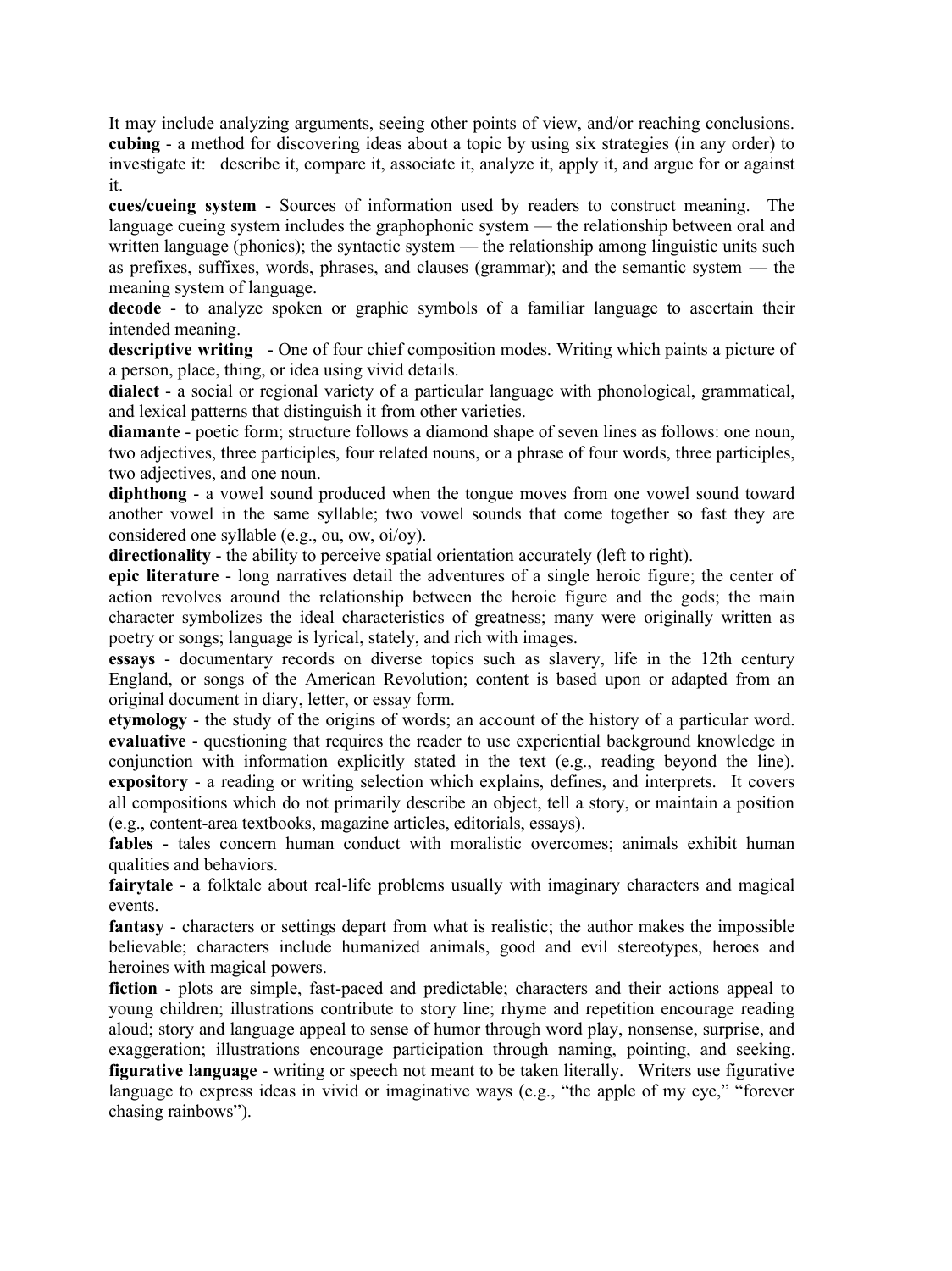**flashback** - the technique of disrupting the chronology of a narrative by shifting to an earlier time in order to introduce information.

**fluency** - freedom from word-identification problems that might hinder comprehension in silent reading or the expression of ideas in oral reading; automaticity, the ability to produce words or larger language units in a limited time interval.

**folktales** - time and place are generic (e.g., "Once upon a time in a faraway castle  $\dots$ "); stories are not intended to be accepted as true; plots use predictable motifs (e.g., ogres, magic, supernatural helpers, quests); story line is frequently a series of recurring actions; characters are one-dimensional.

**foreshadowing** - the technique of giving clues to coming events in a narrative.

**genre** - a category used to classify literary and other works, usually by form, technique, or content. The novel, the short story, and the lyric poems are all genres.

**grapheme** - a written or printed representation of a phoneme (e.g., b for /b/ and oy for /oi/ in boy)

**graphophonic** cues - the relationship between graphemes and the phonemes they represent. These symbol-sound-association skills can be used as an aid in recognizing a word that is not firmly fixed in sight vocabulary, especially if used in conjunction with other cues (e.g., determining the sound of the initial letter or two and the use of context may be all that is needed to recognize a word).

**high frequency words** - a word that appears many more times than most other words in spoken or written language (e.g., the, of, said, for).

**historical fiction** - stories are grounded in history but not restricted by it; the historical setting is an authentic and integral part of the story; characters' actions, dialogue, beliefs, and values are true to the historical period.

**homographs** - words which are spelled alike but have different sounds and meanings (e.g., bow and arrow vs. bow of a ship).

**homonyms** - words which sound the same but have different spellings and meanings (e.g., bear, bare).

**hyperbole** - obvious and deliberate exaggeration; an extravagant statement; a figure of speech not intended to be taken literally. Hyperboles are often used for dramatic or comic effect. Example: "He died a thousand deaths." "The discussion lasted an eternity."

**idiom** - an expression that does not mean what it literally says (e.g., to have the upper hand has nothing to do with the hands).

**imagery** - the use of language to create vivid pictures in the reader's mind.

**independent reading level** - the readability or grade level of material that is easy for a student to read with few word-identification problems and high comprehension.

**inferential** - a reasoned assumption about meaning that is not explicitly stated (e.g., reading between the lines).

**instructional reading level** - the reading ability or grade level of material that is challenging, but not frustrating for the student to read successfully with normal classroom instruction and support. irony - a figure of speech of which the literal meaning of the word is the opposite of its intended meaning (e.g., I could care less); a literary technique for implying, through plot or character, that the actual situation is quite different from that presented.

**journal** - a less private form of diary. It is more readily shared, allows more flexibility, and is more adaptable as a teaching tool. It is especially useful when used to elicit responses to reading, issues, and events under study.

**legends** - plots record deeds of past heroes; stories are presented as true; stories are usually secular and associated with wars and victories.

**literal** - information directly from the text (e.g., on the line).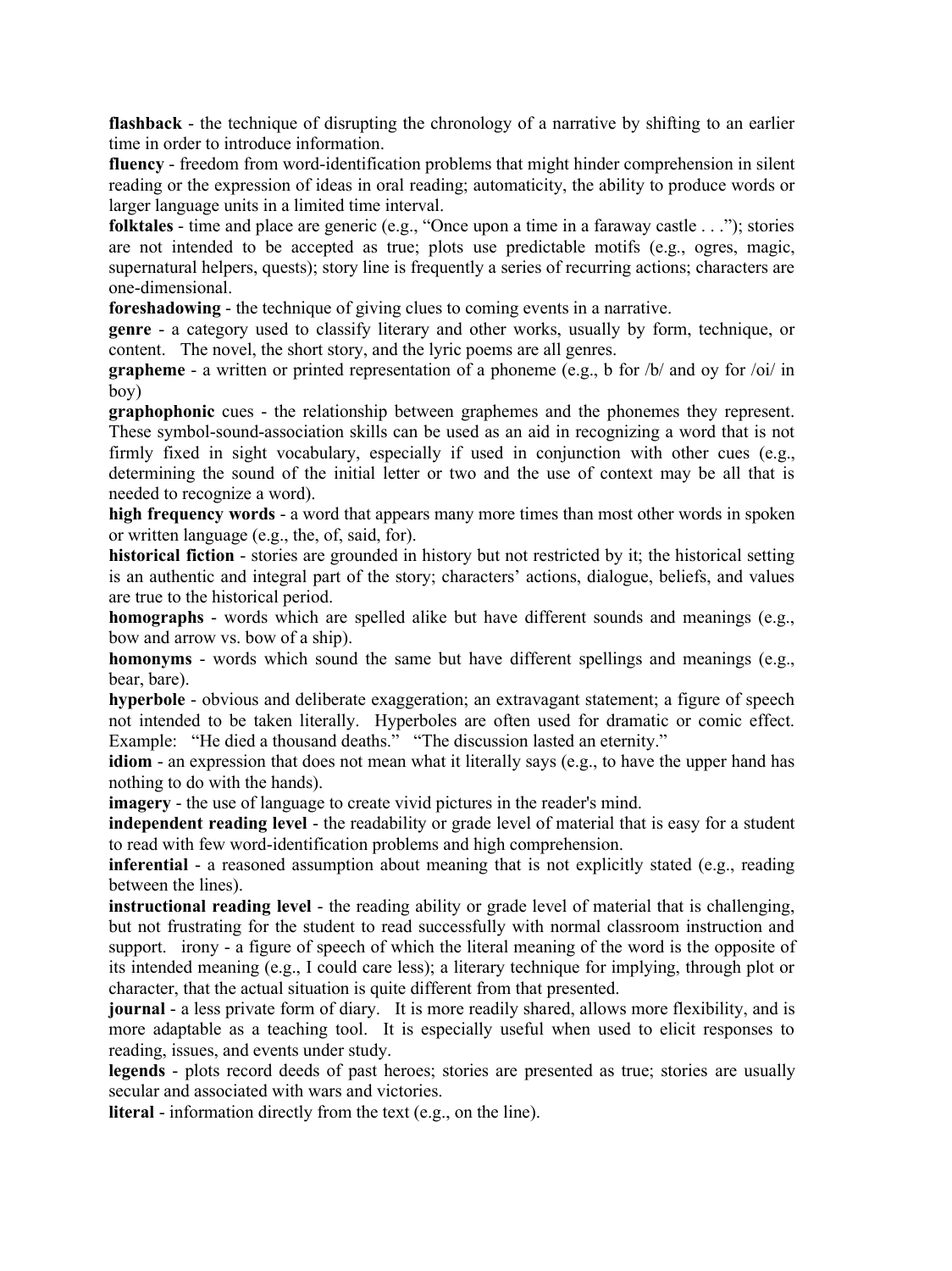**literature** – text created for a specific purpose (poem, story, novel, etc.).

**main idea** - the gist of a passage; central thought.

**medial** - coming in the middle of a word.

**metaphor** - a figure of speech in which a comparison is implied by analogy but is not stated. **mode of writing** - any of the major types of writing (e.g., argumentation, description, exposition, narration).

**mood** - the emotional state of mind expressed by an author or artist in his or her work; the emotional atmosphere produced by an artistic work.

**mystery** - tightly woven plots have elements of suspense, danger, or intrigue; plots are fast-paced and frequently involve foreshadowing or flashback.

**myths** - stories are seen as true in the represented society; plots are usually associated with theology or ritual; accounts frequently explain natural phenomena.

**narrative** - a reading or writing selection which tells a story (e.g., fables, fairy tales, legends, tall tales, short stories, novels).

**neologism** - a new word or phrase, or a new meaning of, for an established word. Neologism also applies to new doctrines, such as a fresh new interpretation of the Bible or of some other work of literature.

n**onfiction** - information is factual and may be presented by detailed descriptions or examples; organization follows a logical pattern and may include textual aids.

**onomatopoeia** - the formation and use of words that suggest by their sounds the object or idea being named (e.g., bow wow, bang, buzz, crackle, clatter, hiss, murmur, sizzle, twitter, zoom). **onset** - all of the sounds in a word that come before the first vowel.

**pacing** - setting one's own reading rate by using a pattern appropriate for the reading task. **personification** - metaphorical figure of speech in which animals, ideas, and things are represented as having human qualities.

**phoneme** - a minimal sound unit of speech that distinguishes one word from another (e.g., lace, lake).

**phonemic awareness** - ability to manipulate, detect, and change sounds in spoken language (precedes phonics instruction).

**phonics** - a way of teaching reading and spelling that stresses symbol sound relationships; the ability to associate letters and letter combinations with sound and blending them into syllables and words.

**point-of-view** - the way in which an author reveals a perspective/viewpoint, as in characters, events, and ideas in telling a story.

**predictable text** - books with dramatic cumulative repetitions and dependable schemes of rhyme and language that help children anticipate and thereby decode the printed page (e.g., Brown Bear, Brown Bear).

**prediction strategy** - a person's use of knowledge about language and the context in which it occurs to anticipate what is coming in writing or speech.

**prefix** - a syllable or group of syllables attached to the beginning of a word, or root, to change its meaning (e.g., reprint, unpack, dislike).

**prior knowledge** - knowing that stems from previous experience. Note: prior knowledge is a key component of schema theories of reading and comprehension.

**propaganda** - an extreme form of written or spoken persuasion intended to influence the reader, though sometimes subtly, and usually by one-sided rather than objective argument (e.g., advertising propaganda to sell a product).

**Readers Theatre** - a performance of literature, as a story, play, poetry read aloud expressively by one or more persons, rather than acted.

**r-controlled vowels** - the modified sound of a vowel immediately preceding  $\pi$  in the same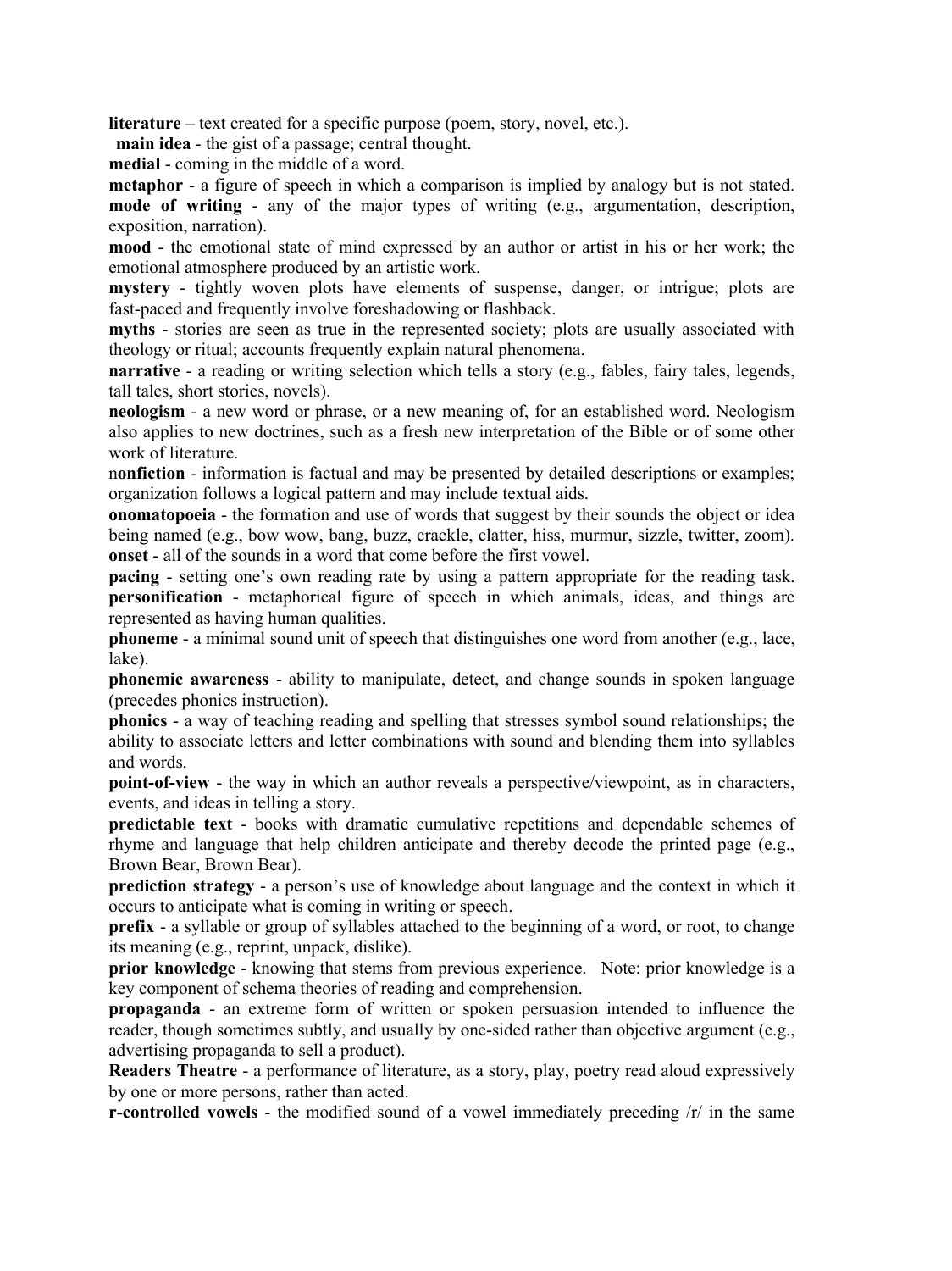syllable, e.g., care, never, sir, or.

**recursive process** - moving back and forth through a text in either reading or writing, as new ideas are developed or problems encountered. In reading a text, recursive processes might include rereading earlier portions in light of later ones, looking ahead to see what topics are addressed or how a narrative ends, and skimming through text to search for particular ideas or events before continuing a linear reading. In creating a written composition, recursive processes include moving back and forth among the planning, drafting, and revising phases of writing.

**representing** - the presentation aspect of viewing. It is nonverbal depiction of communication.

**rime** - the part of a syllable that contains the vowel and all that follows it (e.g., the rime of bag is -ag; of swim, -im).

**root word** - a word with no prefix or suffix added; may also be referred to as a base word. **Rule of Thumb** - a method students can use to make their reading selections. Students select a book, open it to any page, and read. One finger is raised for each unknown word. If they encounter more than five words that they cannot pronounce, probably it is a good idea to select another book.

**schwa** - A mark showing an absence of a vowel sound. The neutral vowel sound of most unstressed syllables in English, e.g., sound of a in ago or e in agent. This is the symbol, (, for this sound.

**science fiction** - relies on hypothesized scientific advancements and raises questions about the future of humanity; can be a useful vehicle for examining issues related to human survival in an uncertain future.

**semantic cues** - semantic cues involving word-meaning knowledge and a general sense of the test's meaning.

**sight word** - any word recognized by memory only.

**silent e** - an e that makes no sound that is usually found in the final position of an English root word.

**simile** - a combination of two things that are unlike, usually using the words like or as (e.g., soft as a kitten).

**soft c and g rule** - when c or g is followed by e, i, or y, it is usually soft.

**structural analysis** - the process of using knowledge of root words, endings, and affixes to decode words.

**subvocalize** - reading to oneself.

**suffix** - a syllable or group of syllables attached to the end of a word, or root, to change its meaning (e.g., s, ed, ing).

**Sustained Silent Reading/Drop Everything and Read** - child reads self-selected literature 10-30 minutes daily. A brief pair discussion, approximately 2 minutes, follows SSR/DEAR. **syllabication** - the division of words into syllables.

**syllable** - a minimal unit of sequential speech sounds made up of a vowel sound or a vowel consonant combination and always contains a vowel sound.

**symbolism** - use of one thing to suggest something else, specifically the use of symbols to represent ideas in concrete ways; the implied meaning of a literary work.

**synonyms** - words which have the same meaning.

**syntactic cues** - syntactic cues involve implicit knowledge of word order and the functions of words. Only certain word sequences are allowable in English, and only certain kinds of words fit into particular slots in our sentence patterns  $(e.g., the baseball player$  the ball. The missing word must be a verb).

**tall tales** - a story about an impossible or exaggerated happening related in a realistic,